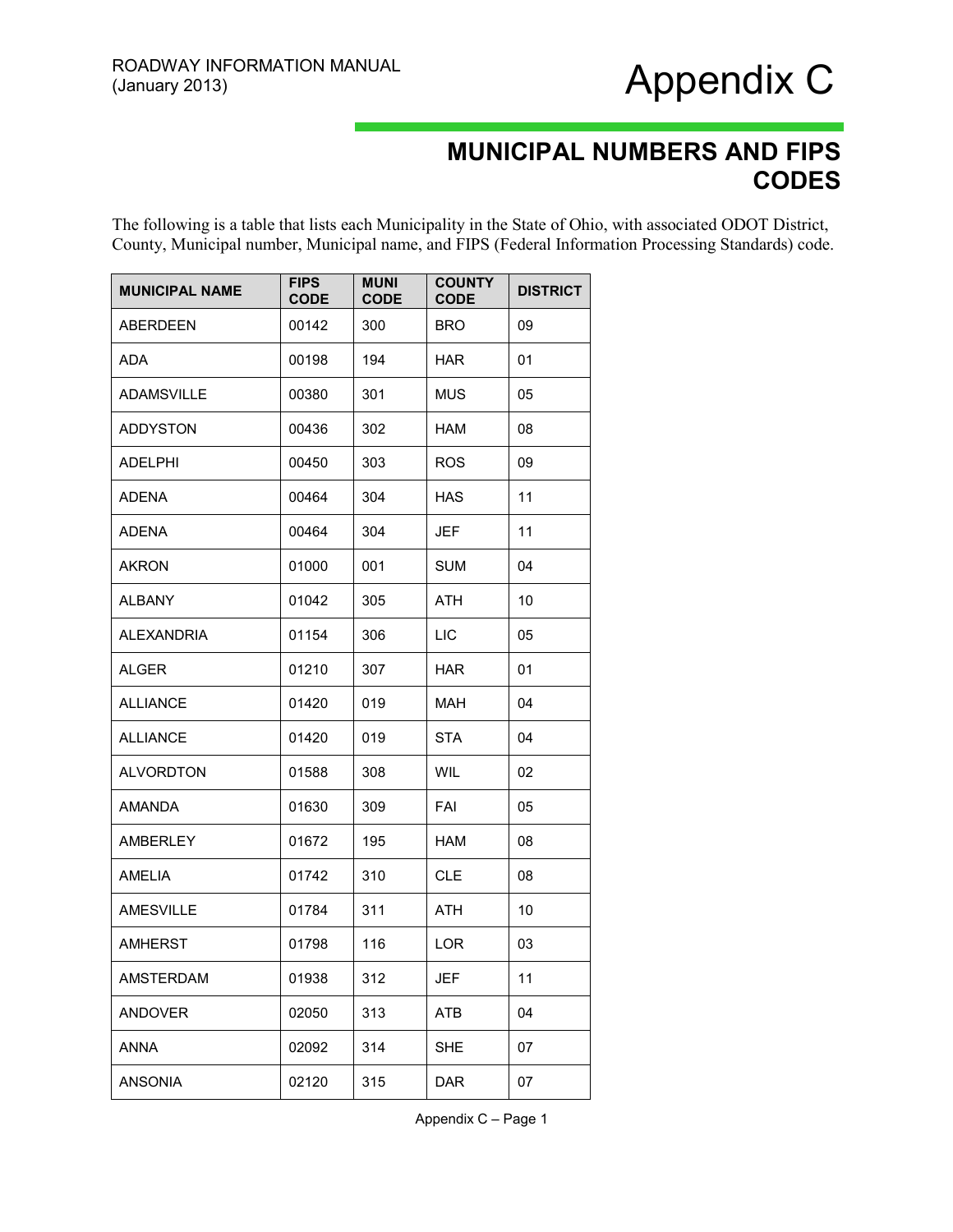| <b>MUNICIPAL NAME</b> | <b>FIPS</b><br><b>CODE</b> | <b>MUNI</b><br><b>CODE</b> | <b>COUNTY</b><br><b>CODE</b> | <b>DISTRICT</b> |
|-----------------------|----------------------------|----------------------------|------------------------------|-----------------|
| <b>ANTIOCH</b>        | 02148                      | 316                        | MOE.                         | 10              |
| <b>ANTWERP</b>        | 02204                      | 317                        | PAU                          | 01              |
| <b>APPLE CREEK</b>    | 02232                      | 318                        | <b>WAY</b>                   | 03              |
| <b>AQUILLA</b>        | 02274                      | 319                        | GEA                          | 12              |
| <b>ARCADIA</b>        | 02316                      | 320                        | <b>HAN</b>                   | 01              |
| <b>ARCANUM</b>        | 02330                      | 321                        | <b>DAR</b>                   | 07              |
| <b>ARCHBOLD</b>       | 02344                      | 322                        | <b>FUL</b>                   | 02              |
| <b>ARLINGTON</b>      | 02400                      | 323                        | <b>HAN</b>                   | 01              |
| <b>ARLINGTON HTS</b>  | 02428                      | 324                        | HAM                          | 08              |
| <b>ASHLAND</b>        | 02568                      | 041                        | <b>ASD</b>                   | 03              |
| <b>ASHLEY</b>         | 02582                      | 325                        | DEL                          | 06              |
| <b>ASHTABULA</b>      | 02638                      | 042                        | <b>ATB</b>                   | 04              |
| <b>ASHVILLE</b>       | 02680                      | 326                        | <b>PIC</b>                   | 06              |
| <b>ATHALIA</b>        | 02722                      | 327                        | LAW                          | 09              |
| <b>ATHENS</b>         | 02736                      | 043                        | <b>ATH</b>                   | 10              |
| <b>ATTICA</b>         | 02820                      | 328                        | <b>SEN</b>                   | 02              |
| <b>AURORA</b>         | 03086                      | 196                        | <b>POR</b>                   | 04              |
| <b>AVON</b>           | 03352                      | 117                        | <b>LOR</b>                   | 03              |
| <b>AVON LAKE</b>      | 03464                      | 118                        | LOR                          | 03              |
| <b>BAILEY LAKES</b>   | 03562                      | 329                        | <b>ASD</b>                   | 03              |
| <b>BAINBRIDGE</b>     | 03604                      | 320                        | <b>ROS</b>                   | 09              |
| <b>BAIRDSTOWN</b>     | 03646                      | 331                        | <b>WOO</b>                   | 02              |
| <b>BALTIC</b>         | 03744                      | 332                        | COS                          | 05              |
| <b>BALTIC</b>         | 03744                      | 332                        | <b>HOL</b>                   | 11              |
| <b>BALTIC</b>         | 03744                      | 332                        | <b>TUS</b>                   | 11              |
| <b>BALTIMORE</b>      | 03758                      | 333                        | FAI                          | 05              |
| <b>BARBERTON</b>      | 03828                      | 020                        | <b>SUM</b>                   | 04              |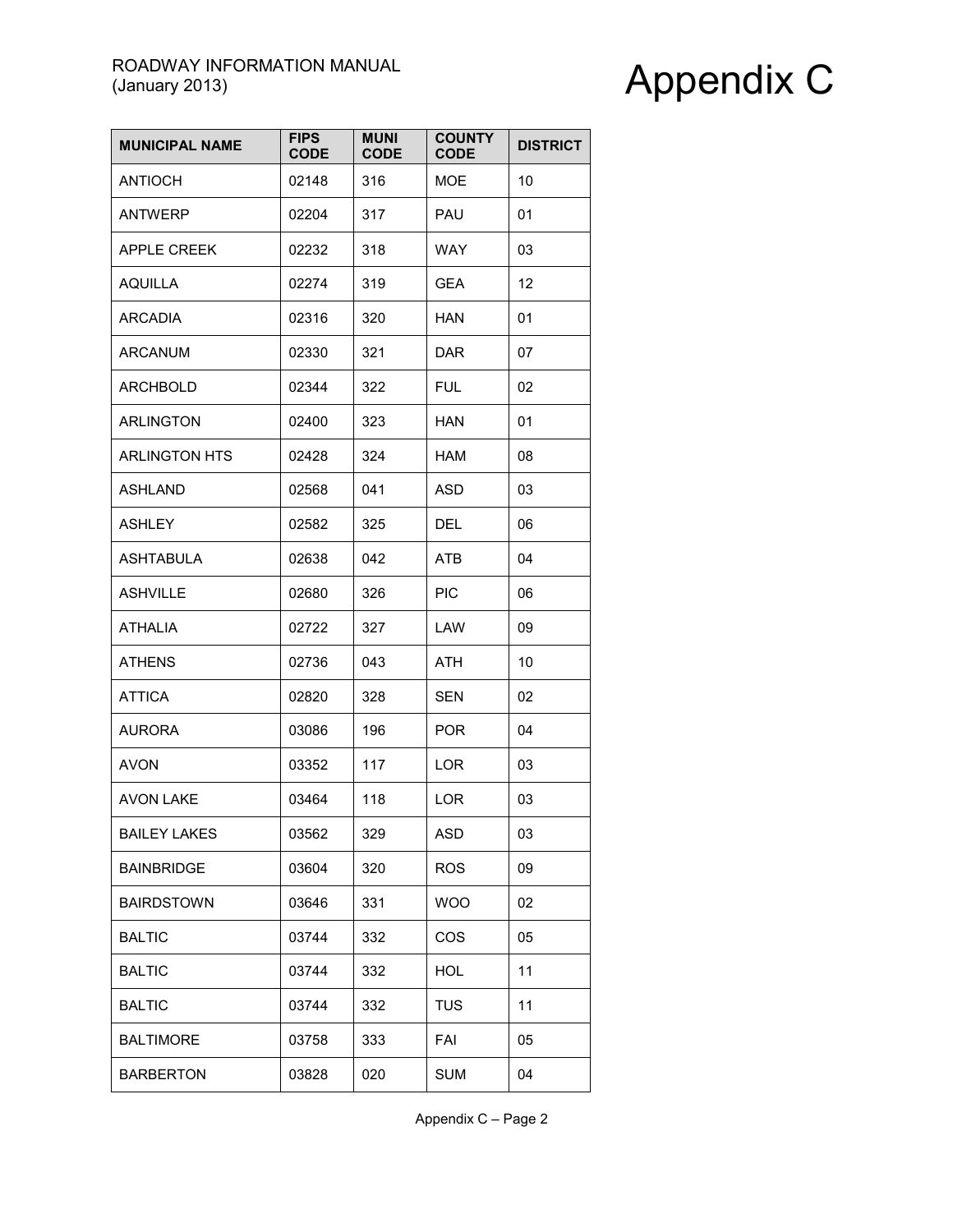| <b>MUNICIPAL NAME</b>  | <b>FIPS</b><br><b>CODE</b> | <b>MUNI</b><br><b>CODE</b> | <b>COUNTY</b><br><b>CODE</b> | <b>DISTRICT</b> |
|------------------------|----------------------------|----------------------------|------------------------------|-----------------|
| <b>BARNESVILLE</b>     | 03926                      | 197                        | BEL.                         | 11              |
| <b>BARNHILL</b>        | 03940                      | 334                        | <b>TUS</b>                   | 11              |
| <b>BATAVIA</b>         | 04150                      | 335                        | <b>CLE</b>                   | 08              |
| <b>BATESVILLE</b>      | 04192                      | 336                        | NOB.                         | 10              |
| <b>BAY VIEW</b>        | 04402                      | 337                        | ERI                          | 03              |
| <b>BAY VILLAGE</b>     | 04416                      | 044                        | <b>CUY</b>                   | 12              |
| <b>BEACH CITY</b>      | 04458                      | 338                        | STA                          | 04              |
| <b>BEACHWOOD</b>       | 04500                      | 119                        | <b>CUY</b>                   | 12              |
| <b>BEALLSVILLE</b>     | 04542                      | 339                        | <b>MOE</b>                   | 10              |
| <b>BEAVER</b>          | 04696                      | 340                        | <b>PIK</b>                   | 09              |
| <b>BEAVERCREEK</b>     | 04720                      | 293                        | <b>GRE</b>                   | 08              |
| <b>BEAVERDAM</b>       | 04752                      | 341                        | <b>ALL</b>                   | 01              |
| <b>BEDFORD</b>         | 04878                      | 045                        | <b>CUY</b>                   | 12              |
| <b>BEDFORD HEIGHTS</b> | 04920                      | 120                        | <b>CUY</b>                   | 12              |
| <b>BELLAIRE</b>        | 05074                      | 046                        | <b>BEL</b>                   | 11              |
| <b>BELLBROOK</b>       | 05102                      | 342                        | <b>GRE</b>                   | 08              |
| <b>BELLE CENTER</b>    | 05116                      | 343                        | <b>LOG</b>                   | 07              |
| <b>BELLE VALLEY</b>    | 05158                      | 344                        | <b>NOB</b>                   | 10              |
| <b>BELLEFONTAINE</b>   | 05130                      | 047                        | LOG                          | 07              |
| <b>BELLEVUE</b>        | 05228                      | 121                        | ERI                          | 03              |
| <b>BELLEVUE</b>        | 05228                      | 121                        | <b>HUR</b>                   | 03              |
| <b>BELLEVUE</b>        | 05228                      | 121                        | SAN                          | 02              |
| <b>BELLVILLE</b>       | 05284                      | 345                        | <b>RIC</b>                   | 03              |
| <b>BELMONT</b>         | 05312                      | 346                        | BEL                          | 11              |
| <b>BELMORE</b>         | 05396                      | 347                        | <b>PUT</b>                   | 01              |
| <b>BELOIT</b>          | 05410                      | 348                        | <b>MAH</b>                   | 04              |
| <b>BELPRE</b>          | 05424                      | 122                        | <b>WAS</b>                   | 10              |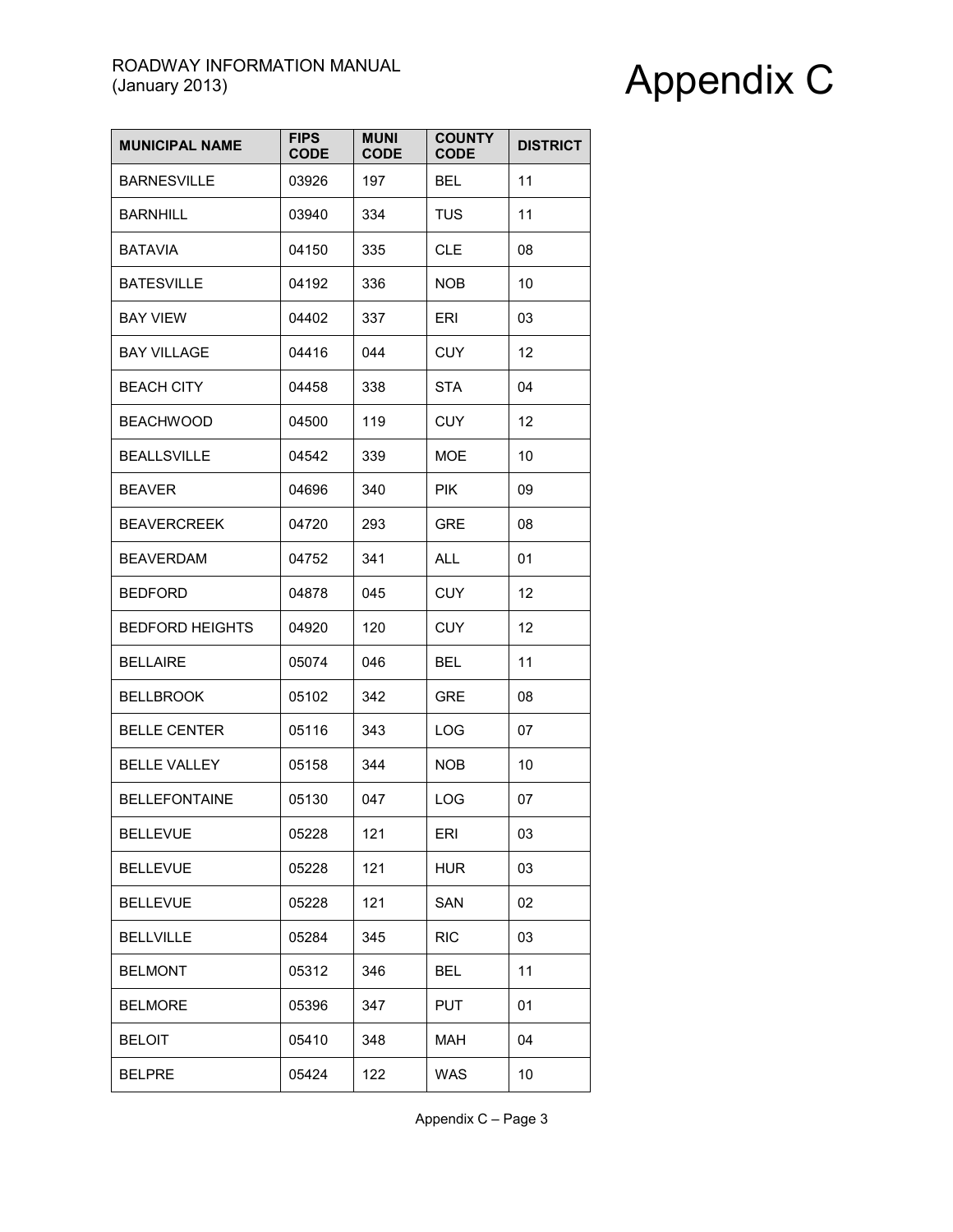| <b>MUNICIPAL NAME</b> | <b>FIPS</b><br><b>CODE</b> | <b>MUNI</b><br><b>CODE</b> | <b>COUNTY</b><br><b>CODE</b> | <b>DISTRICT</b> |
|-----------------------|----------------------------|----------------------------|------------------------------|-----------------|
| <b>BENTLEYVILLE</b>   | 05550                      | 349                        | <b>CUY</b>                   | 12              |
| <b>BENTON RIDGE</b>   | 05662                      | 350                        | <b>HAN</b>                   | 01              |
| <b>BEREA</b>          | 05690                      | 048                        | <b>CUY</b>                   | 12              |
| <b>BERGHOLZ</b>       | 05718                      | 351                        | <b>JEF</b>                   | 11              |
| <b>BERKEY</b>         | 05732                      | 352                        | LUC                          | 02              |
| <b>BERLIN HEIGHTS</b> | 05900                      | 353                        | ERI                          | 03              |
| <b>BETHEL</b>         | 06068                      | 354                        | <b>CLE</b>                   | 08              |
| <b>BETHESDA</b>       | 06138                      | 355                        | <b>BEL</b>                   | 11              |
| <b>BETTSVILLE</b>     | 06194                      | 356                        | <b>SEN</b>                   | 02              |
| <b>BEVERLY</b>        | 06222                      | 357                        | <b>WAS</b>                   | 10              |
| <b>BEXLEY</b>         | 06278                      | 049                        | <b>FRA</b>                   | 06              |
| <b>BLAKESLEE</b>      | 06810                      | 358                        | WIL                          | 02              |
| <b>BLANCHESTER</b>    | 06908                      | 198                        | CLI                          | 08              |
| <b>BLANCHESTER</b>    | 06908                      | 198                        | <b>WAR</b>                   | 08              |
| <b>BLOOMDALE</b>      | 07062                      | 359                        | <b>WOO</b>                   | 02              |
| <b>BLOOMINGBURG</b>   | 07188                      | 360                        | <b>FAY</b>                   | 06              |
| <b>BLOOMINGDALE</b>   | 07202                      | 361                        | JEF                          | 11              |
| <b>BLOOMVILLE</b>     | 07286                      | 362                        | <b>SEN</b>                   | 02              |
| <b>BLUE ASH</b>       | 07300                      | 123                        | HAM                          | 08              |
| <b>BLUFFTON</b>       | 07426                      | 199                        | ALL                          | 01              |
| <b>BLUFFTON</b>       | 07426                      | 199                        | <b>HAN</b>                   | 01              |
| <b>BOLIVAR</b>        | 07594                      | 363                        | <b>TUS</b>                   | 11              |
| <b>BOSTON HEIGHTS</b> | 07790                      | 364                        | <b>SUM</b>                   | 04              |
| <b>BOTKINS</b>        | 07832                      | 365                        | <b>SHE</b>                   | 07              |
| <b>BOWERSTON</b>      | 07916                      | 366                        | <b>HAS</b>                   | 11              |
| <b>BOWERSVILLE</b>    | 07930                      | 367                        | <b>GRE</b>                   | 08              |
| <b>BOWLING GREEN</b>  | 07972                      | 050                        | <b>WOO</b>                   | 02              |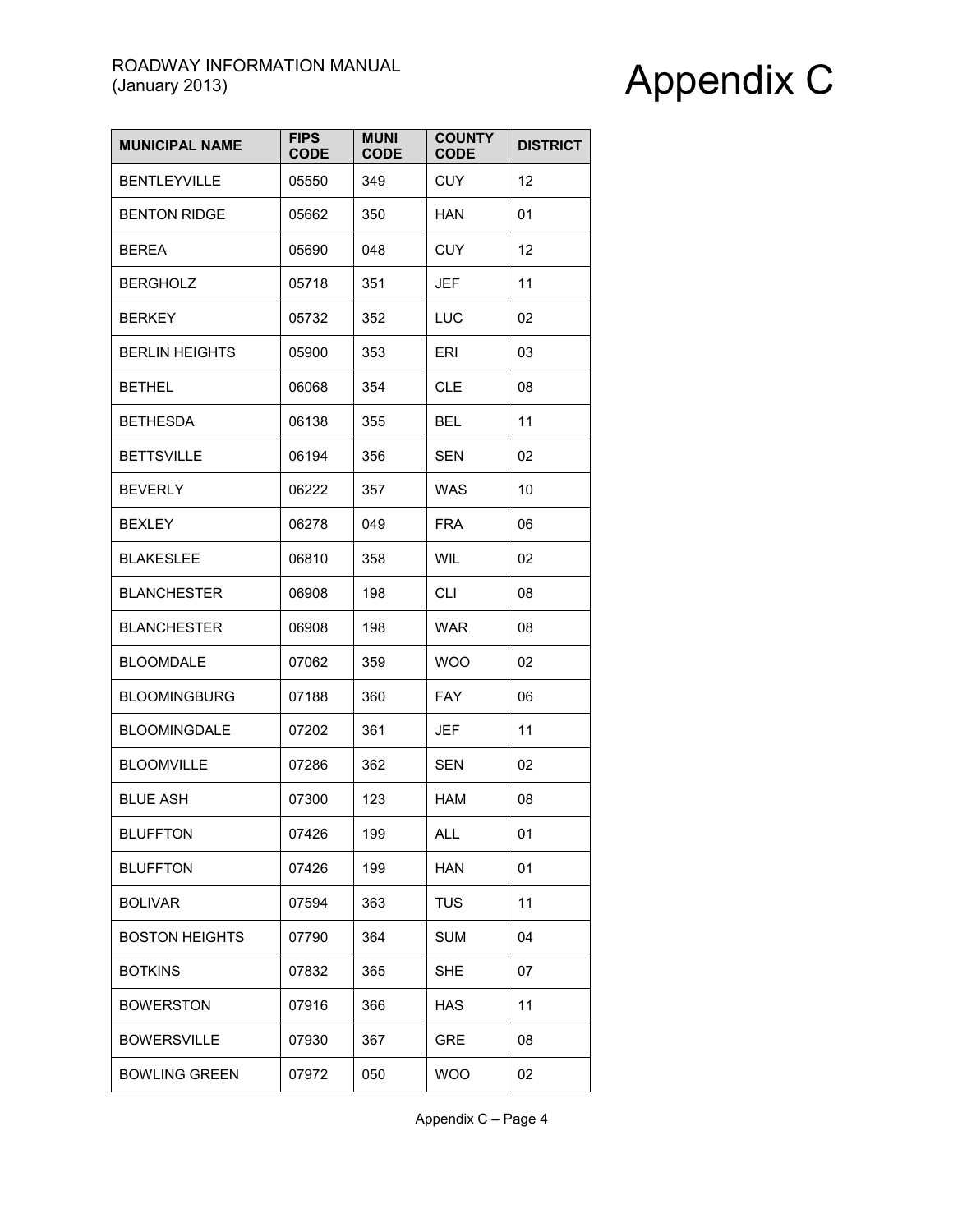| <b>MUNICIPAL NAME</b>   | <b>FIPS</b><br><b>CODE</b> | <b>MUNI</b><br><b>CODE</b> | <b>COUNTY</b><br><b>CODE</b> | <b>DISTRICT</b> |
|-------------------------|----------------------------|----------------------------|------------------------------|-----------------|
| <b>BRADFORD</b>         | 08084                      | 368                        | DAR.                         | 07              |
| <b>BRADFORD</b>         | 08084                      | 368                        | <b>MIA</b>                   | 07              |
| <b>BRADNER</b>          | 08112                      | 369                        | <b>WOO</b>                   | 02              |
| <b>BRADY LAKE</b>       | 08168                      | 370                        | <b>POR</b>                   | 04              |
| <b>BRATENAHL</b>        | 08336                      | 371                        | <b>CUY</b>                   | 12              |
| <b>BRECKSVILLE</b>      | 08364                      | 124                        | <b>CUY</b>                   | 12              |
| <b>BREMEN</b>           | 08392                      | 372                        | FAI                          | 05              |
| <b>BREWSTER</b>         | 08504                      | 373                        | <b>STA</b>                   | 04              |
| <b>BRICE</b>            | 08532                      | 375                        | <b>FRA</b>                   | 06              |
| <b>BRIDGEPORT</b>       | 08560                      | 200                        | BEL                          | 11              |
| <b>BROADVIEW HTS</b>    | 09064                      | 125                        | <b>CUY</b>                   | 12              |
| <b>BROOK PARK</b>       | 09288                      | 051                        | <b>CUY</b>                   | 12              |
| <b>BROOKLYN</b>         | 09246                      | 052                        | <b>CUY</b>                   | 12              |
| <b>BROOKLYN HEIGHTS</b> | 09274                      | 377                        | <b>CUY</b>                   | 12              |
| <b>BROOKSIDE</b>        | 09316                      | 378                        | <b>BEL</b>                   | 11              |
| <b>BROOKVILLE</b>       | 09358                      | 201                        | <b>MOT</b>                   | 07              |
| <b>BROUGHTON</b>        | 09386                      | 379                        | PAU                          | 01              |
| <b>BRUNSWICK</b>        | 09680                      | 053                        | <b>MED</b>                   | 03              |
| <b>BRYAN</b>            | 09792                      | 126                        | WIL                          | 02              |
| <b>BUCHTEL</b>          | 09834                      | 380                        | ATH                          | 10              |
| <b>BUCHTEL</b>          | 09834                      | 380                        | <b>HOC</b>                   | 10              |
| <b>BUCKEYE LAKE</b>     | 09890                      | 952                        | FAI                          | 05              |
| <b>BUCKEYE LAKE</b>     | 09890                      | 952                        | LIC                          | 05              |
| <b>BUCKLAND</b>         | 09974                      | 381                        | <b>AUG</b>                   | 07              |
| <b>BUCYRUS</b>          | 10030                      | 054                        | <b>CRA</b>                   | 03              |
| <b>BURBANK</b>          | 10254                      | 382                        | <b>WAY</b>                   | 03              |
| <b>BURGOON</b>          | 10282                      | 383                        | SAN                          | 02              |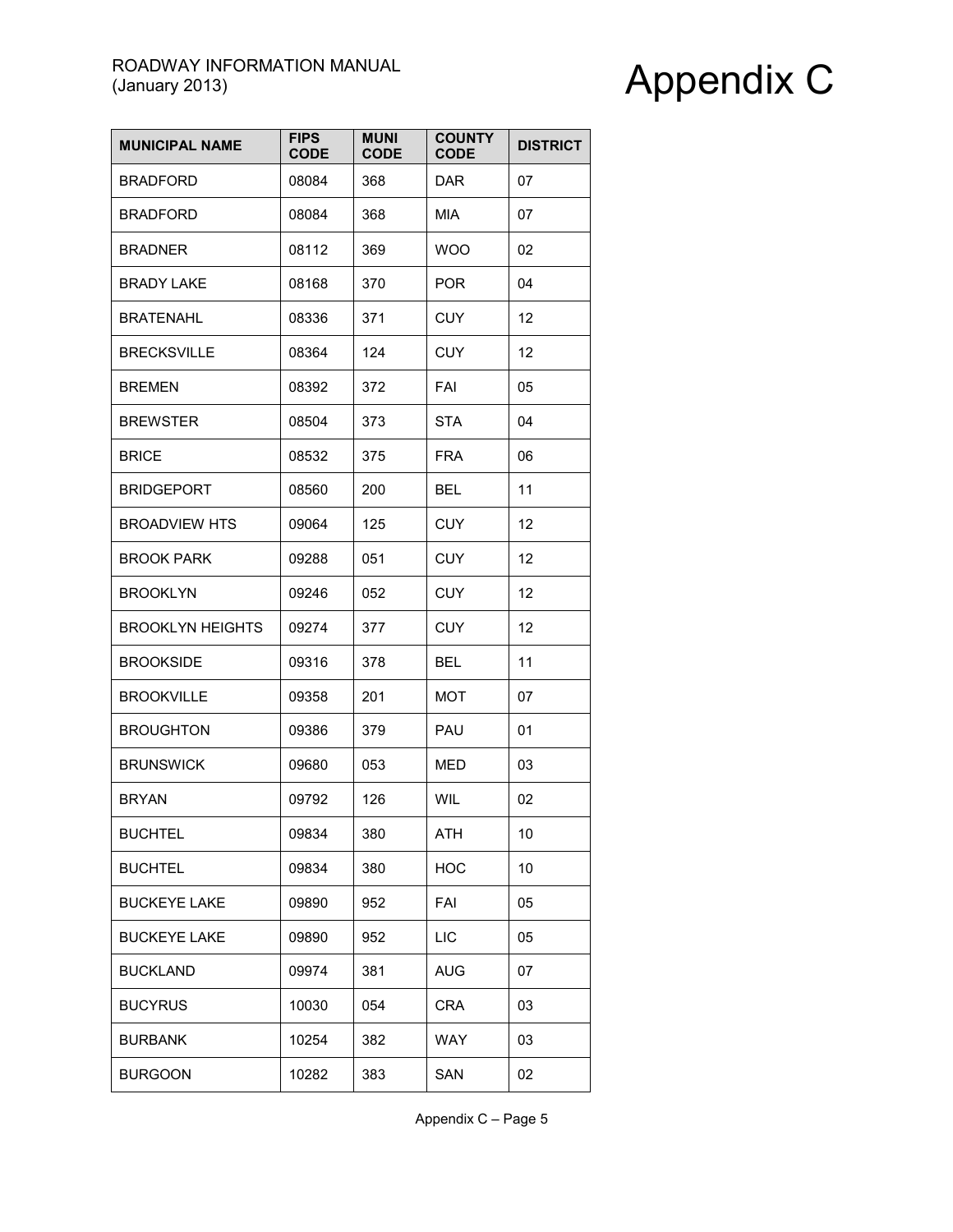| <b>MUNICIPAL NAME</b>   | <b>FIPS</b><br><b>CODE</b> | <b>MUNI</b><br><b>CODE</b> | <b>COUNTY</b><br><b>CODE</b> | <b>DISTRICT</b> |
|-------------------------|----------------------------|----------------------------|------------------------------|-----------------|
| <b>BURKETTSVILLE</b>    | 10296                      | 384                        | <b>DAR</b>                   | 07              |
| <b>BURKETTSVILLE</b>    | 10296                      | 384                        | <b>MER</b>                   | 07              |
| <b>BURTON</b>           | 10436                      | 385                        | GEA                          | 12              |
| <b>BUTLER</b>           | 10632                      | 386                        | <b>RIC</b>                   | 03              |
| <b>BUTLERVILLE</b>      | 10674                      | 387                        | <b>WAR</b>                   | 08              |
| <b>BYESVILLE</b>        | 10716                      | 388                        | <b>GUE</b>                   | 05              |
| CADIZ                   | 10800                      | 202                        | <b>HAS</b>                   | 11              |
| <b>CAIRO</b>            | 10884                      | 389                        | <b>ALL</b>                   | 01              |
| <b>CALDWELL</b>         | 10940                      | 390                        | <b>NOB</b>                   | 10              |
| <b>CALEDONIA</b>        | 10954                      | 391                        | <b>MAR</b>                   | 06              |
| <b>CAMBRIDGE</b>        | 10996                      | 055                        | <b>GUE</b>                   | 05              |
| <b>CAMDEN</b>           | 11024                      | 392                        | <b>PRE</b>                   | 08              |
| <b>CAMPBELL</b>         | 11066                      | 056                        | MAH                          | 04              |
| <b>CANAL FULTON</b>     | 11304                      | 393                        | <b>STA</b>                   | 04              |
| <b>CANAL WINCHESTER</b> | 11332                      | 394                        | FAI                          | 05              |
| <b>CANAL WINCHESTER</b> | 11332                      | 394                        | <b>FRA</b>                   | 06              |
| CANFIELD                | 11360                      | 203                        | MAH                          | 04              |
| CANTON                  | 12000                      | 002                        | <b>STA</b>                   | 04              |
| <b>CARDINGTON</b>       | 12084                      | 395                        | <b>MRW</b>                   | 06              |
| CAREY                   | 12112                      | 204                        | <b>WYA</b>                   | 01              |
| <b>CARLISLE</b>         | 12168                      | 396                        | <b>MOT</b>                   | 07              |
| <b>CARLISLE</b>         | 12168                      | 396                        | <b>WAR</b>                   | 08              |
| CARROLL                 | 12252                      | 397                        | FAI                          | 05              |
| <b>CARROLLTON</b>       | 12280                      | 205                        | CAR                          | 11              |
| CASSTOWN                | 12462                      | 398                        | MIA                          | 07              |
| <b>CASTALIA</b>         | 12476                      | 399                        | ERI                          | 03              |
| <b>CASTINE</b>          | 12504                      | 400                        | <b>DAR</b>                   | 07              |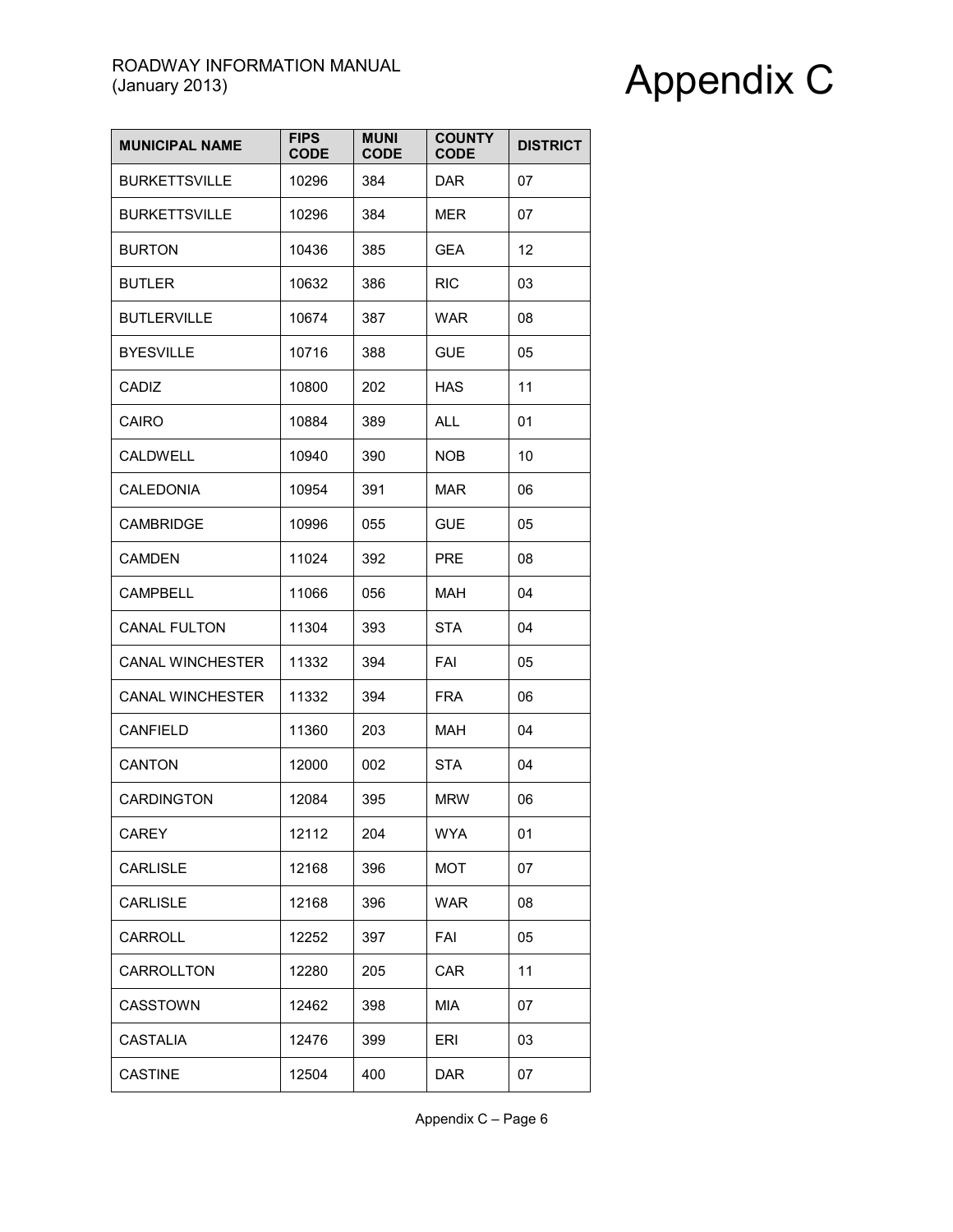| <b>MUNICIPAL NAME</b> | <b>FIPS</b><br><b>CODE</b> | <b>MUNI</b><br><b>CODE</b> | <b>COUNTY</b><br><b>CODE</b> | <b>DISTRICT</b> |
|-----------------------|----------------------------|----------------------------|------------------------------|-----------------|
| <b>CATAWBA</b>        | 12560                      | 401                        | <b>CLA</b>                   | 07              |
| <b>CECIL</b>          | 12700                      | 402                        | PAU                          | 01              |
| <b>CEDARVILLE</b>     | 12784                      | 403                        | <b>GRE</b>                   | 08              |
| <b>CELINA</b>         | 12868                      | 127                        | MER                          | 07              |
| <b>CENTERBURG</b>     | 13036                      | 404                        | KNO                          | 05              |
| <b>CENTERVILLE</b>    | 13169                      | 405                        | GAL                          | 10              |
| <b>CENTERVILLE</b>    | 13190                      | 206                        | <b>GRE</b>                   | 08              |
| <b>CENTERVILLE</b>    | 13190                      | 206                        | MOT                          | 07              |
| <b>CHAGRIN FALLS</b>  | 13358                      | 207                        | <b>CUY</b>                   | 12              |
| <b>CHARDON</b>        | 13554                      | 208                        | GEA                          | 12              |
| <b>CHATFIELD</b>      | 13694                      | 407                        | <b>CRA</b>                   | 03              |
| <b>CHAUNCEY</b>       | 13778                      | 408                        | ATH                          | 10              |
| <b>CHERRY FORK</b>    | 13834                      | 409                        | ADA                          | 09              |
| <b>CHESAPEAKE</b>     | 13904                      | 410                        | LAW                          | 09              |
| <b>CHESHIRE</b>       | 13932                      | 411                        | <b>GAL</b>                   | 10              |
| <b>CHESTERHILL</b>    | 14086                      | 412                        | MRG                          | 10              |
| <b>CHESTERVILLE</b>   | 14114                      | 413                        | <b>MRW</b>                   | 06              |
| <b>CHEVIOT</b>        | 14128                      | 057                        | <b>HAM</b>                   | 08              |
| <b>CHICKASAW</b>      | 14156                      | 414                        | MER                          | 07              |
| <b>CHILLICOTHE</b>    | 14184                      | 058                        | <b>ROS</b>                   | 09              |
| CHILO                 | 14226                      | 415                        | <b>CLE</b>                   | 08              |
| <b>CHIPPEWA LAKE</b>  | 14282                      | 960                        | MED                          | 03              |
| <b>CHRISTIANSBURG</b> | 14296                      | 417                        | CHP                          | 07              |
| <b>CINCINNATI</b>     | 15000                      | 003                        | HAM                          | 08              |
| <b>CIRCLEVILLE</b>    | 15070                      | 059                        | <b>PIC</b>                   | 06              |
| <b>CLARINGTON</b>     | 15210                      | 418                        | <b>MOE</b>                   | 10              |
| <b>CLARKSBURG</b>     | 15336                      | 419                        | <b>ROS</b>                   | 09              |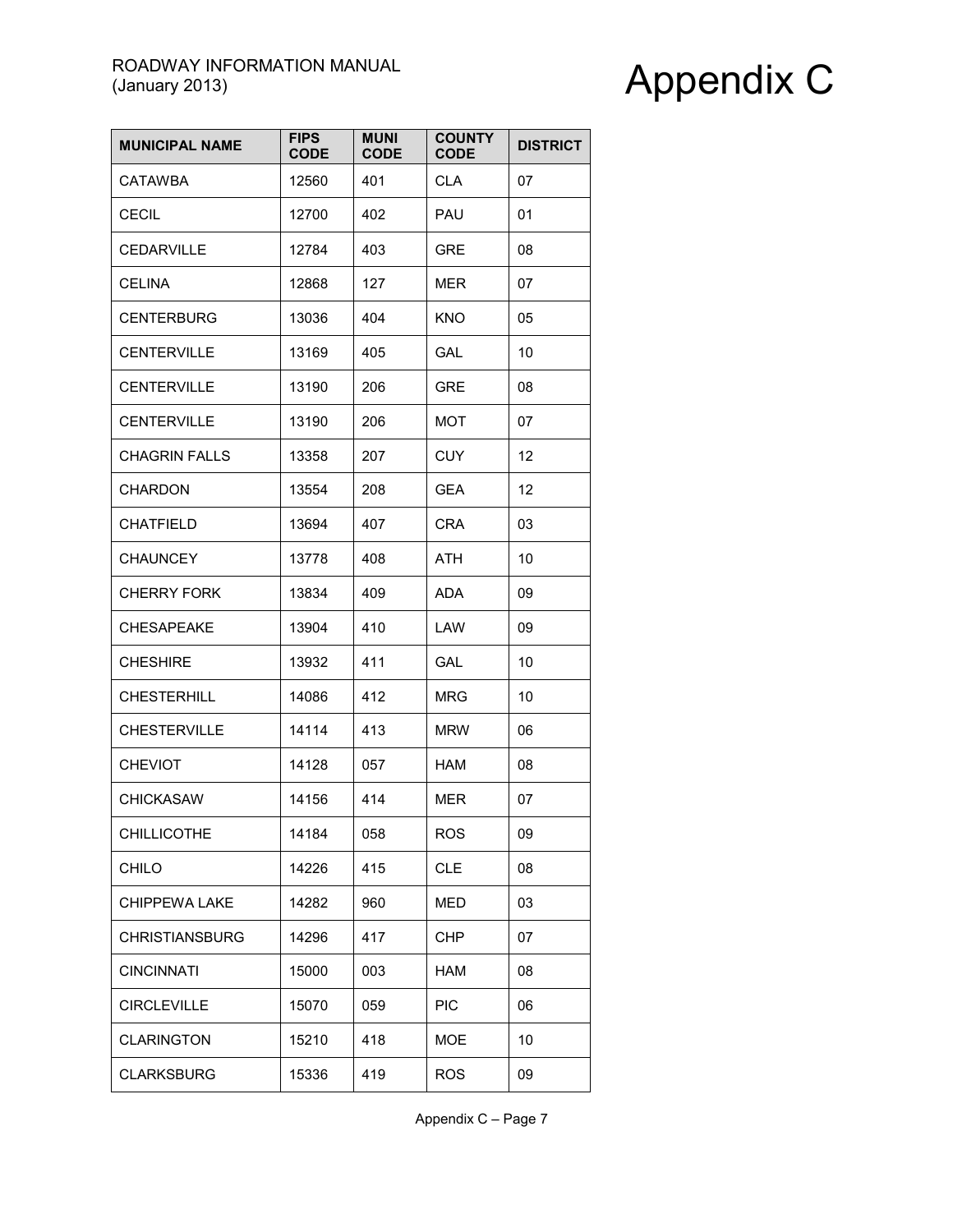| <b>MUNICIPAL NAME</b>   | <b>FIPS</b><br><b>CODE</b> | <b>MUNI</b><br><b>CODE</b> | <b>COUNTY</b><br><b>CODE</b> | <b>DISTRICT</b> |
|-------------------------|----------------------------|----------------------------|------------------------------|-----------------|
| <b>CLARKSVILLE</b>      | 15406                      | 420                        | <b>CLI</b>                   | 08              |
| <b>CLAY CENTER</b>      | 15588                      | 421                        | <b>OTT</b>                   | 02              |
| <b>CLAYTON</b>          | 15644                      | 422                        | <b>MOT</b>                   | 07              |
| <b>CLEVELAND</b>        | 16000                      | 004                        | <b>CUY</b>                   | 12              |
| <b>CLEVELAND HTS</b>    | 16014                      | 005                        | <b>CUY</b>                   | 12              |
| <b>CLEVES</b>           | 16028                      | 423                        | HAM                          | 08              |
| <b>CLIFTON</b>          | 16056                      | 424                        | <b>CLA</b>                   | 07              |
| <b>CLIFTON</b>          | 16056                      | 424                        | <b>GRE</b>                   | 08              |
| <b>CLINTON</b>          | 16182                      | 425                        | <b>SUM</b>                   | 04              |
| <b>CLOVERDALE</b>       | 16266                      | 426                        | <b>PUT</b>                   | 01              |
| <b>CLYDE</b>            | 16308                      | 209                        | SAN                          | 02              |
| <b>COAL GROVE</b>       | 16378                      | 210                        | LAW                          | 09              |
| <b>COALTON</b>          | 16434                      | 427                        | JAC                          | 09              |
| <b>COLDWATER</b>        | 16532                      | 211                        | <b>MER</b>                   | 07              |
| <b>COLLEGE CORNER</b>   | 16700                      | 428                        | <b>BUT</b>                   | 08              |
| <b>COLLEGE CORNER</b>   | 16700                      | 428                        | <b>PRE</b>                   | 08              |
| <b>COLUMBIANA</b>       | 17036                      | 212                        | COL                          | 11              |
| <b>COLUMBIANA</b>       | 17036                      | 212                        | <b>MAH</b>                   | 04              |
| <b>COLUMBUS</b>         | 18000                      | 006                        | DEL                          | 06              |
| <b>COLUMBUS</b>         | 18000                      | 006                        | FAI                          | 05              |
| <b>COLUMBUS</b>         | 18000                      | 006                        | <b>FRA</b>                   | 06              |
| <b>COLUMBUS GROVE</b>   | 18014                      | 429                        | <b>PUT</b>                   | 01              |
| <b>COMMERCIAL POINT</b> | 18070                      | 430                        | <b>PIC</b>                   | 06              |
| <b>CONESVILLE</b>       | 18266                      | 431                        | COS                          | 05              |
| <b>CONGRESS</b>         | 18308                      | 432                        | <b>WAY</b>                   | 03              |
| CONNEAUT                | 18350                      | 060                        | <b>ATB</b>                   | 04              |
| <b>CONTINENTAL</b>      | 18504                      | 433                        | <b>PUT</b>                   | 01              |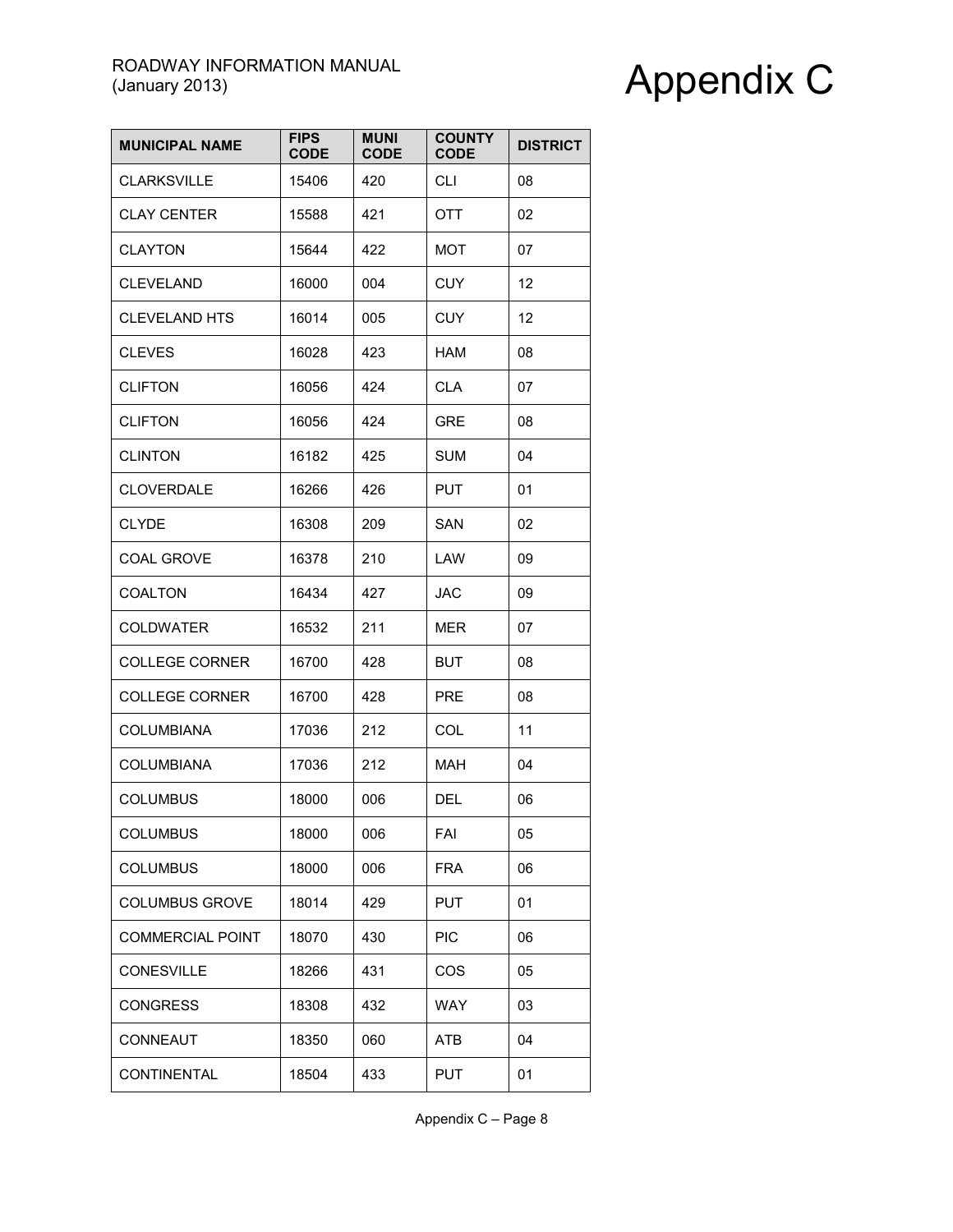| <b>MUNICIPAL NAME</b>   | <b>FIPS</b><br><b>CODE</b> | <b>MUNI</b><br><b>CODE</b> | <b>COUNTY</b><br><b>CODE</b> | <b>DISTRICT</b> |
|-------------------------|----------------------------|----------------------------|------------------------------|-----------------|
| <b>CONVOY</b>           | 18546                      | 434                        | VAN                          | 01              |
| <b>COOLVILLE</b>        | 18588                      | 435                        | <b>ATH</b>                   | 10              |
| <b>CORNING</b>          | 18770                      | 436                        | <b>PER</b>                   | 05              |
| <b>CORTLAND</b>         | 18812                      | 437                        | TRU                          | 04              |
| <b>CORWIN</b>           | 18840                      | 438                        | <b>WAR</b>                   | 08              |
| <b>COSHOCTON</b>        | 18868                      | 061                        | <b>COS</b>                   | 05              |
| <b>COVINGTON</b>        | 19050                      | 439                        | MIA                          | 07              |
| <b>CRAIG BEACH</b>      | 19106                      | 440                        | MAH                          | 04              |
| <b>CRESTLINE</b>        | 19330                      | 128                        | CRA                          | 03              |
| <b>CRESTLINE</b>        | 19330                      | 128                        | <b>RIC</b>                   | 03              |
| <b>CRESTON</b>          | 19344                      | 441                        | MED                          | 03              |
| <b>CRESTON</b>          | 19344                      | 441                        | WAY                          | 03              |
| <b>CRIDERSVILLE</b>     | 19400                      | 442                        | AUG                          | 07              |
| <b>CROOKSVILLE</b>      | 19456                      | 213                        | <b>PER</b>                   | 05              |
| <b>CROWN CITY</b>       | 19554                      | 443                        | <b>GAL</b>                   | 10              |
| <b>CUMBERLAND</b>       | 19694                      | 444                        | <b>GUE</b>                   | 05              |
| <b>CUSTAR</b>           | 19750                      | 445                        | <b>WOO</b>                   | 02              |
| <b>CUYAHOGA FALLS</b>   | 19778                      | 021                        | <b>SUM</b>                   | 04              |
| <b>CUYAHOGA HEIGHTS</b> | 19806                      | 446                        | <b>CUY</b>                   | 12              |
| <b>CYGNET</b>           | 19820                      | 447                        | <b>WOO</b>                   | 02              |
| <b>DALTON</b>           | 19974                      | 448                        | <b>WAY</b>                   | 03              |
| <b>DANVILLE</b>         | 20114                      | 449                        | <b>KNO</b>                   | 05              |
| DARBYVILLE              | 20212                      | 451                        | <b>PIC</b>                   | 06              |
| <b>DAYTON</b>           | 21000                      | 007                        | MOT                          | 07              |
| <b>DEER PARK</b>        | 21266                      | 129                        | <b>HAM</b>                   | 08              |
| <b>DEERSVILLE</b>       | 21294                      | 452                        | <b>HAS</b>                   | 11              |
| <b>DEFIANCE</b>         | 21308                      | 062                        | <b>DEF</b>                   | 01              |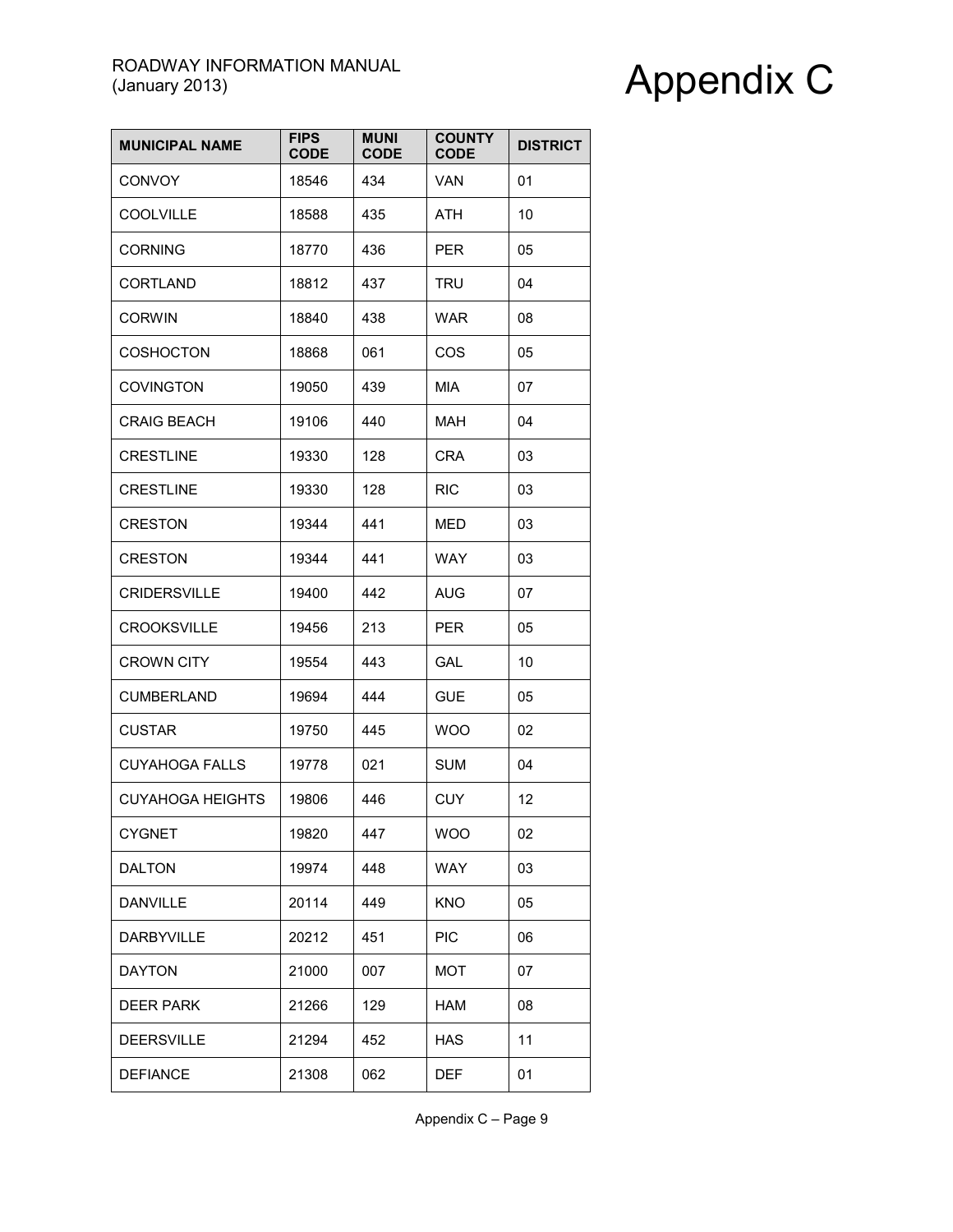| <b>MUNICIPAL NAME</b> | <b>FIPS</b><br><b>CODE</b> | <b>MUNI</b><br><b>CODE</b> | <b>COUNTY</b><br><b>CODE</b> | <b>DISTRICT</b> |
|-----------------------|----------------------------|----------------------------|------------------------------|-----------------|
| <b>DEGRAFF</b>        | 21378                      | 453                        | <b>LOG</b>                   | 07              |
| <b>DELAWARE</b>       | 21434                      | 063                        | <b>DEL</b>                   | 06              |
| <b>DELLROY</b>        | 21560                      | 454                        | <b>CAR</b>                   | 11              |
| <b>DELPHOS</b>        | 21602                      | 130                        | <b>ALL</b>                   | 01              |
| <b>DELPHOS</b>        | 21602                      | 130                        | <b>VAN</b>                   | 01              |
| <b>DELTA</b>          | 21616                      | 455                        | <b>FUL</b>                   | 02              |
| <b>DENNISON</b>       | 21714                      | 214                        | <b>TUS</b>                   | 11              |
| <b>DESHLER</b>        | 21812                      | 456                        | <b>HEN</b>                   | 02              |
| <b>DEXTER CITY</b>    | 21910                      | 457                        | NOB.                         | 10              |
| <b>DILLONVALE</b>     | 22022                      | 458                        | <b>JEF</b>                   | 11              |
| <b>DONNELSVILLE</b>   | 22288                      | 459                        | <b>CLA</b>                   | 07              |
| <b>DOVER</b>          | 22456                      | 064                        | <b>TUS</b>                   | 11              |
| <b>DOYLESTOWN</b>     | 22568                      | 460                        | <b>WAY</b>                   | 03              |
| <b>DRESDEN</b>        | 22610                      | 461                        | <b>MUS</b>                   | 05              |
| <b>DUBLIN</b>         | 22694                      | 462                        | DEL                          | 06              |
| <b>DUBLIN</b>         | 22694                      | 462                        | <b>FRA</b>                   | 06              |
| <b>DUBLIN</b>         | 22694                      | 462                        | <b>UNI</b>                   | 06              |
| <b>DUNKIRK</b>        | 22946                      | 463                        | <b>HAR</b>                   | 01              |
| <b>DUPONT</b>         | 22974                      | 464                        | <b>PUT</b>                   | 01              |
| <b>EAST CANTON</b>    | 23324                      | 465                        | <b>STA</b>                   | 04              |
| <b>EAST CLEVELAND</b> | 23380                      | 022                        | <b>CUY</b>                   | 12              |
| EAST LIVERPOOL        | 23730                      | 065                        | COL                          | 11              |
| <b>EAST PALESTINE</b> | 23940                      | 131                        | COL                          | 11              |
| <b>EAST SPARTA</b>    | 24052                      | 466                        | <b>STA</b>                   | 04              |
| <b>EASTLAKE</b>       | 23618                      | 066                        | <b>LAK</b>                   | 12              |
| <b>EATON</b>          | 24234                      | 132                        | <b>PRE</b>                   | 08              |
| <b>EDGERTON</b>       | 24486                      | 467                        | <b>WIL</b>                   | 02              |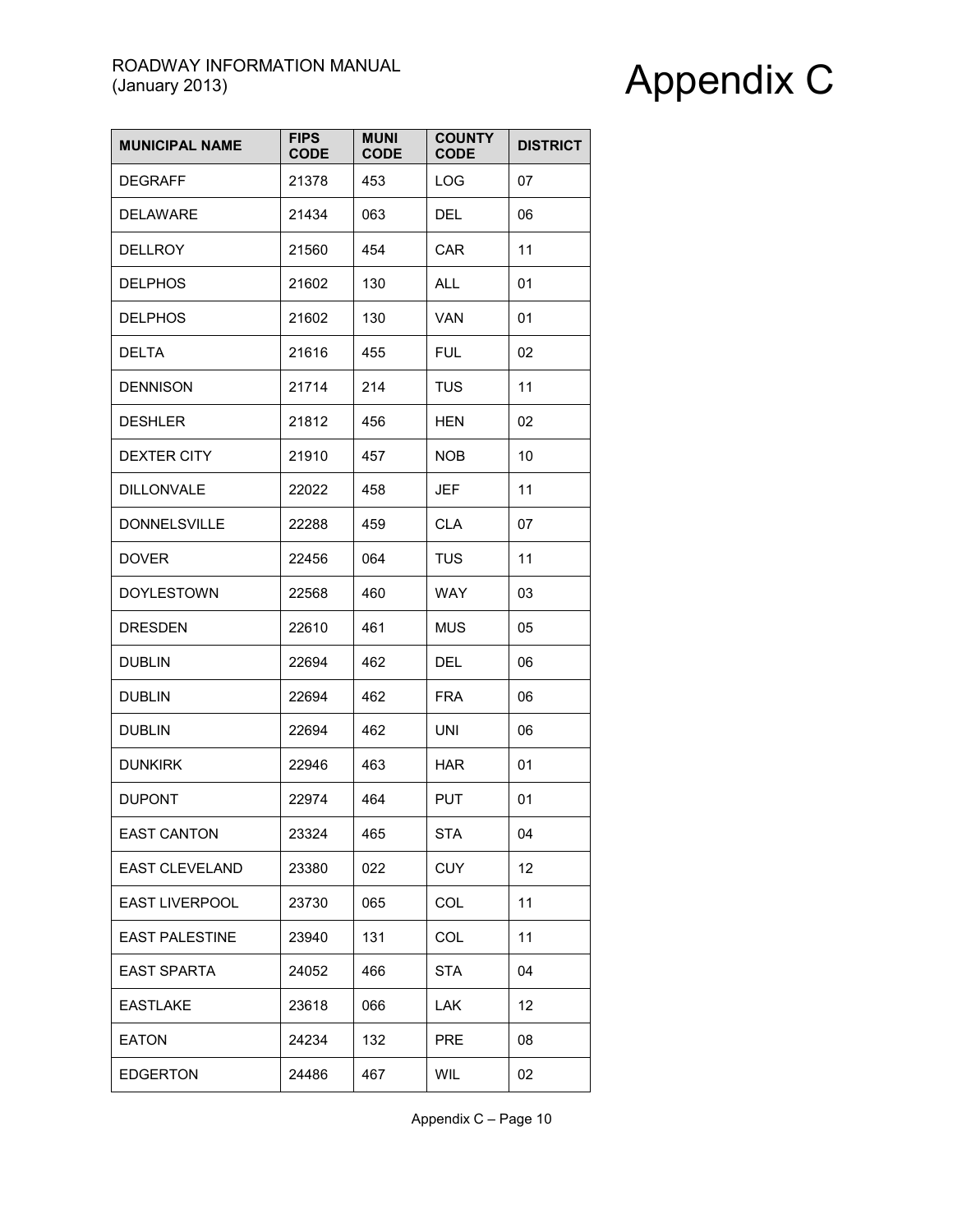| <b>MUNICIPAL NAME</b>  | <b>FIPS</b><br><b>CODE</b> | <b>MUNI</b><br><b>CODE</b> | <b>COUNTY</b><br><b>CODE</b> | <b>DISTRICT</b> |
|------------------------|----------------------------|----------------------------|------------------------------|-----------------|
| <b>EDISON</b>          | 24598                      | 468                        | <b>MRW</b>                   | 06              |
| <b>EDON</b>            | 24640                      | 469                        | <b>WIL</b>                   | 02              |
| <b>ELDORADO</b>        | 24766                      | 470                        | <b>PRE</b>                   | 08              |
| <b>ELGIN</b>           | 24794                      | 471                        | VAN                          | 01              |
| ELIDA                  | 24808                      | 472                        | ALL                          | 01              |
| <b>ELMORE</b>          | 25144                      | 473                        | <b>OTT</b>                   | 02              |
| <b>ELMORE</b>          | 25144                      | 473                        | <b>SAN</b>                   | 02              |
| ELMWOOD PLACE          | 25186                      | 215                        | HAM                          | 08              |
| <b>ELYRIA</b>          | 25256                      | 023                        | LOR                          | 03              |
| <b>EMPIRE</b>          | 25368                      | 474                        | <b>JEF</b>                   | 11              |
| <b>ENGLEWOOD</b>       | 25396                      | 475                        | <b>MOT</b>                   | 07              |
| <b>ENON</b>            | 25452                      | 476                        | <b>CLA</b>                   | 07              |
| <b>EUCLID</b>          | 25704                      | 008                        | <b>CUY</b>                   | 12              |
| <b>EVENDALE</b>        | 25802                      | 477                        | <b>HAM</b>                   | 08              |
| <b>FAIRBORN</b>        | 25914                      | 067                        | <b>GRE</b>                   | 08              |
| <b>FAIRFAX</b>         | 25942                      | 478                        | HAM                          | 08              |
| <b>FAIRFIELD</b>       | 25970                      | 133                        | <b>BUT</b>                   | 08              |
| <b>FAIRFIELD</b>       | 25970                      | 133                        | <b>HAM</b>                   | 08              |
| <b>FAIRLAWN</b>        | 26166                      | 479                        | <b>SUM</b>                   | 04              |
| <b>FAIRPORT HARBOR</b> | 26306                      | 216                        | LAK                          | 12              |
| <b>FAIRVIEW</b>        | 26348                      | 480                        | <b>BEL</b>                   | 11              |
| <b>FAIRVIEW</b>        | 26348                      | 480                        | <b>GUE</b>                   | 05              |
| <b>FAIRVIEW PARK</b>   | 26446                      | 068                        | <b>CUY</b>                   | 12              |
| <b>FARMERSVILLE</b>    | 26656                      | 481                        | MOT                          | 07              |
| <b>FAYETTE</b>         | 26768                      | 482                        | <b>FUL</b>                   | 02              |
| <b>FAYETTEVILLE</b>    | 26796                      | 483                        | <b>BRO</b>                   | 09              |
| <b>FELICITY</b>        | 26880                      | 484                        | <b>CLE</b>                   | 08              |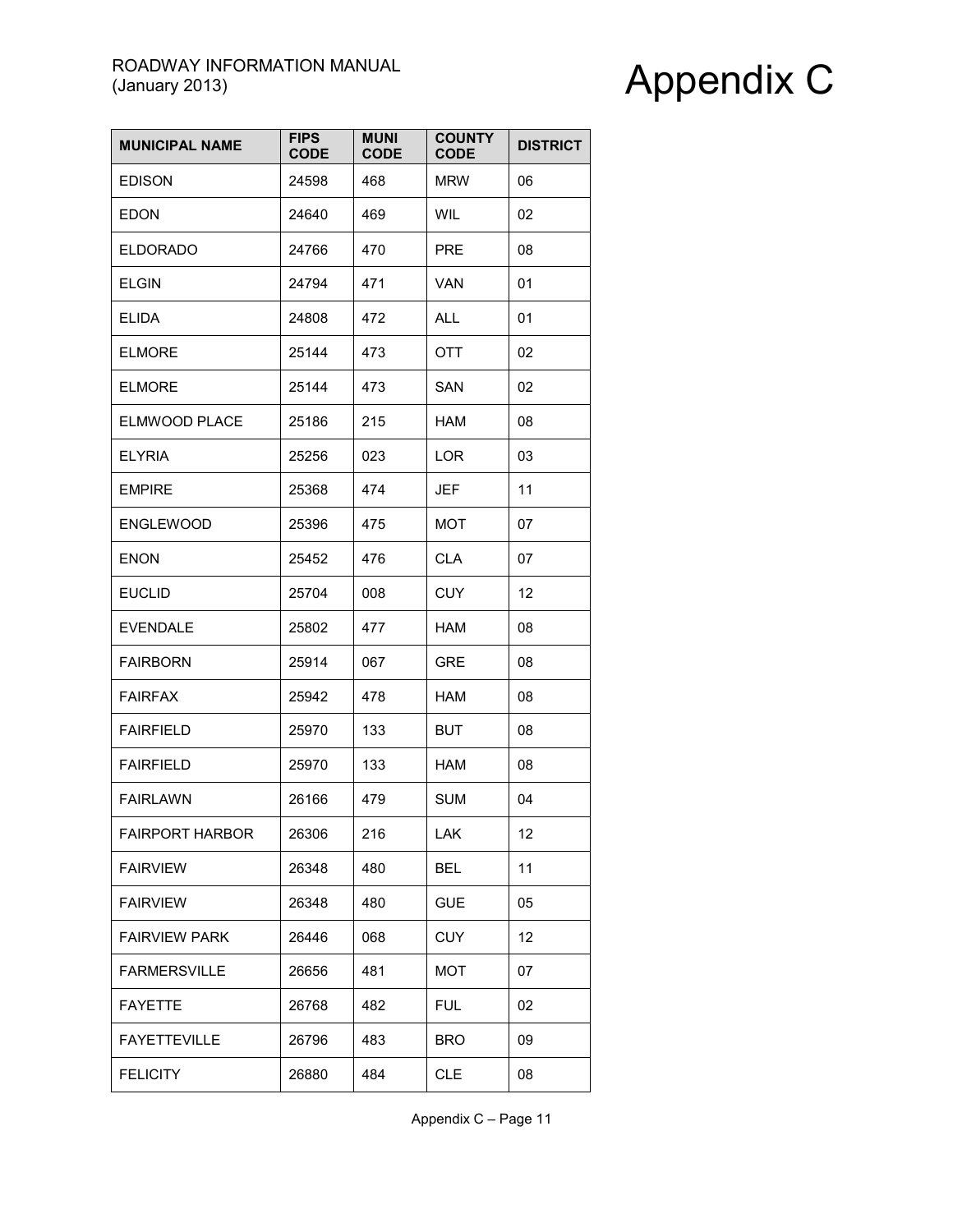| <b>MUNICIPAL NAME</b> | <b>FIPS</b><br><b>CODE</b> | <b>MUNI</b><br><b>CODE</b> | <b>COUNTY</b><br><b>CODE</b> | <b>DISTRICT</b> |
|-----------------------|----------------------------|----------------------------|------------------------------|-----------------|
| <b>FINDLAY</b>        | 27048                      | 024                        | <b>HAN</b>                   | 01              |
| <b>FLETCHER</b>       | 27412                      | 485                        | <b>MIA</b>                   | 07              |
| <b>FLORIDA</b>        | 27538                      | 486                        | <b>HEN</b>                   | 02              |
| <b>FLUSHING</b>       | 27552                      | 487                        | BEL                          | 11              |
| <b>FOREST</b>         | 27636                      | 488                        | <b>HAR</b>                   | 01              |
| <b>FOREST PARK</b>    | 27706                      | 489                        | <b>HAM</b>                   | 08              |
| <b>FORT SHAWNEE</b>   | 27944                      | 498                        | <b>ALL</b>                   | 01              |
| <b>FOSTORIA</b>       | 28014                      | 069                        | HAN                          | 01              |
| <b>FOSTORIA</b>       | 28014                      | 069                        | <b>SEN</b>                   | 02              |
| <b>FOSTORIA</b>       | 28014                      | 069                        | <b>WOO</b>                   | 02              |
| <b>FRANKFORT</b>      | 28182                      | 490                        | <b>ROS</b>                   | 09              |
| <b>FRANKLIN</b>       | 28476                      | 134                        | <b>WAR</b>                   | 08              |
| <b>FRAZEYSBURG</b>    | 28574                      | 491                        | MUS                          | 05              |
| <b>FREDERICKSBURG</b> | 28616                      | 492                        | <b>WAY</b>                   | 03              |
| <b>FREDERICKTOWN</b>  | 28658                      | 493                        | <b>KNO</b>                   | 05              |
| <b>FREEPORT</b>       | 28798                      | 494                        | HAS                          | 11              |
| <b>FREMONT</b>        | 28826                      | 070                        | SAN                          | 02              |
| FT JENNINGS           | 27818                      | 495                        | <b>PUT</b>                   | 01              |
| <b>FT LORAMIE</b>     | 27832                      | 496                        | SHE                          | 07              |
| FT RECOVERY           | 27902                      | 497                        | <b>MER</b>                   | 07              |
| <b>FULTON</b>         | 29050                      | 499                        | <b>MRW</b>                   | 06              |
| <b>FULTONHAM</b>      | 29064                      | 500                        | <b>MUS</b>                   | 05              |
| <b>GAHANNA</b>        | 29106                      | 217                        | <b>FRA</b>                   | 06              |
| <b>GALENA</b>         | 29148                      | 501                        | <b>DEL</b>                   | 06              |
| <b>GALION</b>         | 29162                      | 071                        | <b>CRA</b>                   | 03              |
| <b>GALION</b>         | 29162                      | 071                        | <b>RIC</b>                   | 03              |
| <b>GALLIPOLIS</b>     | 29204                      | 135                        | GAL                          | 10              |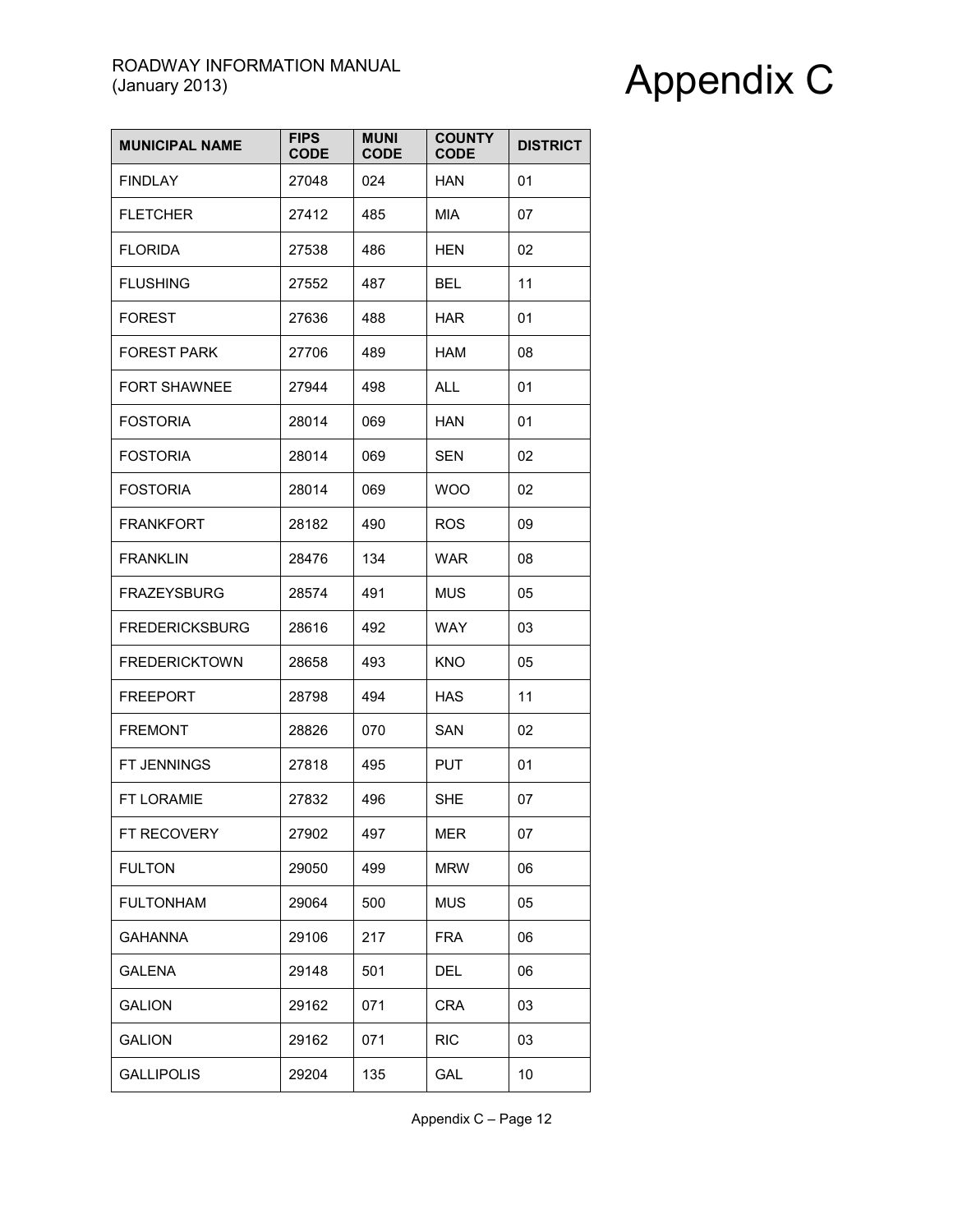| <b>MUNICIPAL NAME</b>   | <b>FIPS</b><br><b>CODE</b> | <b>MUNI</b><br><b>CODE</b> | <b>COUNTY</b><br><b>CODE</b> | <b>DISTRICT</b> |
|-------------------------|----------------------------|----------------------------|------------------------------|-----------------|
| <b>GAMBIER</b>          | 29246                      | 502                        | <b>KNO</b>                   | 05              |
| <b>GANN</b>             | 29288                      | 503                        | <b>KNO</b>                   | 05              |
| <b>GARFIELD HEIGHTS</b> | 29428                      | 025                        | <b>CUY</b>                   | 12              |
| <b>GARRETTSVILLE</b>    | 29442                      | 504                        | <b>POR</b>                   | 04              |
| <b>GATES MILLS</b>      | 29498                      | 505                        | CUY                          | 12              |
| <b>GENEVA</b>           | 29610                      | 136                        | <b>ATB</b>                   | 04              |
| <b>GENEVA ON LAKE</b>   | 29652                      | 506                        | ATB                          | 04              |
| <b>GENOA</b>            | 29722                      | 507                        | OTT                          | 02              |
| <b>GEORGETOWN</b>       | 29778                      | 218                        | <b>BRO</b>                   | 09              |
| <b>GERMANTOWN</b>       | 29932                      | 219                        | MOT                          | 07              |
| <b>GETTYSBURG</b>       | 29974                      | 508                        | <b>DAR</b>                   | 07              |
| <b>GIBSONBURG</b>       | 30072                      | 220                        | SAN                          | 02              |
| <b>GILBOA</b>           | 30114                      | 509                        | <b>PUT</b>                   | 01              |
| <b>GIRARD</b>           | 30198                      | 072                        | TRU                          | 04              |
| <b>GLANDORF</b>         | 30282                      | 510                        | <b>PUT</b>                   | 01              |
| <b>GLENDALE</b>         | 30380                      | 221                        | HAM                          | 08              |
| <b>GLENFORD</b>         | 30436                      | 511                        | <b>PER</b>                   | 05              |
| <b>GLENMONT</b>         | 30506                      | 512                        | HOL                          | 11              |
| <b>GLENWILLOW</b>       | 30632                      | 513                        | <b>CUY</b>                   | 12              |
| <b>GLORIA GLENS PK</b>  | 30660                      | 514                        | <b>MED</b>                   | 03              |
| <b>GLOUSTER</b>         | 30674                      | 515                        | <b>ATH</b>                   | 10              |
| <b>GNADENHUTTEN</b>     | 30702                      | 516                        | <b>TUS</b>                   | 11              |
| <b>GOLF MANOR</b>       | 30786                      | 222                        | HAM                          | 08              |
| <b>GORDON</b>           | 30912                      | 517                        | <b>DAR</b>                   | 07              |
| <b>GRAFTON</b>          | 31150                      | 518                        | LOR                          | 03              |
| <b>GRAND RAPIDS</b>     | 31206                      | 519                        | <b>WOO</b>                   | 02              |
| <b>GRAND RIVER</b>      | 31234                      | 520                        | <b>LAK</b>                   | 12              |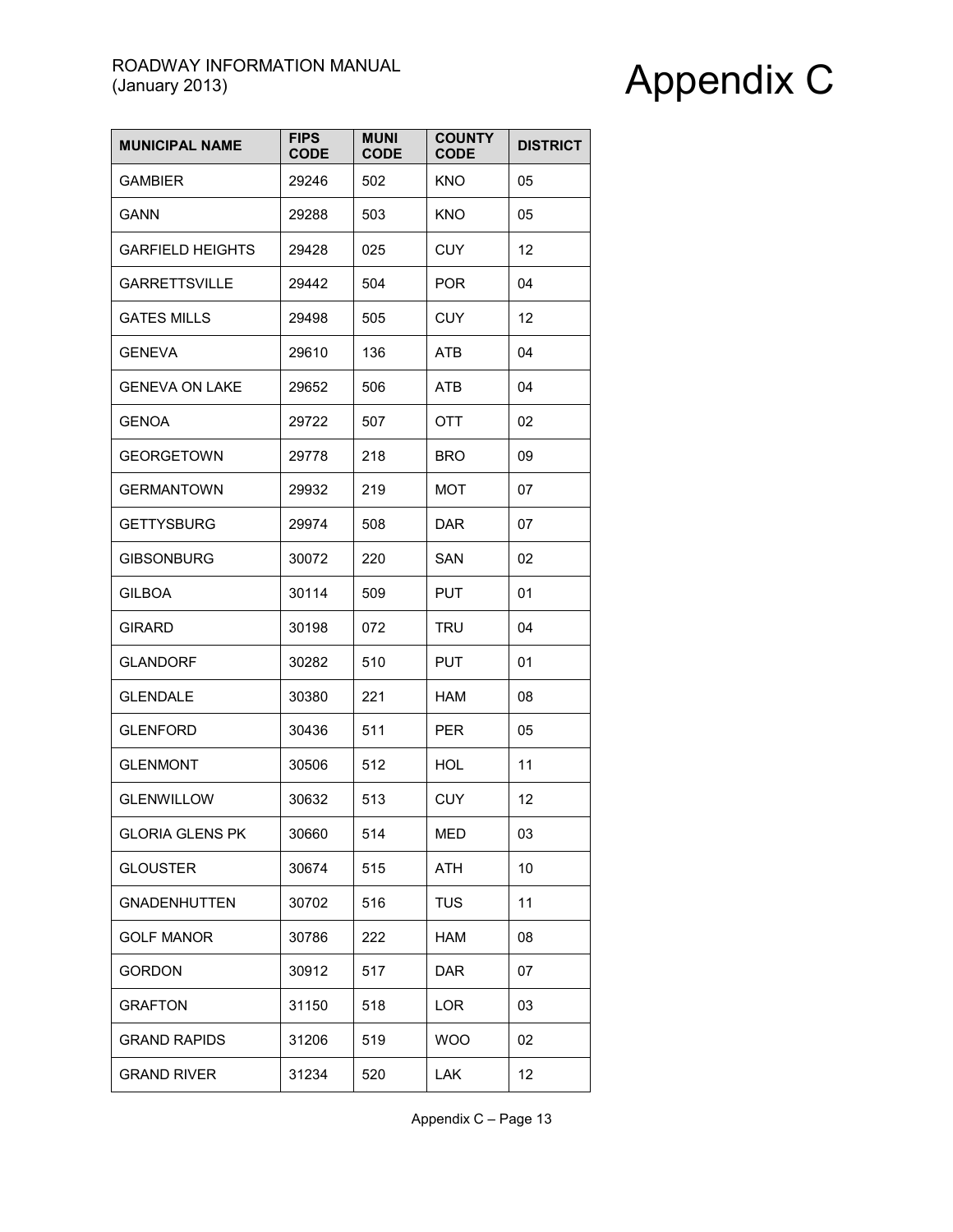| <b>MUNICIPAL NAME</b> | <b>FIPS</b><br><b>CODE</b> | <b>MUNI</b><br><b>CODE</b> | <b>COUNTY</b><br><b>CODE</b> | <b>DISTRICT</b> |
|-----------------------|----------------------------|----------------------------|------------------------------|-----------------|
| <b>GRANDVIEW HTS</b>  | 31304                      | 137                        | <b>FRA</b>                   | 06              |
| <b>GRANVILLE</b>      | 31402                      | 223                        | <b>LIC</b>                   | 05              |
| <b>GRATIOT</b>        | 31458                      | 521                        | <b>LIC</b>                   | 05              |
| <b>GRATIOT</b>        | 31458                      | 521                        | MUS                          | 05              |
| <b>GRATIS</b>         | 31472                      | 522                        | <b>PRE</b>                   | 08              |
| <b>GRAYSVILLE</b>     | 31542                      | 523                        | <b>MOE</b>                   | 10              |
| <b>GREEN</b>          | 31860                      | 955                        | <b>SUM</b>                   | 04              |
| <b>GREEN CAMP</b>     | 31948                      | 524                        | MAR                          | 06              |
| <b>GREEN SPRINGS</b>  | 32256                      | 525                        | SAN                          | 02              |
| <b>GREEN SPRINGS</b>  | 32256                      | 525                        | SEN                          | 02              |
| <b>GREENFIELD</b>     | 32088                      | 138                        | <b>HIG</b>                   | 09              |
| <b>GREENHILLS</b>     | 32158                      | 139                        | HAM                          | 08              |
| <b>GREENVILLE</b>     | 32340                      | 073                        | <b>DAR</b>                   | 07              |
| <b>GREENWICH</b>      | 32368                      | 526                        | <b>HUR</b>                   | 03              |
| <b>GROVE CITY</b>     | 32592                      | 140                        | <b>FRA</b>                   | 06              |
| <b>GROVEPORT</b>      | 32606                      | 527                        | <b>FRA</b>                   | 06              |
| <b>GROVER HILL</b>    | 32620                      | 528                        | PAU                          | 01              |
| <b>HAMDEN</b>         | 32956                      | 529                        | <b>VIN</b>                   | 10              |
| <b>HAMERSVILLE</b>    | 32984                      | 530                        | <b>BRO</b>                   | 09              |
| <b>HAMILTON</b>       | 33012                      | 009                        | <b>BUT</b>                   | 08              |
| <b>HAMLER</b>         | 33096                      | 531                        | <b>HEN</b>                   | 02              |
| <b>HANGING ROCK</b>   | 33194                      | 532                        | LAW                          | 09              |
| <b>HANOVER</b>        | 33292                      | 533                        | LIC                          | 05              |
| <b>HANOVERTON</b>     | 33306                      | 534                        | COL                          | 11              |
| <b>HARBOR VIEW</b>    | 33376                      | 535                        | LUC                          | 02              |
| <b>HARPSTER</b>       | 33656                      | 536                        | <b>WYA</b>                   | 01              |
| <b>HARRISBURG</b>     | 33740                      | 537                        | <b>FRA</b>                   | 06              |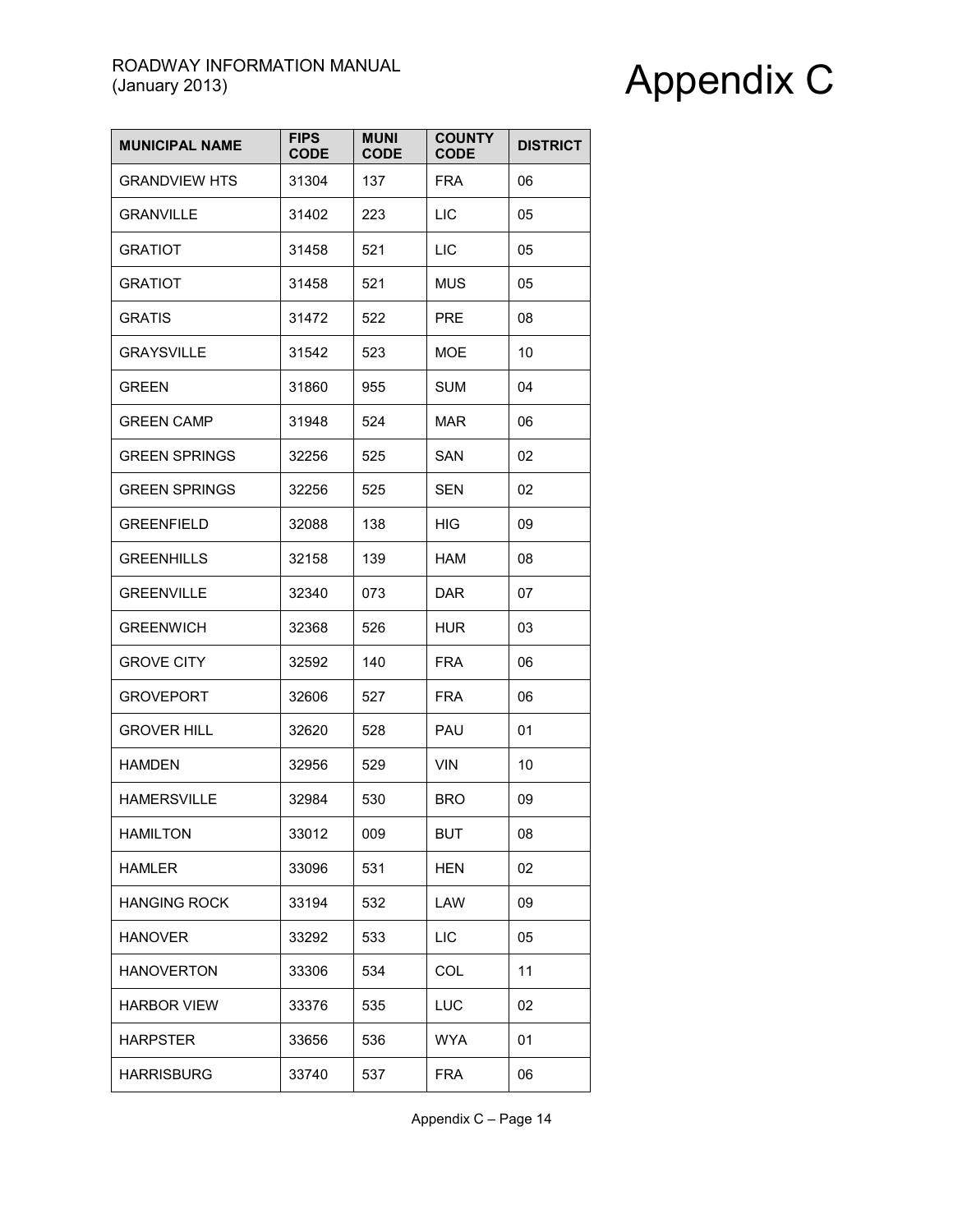| <b>MUNICIPAL NAME</b>   | <b>FIPS</b><br><b>CODE</b> | <b>MUNI</b><br><b>CODE</b> | <b>COUNTY</b><br><b>CODE</b> | <b>DISTRICT</b> |
|-------------------------|----------------------------|----------------------------|------------------------------|-----------------|
| <b>HARRISBURG</b>       | 33740                      | 537                        | <b>PIC</b>                   | 06              |
| <b>HARRISON</b>         | 33838                      | 224                        | HAM                          | 08              |
| <b>HARRISVILLE</b>      | 34090                      | 538                        | <b>HAS</b>                   | 11              |
| <b>HARROD</b>           | 34118                      | 539                        | <b>ALL</b>                   | 01              |
| <b>HARTFORD</b>         | 34202                      | 540                        | <b>LIC</b>                   | 05              |
| <b>HARTVILLE</b>        | 34328                      | 541                        | <b>STA</b>                   | 04              |
| <b>HARVEYSBURG</b>      | 34384                      | 542                        | WAR                          | 08              |
| <b>HASKINS</b>          | 34412                      | 543                        | <b>WOO</b>                   | 02              |
| <b>HAVILAND</b>         | 34552                      | 544                        | PAU                          | 01              |
| <b>HAYESVILLE</b>       | 34636                      | 545                        | <b>ASD</b>                   | 03              |
| <b>HEATH</b>            | 34748                      | 546                        | LIC                          | 05              |
| <b>HEBRON</b>           | 34790                      | 547                        | LIC                          | 05              |
| <b>HELENA</b>           | 34860                      | 548                        | SAN                          | 02              |
| <b>HEMLOCK</b>          | 34888                      | 549                        | <b>PER</b>                   | 05              |
| <b>HICKSVILLE</b>       | 35098                      | 225                        | DEF                          | 01              |
| <b>HIGGINSPORT</b>      | 35168                      | 540                        | <b>BRO</b>                   | 09              |
| <b>HIGHLAND</b>         | 35210                      | 551                        | <b>HIG</b>                   | 09              |
| <b>HIGHLAND HEIGHTS</b> | 35252                      | 226                        | <b>CUY</b>                   | 12              |
| <b>HIGHLAND HILLS</b>   | 35255                      | 957                        | <b>CUY</b>                   | 12              |
| <b>HILLIARD</b>         | 35476                      | 141                        | <b>FRA</b>                   | 06              |
| HILLS AND DALES         | 35532                      | 552                        | <b>STA</b>                   | 04              |
| <b>HILLSBORO</b>        | 35560                      | 142                        | HIG                          | 09              |
| HIRAM                   | 35658                      | 553                        | <b>POR</b>                   | 04              |
| <b>HOLGATE</b>          | 35854                      | 554                        | <b>HEN</b>                   | 02              |
| <b>HOLIDAY CITY</b>     | 35864                      | 958                        | <b>WIL</b>                   | 02              |
| <b>HOLLAND</b>          | 35882                      | 555                        | LUC                          | 02              |
| <b>HOLLANSBURG</b>      | 35896                      | 556                        | <b>DAR</b>                   | 07              |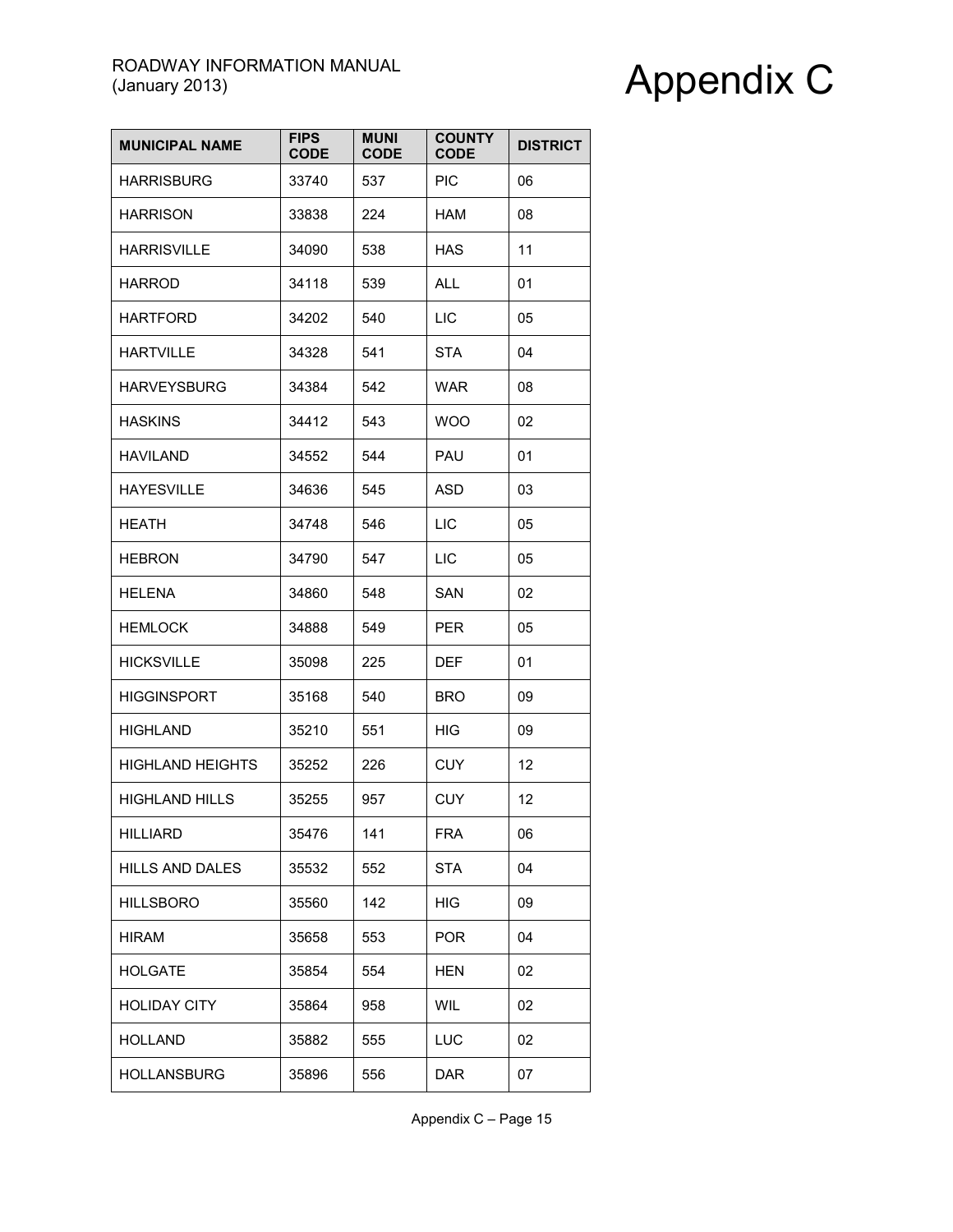| <b>MUNICIPAL NAME</b> | <b>FIPS</b><br><b>CODE</b> | <b>MUNI</b><br><b>CODE</b> | <b>COUNTY</b><br><b>CODE</b> | <b>DISTRICT</b> |
|-----------------------|----------------------------|----------------------------|------------------------------|-----------------|
| <b>HOLLOWAY</b>       | 35924                      | 557                        | <b>BEL</b>                   | 11              |
| <b>HOLMESVILLE</b>    | 35994                      | 558                        | <b>HOL</b>                   | 11              |
| <b>HOPEDALE</b>       | 36260                      | 559                        | HAS                          | 11              |
| <b>HOYTVILLE</b>      | 36568                      | 560                        | <b>WOO</b>                   | 02              |
| HUBBARD               | 36582                      | 143                        | TRU                          | 04              |
| <b>HUBER HEIGHTS</b>  | 36610                      | 294                        | <b>GRE</b>                   | 08              |
| <b>HUBER HEIGHTS</b>  | 36610                      | 294                        | <b>MIA</b>                   | 07              |
| <b>HUBER HEIGHTS</b>  | 36610                      | 294                        | MOT                          | 07              |
| <b>HUDSON</b>         | 36651                      | 561                        | <b>SUM</b>                   | 04              |
| <b>HUNTING VALLEY</b> | 36918                      | 562                        | <b>CUY</b>                   | 12              |
| <b>HUNTING VALLEY</b> | 36918                      | 562                        | <b>GEA</b>                   | 12              |
| <b>HUNTSVILLE</b>     | 36988                      | 563                        | <b>LOG</b>                   | 07              |
| <b>HURON</b>          | 37016                      | 144                        | ERI                          | 03              |
| <b>INDEPENDENCE</b>   | 37240                      | 145                        | <b>CUY</b>                   | 12              |
| <b>INDIAN HILL</b>    | 76582                      | 227                        | <b>HAM</b>                   | 08              |
| <b>IRONDALE</b>       | 37422                      | 564                        | <b>JEF</b>                   | 11              |
| <b>IRONTON</b>        | 37464                      | 074                        | LAW                          | 09              |
| <b>ITHACA</b>         | 37604                      | 565                        | <b>DAR</b>                   | 07              |
| JACKSON               | 37842                      | 146                        | JAC                          | 09              |
| <b>JACKSON CENTER</b> | 38220                      | 566                        | <b>SHE</b>                   | 07              |
| <b>JACKSONBURG</b>    | 38192                      | 567                        | <b>BUT</b>                   | 08              |
| <b>JACKSONVILLE</b>   | 38304                      | 568                        | <b>ATH</b>                   | 10              |
| <b>JAMESTOWN</b>      | 38374                      | 569                        | <b>GRE</b>                   | 08              |
| JEFFERSON             | 38500                      | 570                        | <b>ATB</b>                   | 04              |
| <b>JEFFERSONVILLE</b> | 38920                      | 571                        | <b>FAY</b>                   | 06              |
| JENERA                | 38948                      | 572                        | <b>HAN</b>                   | 01              |
| JEROMESVILLE          | 39060                      | 573                        | <b>ASD</b>                   | 03              |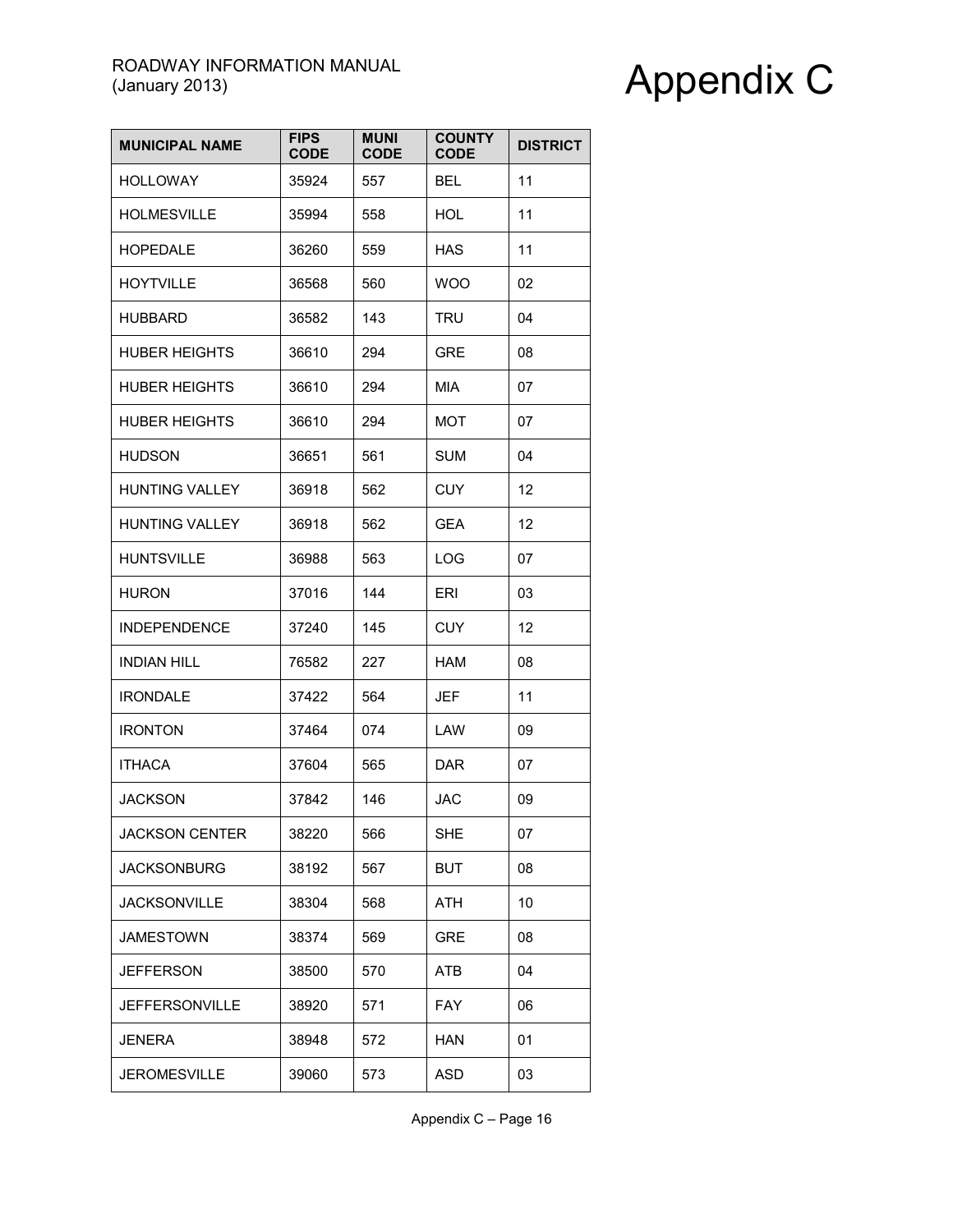| <b>MUNICIPAL NAME</b> | <b>FIPS</b><br><b>CODE</b> | <b>MUNI</b><br><b>CODE</b> | <b>COUNTY</b><br><b>CODE</b> | <b>DISTRICT</b> |
|-----------------------|----------------------------|----------------------------|------------------------------|-----------------|
| <b>JERRY CITY</b>     | 39074                      | 574                        | <b>WOO</b>                   | 02              |
| <b>JERUSALEM</b>      | 39130                      | 575                        | <b>MOE</b>                   | 10              |
| <b>JEWETT</b>         | 39172                      | 576                        | HAS                          | 11              |
| <b>JOHNSTOWN</b>      | 39340                      | 229                        | <b>LIC</b>                   | 05              |
| <b>JUNCTION CITY</b>  | 39508                      | 577                        | <b>PER</b>                   | 05              |
| <b>KALIDA</b>         | 39536                      | 578                        | <b>PUT</b>                   | 01              |
| <b>KELLEYS ISLAND</b> | 39662                      | 579                        | ERI                          | 03              |
| <b>KENT</b>           | 39872                      | 575                        | <b>POR</b>                   | 04              |
| <b>KENTON</b>         | 39886                      | 147                        | <b>HAR</b>                   | 01              |
| <b>KETTERING</b>      | 40040                      | 010                        | <b>GRE</b>                   | 08              |
| <b>KETTERING</b>      | 40040                      | 010                        | MOT                          | 07              |
| <b>KETTLERSVILLE</b>  | 40054                      | 580                        | <b>SHE</b>                   | 07              |
| <b>KILLBUCK</b>       | 40180                      | 581                        | HOL                          | 11              |
| <b>KIMBOLTON</b>      | 40264                      | 582                        | <b>GUE</b>                   | 05              |
| <b>KINGSTON</b>       | 40376                      | 583                        | <b>ROS</b>                   | 09              |
| <b>KIPTON</b>         | 40544                      | 584                        | LOR                          | 03              |
| <b>KIRBY</b>          | 40558                      | 585                        | <b>WYA</b>                   | 01              |
| <b>KIRKERSVILLE</b>   | 40572                      | 586                        | LIC                          | 05              |
| <b>KIRTLAND</b>       | 40642                      | 945                        | LAK.                         | 12              |
| <b>KIRTLAND HILLS</b> | 40670                      | 587                        | LAK                          | 12              |
| LA RUE                | 41902                      | 588                        | <b>MAR</b>                   | 06              |
| <b>LAFAYETTE</b>      | 41118                      | 589                        | <b>ALL</b>                   | 01              |
| LAGRANGE              | 41230                      | 590                        | LOR                          | 03              |
| <b>LAKELINE</b>       | 41398                      | 591                        | LAK                          | 12              |
| <b>LAKEMORE</b>       | 41454                      | 230                        | <b>SUM</b>                   | 04              |
| <b>LAKEVIEW</b>       | 41608                      | 592                        | LOG                          | 07              |
| LAKEWOOD              | 41664                      | 011                        | <b>CUY</b>                   | 12              |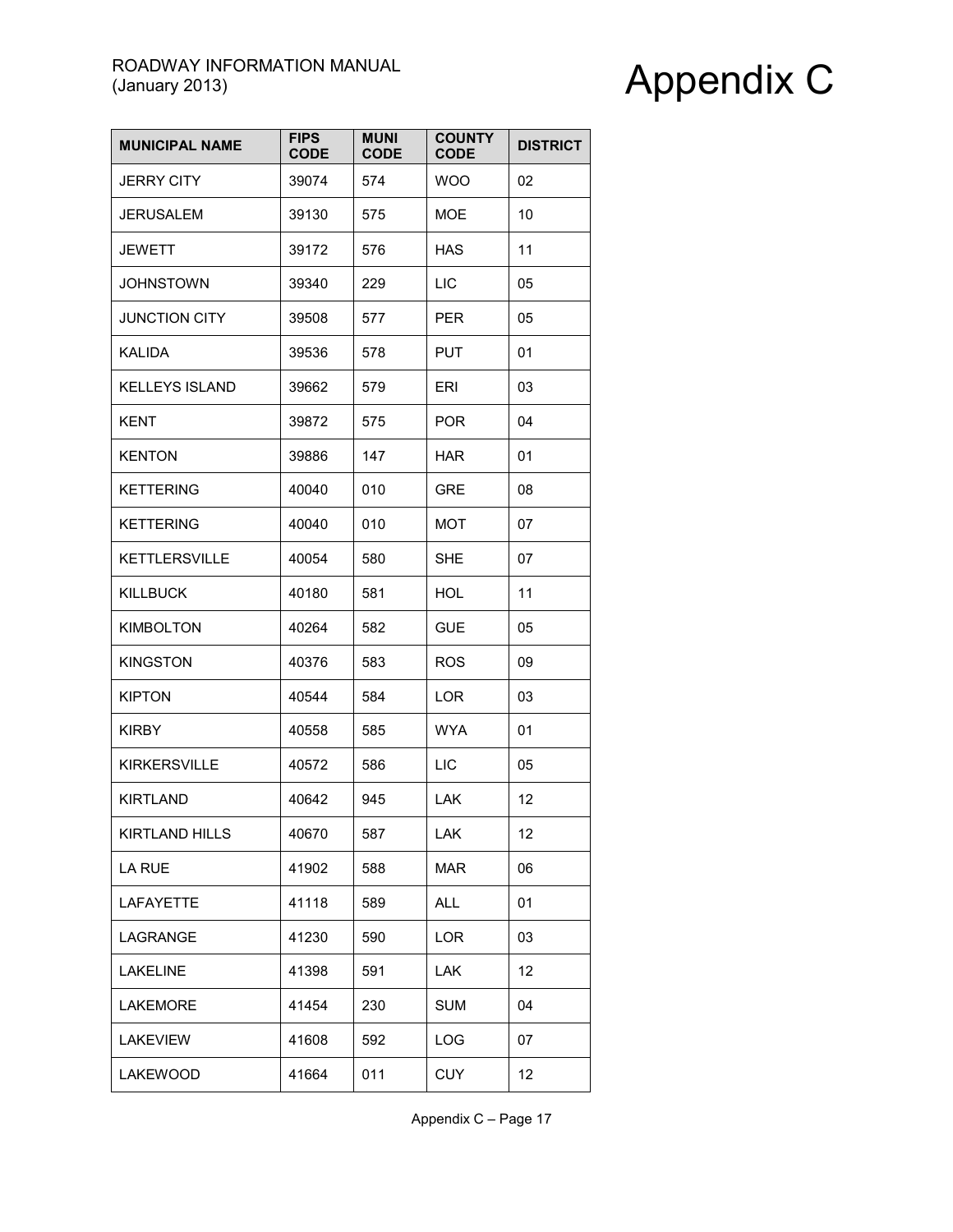| <b>MUNICIPAL NAME</b>  | <b>FIPS</b><br><b>CODE</b> | <b>MUNI</b><br><b>CODE</b> | <b>COUNTY</b><br><b>CODE</b> | <b>DISTRICT</b> |
|------------------------|----------------------------|----------------------------|------------------------------|-----------------|
| <b>LANCASTER</b>       | 41720                      | 026                        | <b>FAI</b>                   | 05              |
| LATTY                  | 41986                      | 593                        | PAU                          | 01              |
| LAURA                  | 42028                      | 594                        | <b>MIA</b>                   | 07              |
| <b>LAURELVILLE</b>     | 42084                      | 595                        | <b>HOC</b>                   | 10              |
| <b>LEBANON</b>         | 42364                      | 148                        | WAR                          | 08              |
| <b>LEESBURG</b>        | 42476                      | 597                        | <b>HIG</b>                   | 09              |
| <b>LEESVILLE</b>       | 42518                      | 598                        | <b>CAR</b>                   | 11              |
| <b>LEETONIA</b>        | 42560                      | 232                        | COL                          | 11              |
| <b>LEIPSIC</b>         | 42602                      | 599                        | <b>PUT</b>                   | 01              |
| <b>LEWISBURG</b>       | 42938                      | 601                        | <b>PRE</b>                   | 08              |
| LEWISVILLE             | 42980                      | 602                        | <b>MOE</b>                   | 10              |
| <b>LEXINGTON</b>       | 42994                      | 603                        | <b>RIC</b>                   | 03              |
| <b>LIBERTY CENTER</b>  | 43414                      | 604                        | HEN                          | 02              |
| <b>LIMA</b>            | 43554                      | 012                        | <b>ALL</b>                   | 01              |
| LIMAVILLE              | 43596                      | 605                        | <b>STA</b>                   | 04              |
| <b>LINCOLN HEIGHTS</b> | 43722                      | 149                        | <b>HAM</b>                   | 08              |
| <b>LINDSEY</b>         | 43904                      | 606                        | SAN                          | 02              |
| <b>LINNDALE</b>        | 43918                      | 607                        | <b>CUY</b>                   | 12              |
| <b>LISBON</b>          | 44030                      | 233                        | COL                          | 11              |
| <b>LITHOPOLIS</b>      | 44086                      | 608                        | FAI                          | 05              |
| <b>LITHOPOLIS</b>      | 44086                      | 608                        | <b>FRA</b>                   | 06              |
| <b>LOCKBOURNE</b>      | 44310                      | 609                        | <b>FRA</b>                   | 06              |
| <b>LOCKINGTON</b>      | 44352                      | 610                        | <b>SHE</b>                   | 07              |
| <b>LOCKLAND</b>        | 44366                      | 150                        | <b>HAM</b>                   | 08              |
| <b>LODI</b>            | 44604                      | 611                        | <b>MED</b>                   | 03              |
| <b>LOGAN</b>           | 44632                      | 151                        | <b>HOC</b>                   | 10              |
| <b>LONDON</b>          | 44674                      | 152                        | <b>MAD</b>                   | 06              |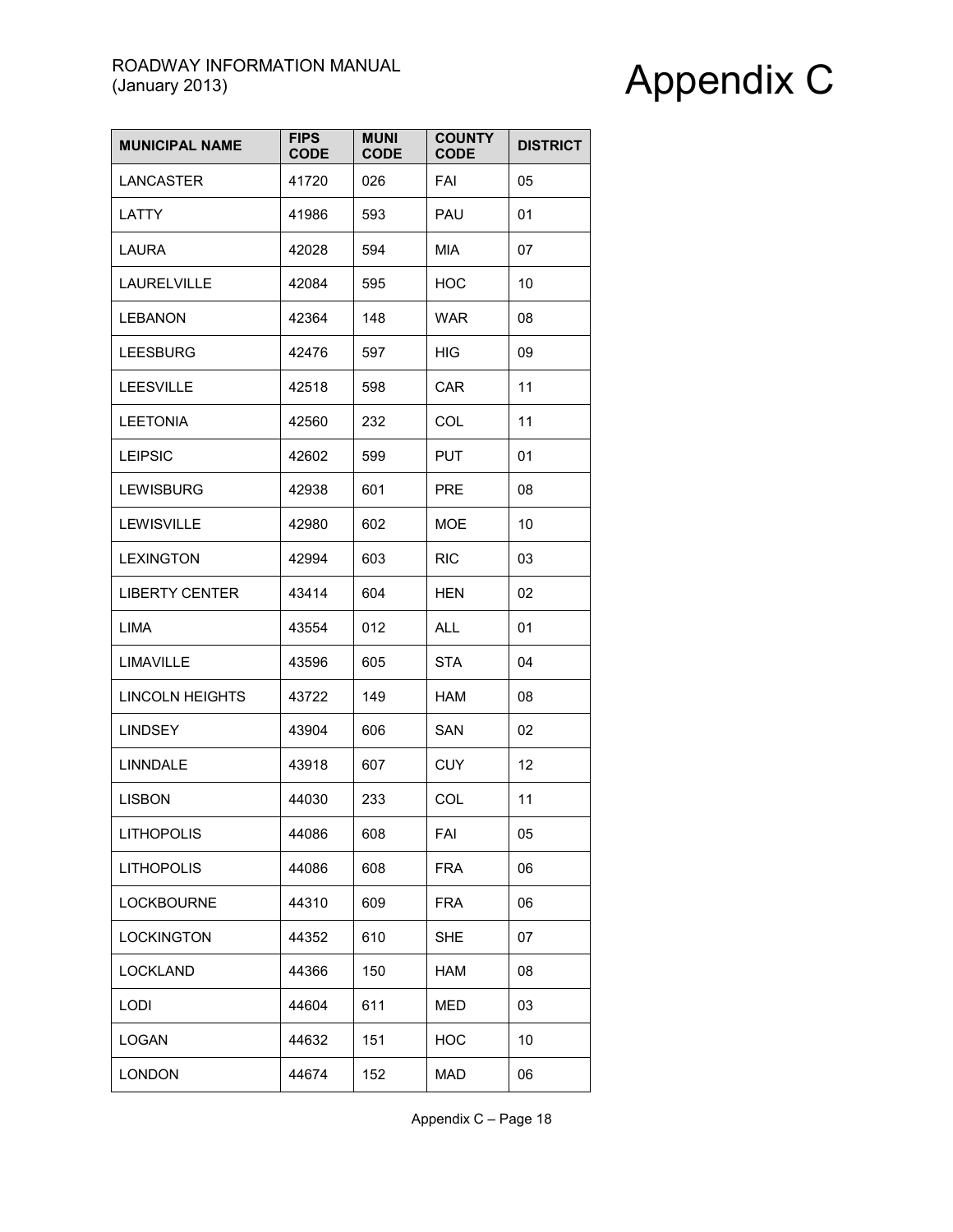| <b>MUNICIPAL NAME</b>   | <b>FIPS</b><br><b>CODE</b> | <b>MUNI</b><br><b>CODE</b> | <b>COUNTY</b><br><b>CODE</b> | <b>DISTRICT</b> |
|-------------------------|----------------------------|----------------------------|------------------------------|-----------------|
| <b>LORAIN</b>           | 44856                      | 013                        | LOR                          | 03              |
| LORDSTOWN               | 44912                      | 951                        | <b>TRU</b>                   | 04              |
| <b>LORE CITY</b>        | 44954                      | 612                        | <b>GUE</b>                   | 05              |
| LOUDONVILLE             | 45066                      | 234                        | <b>ASD</b>                   | 03              |
| LOUDONVILLE             | 45066                      | 234                        | HOL                          | 11              |
| <b>LOUISVILLE</b>       | 45094                      | 153                        | <b>STA</b>                   | 04              |
| LOVELAND                | 45108                      | 154                        | <b>CLE</b>                   | 08              |
| <b>LOVELAND</b>         | 45108                      | 154                        | <b>HAM</b>                   | 08              |
| <b>LOVELAND</b>         | 45108                      | 154                        | <b>WAR</b>                   | 08              |
| <b>LOWELL</b>           | 45164                      | 613                        | <b>WAS</b>                   | 10              |
| LOWELLVILLE             | 45178                      | 614                        | <b>MAH</b>                   | 04              |
| <b>LOWER SALEM</b>      | 45220                      | 811                        | <b>WAS</b>                   | 10              |
| <b>LUCAS</b>            | 45276                      | 615                        | <b>RIC</b>                   | 03              |
| <b>LUCKEY</b>           | 45332                      | 616                        | <b>WOO</b>                   | 02              |
| <b>LUDLOW FALLS</b>     | 45374                      | 617                        | <b>MIA</b>                   | 07              |
| <b>LYNCHBURG</b>        | 45542                      | 618                        | <b>CLI</b>                   | 08              |
| <b>LYNCHBURG</b>        | 45542                      | 618                        | <b>HIG</b>                   | 09              |
| LYNDHURST               | 45556                      | 076                        | <b>CUY</b>                   | 12              |
| <b>LYONS</b>            | 45626                      | 619                        | <b>FUL</b>                   | 02              |
| MACEDONIA               | 45976                      | 943                        | <b>SUM</b>                   | 04              |
| <b>MACKSBURG</b>        | 46158                      | 620                        | <b>WAS</b>                   | 10              |
| <b>MADEIRA</b>          | 46312                      | 155                        | HAM                          | 08              |
| <b>MADISON</b>          | 46480                      | 621                        | <b>LAK</b>                   | 12              |
| <b>MAGNETIC SPRINGS</b> | 46830                      | 622                        | UNI                          | 06              |
| <b>MAGNOLIA</b>         | 46844                      | 623                        | <b>CAR</b>                   | 11              |
| <b>MAGNOLIA</b>         | 46844                      | 623                        | <b>STA</b>                   | 04              |
| <b>MAINEVILLE</b>       | 46872                      | 624                        | <b>WAR</b>                   | 08              |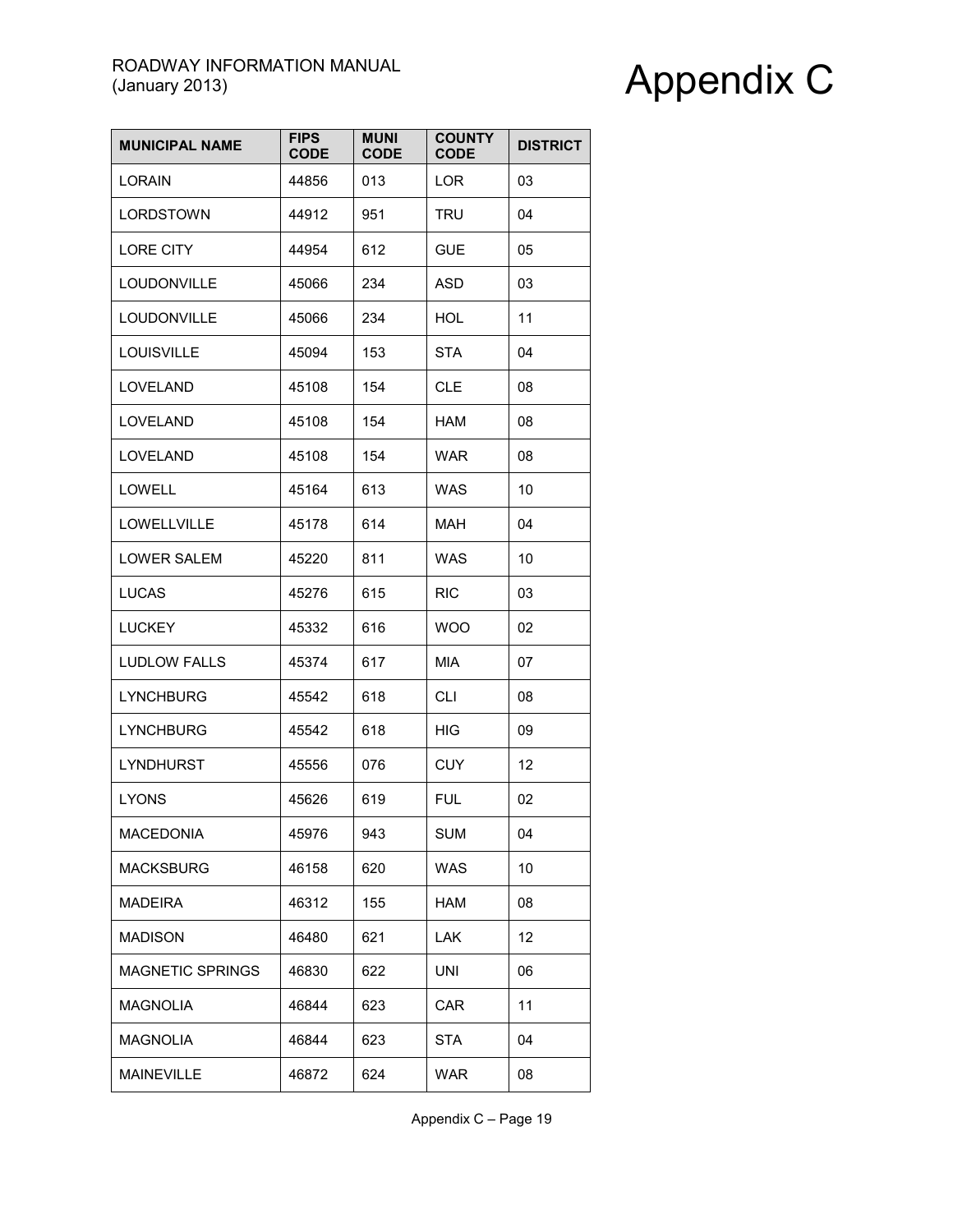| <b>MUNICIPAL NAME</b>   | <b>FIPS</b><br><b>CODE</b> | <b>MUNI</b><br><b>CODE</b> | <b>COUNTY</b><br><b>CODE</b> | <b>DISTRICT</b> |
|-------------------------|----------------------------|----------------------------|------------------------------|-----------------|
| <b>MALINTA</b>          | 46942                      | 625                        | <b>HEN</b>                   | 02              |
| <b>MALTA</b>            | 46970                      | 626                        | <b>MRG</b>                   | 10              |
| <b>MALVERN</b>          | 46998                      | 627                        | CAR                          | 11              |
| <b>MANCHESTER</b>       | 47012                      | 628                        | ADA                          | 09              |
| <b>MANSFIELD</b>        | 47138                      | 027                        | <b>RIC</b>                   | 03              |
| <b>MANTUA</b>           | 47180                      | 629                        | <b>POR</b>                   | 04              |
| <b>MAPLE HEIGHTS</b>    | 47306                      | 028                        | <b>CUY</b>                   | 12              |
| <b>MARBLE CLIFF</b>     | 47474                      | 630                        | <b>FRA</b>                   | 06              |
| MARBLEHEAD              | 47502                      | 631                        | OTT                          | 02              |
| <b>MARENGO</b>          | 47558                      | 632                        | <b>MRW</b>                   | 06              |
| <b>MARIEMONT</b>        | 47600                      | 235                        | HAM                          | 08              |
| MARIETTA                | 47628                      | 077                        | <b>WAS</b>                   | 10              |
| <b>MARION</b>           | 47754                      | 029                        | MAR                          | 06              |
| <b>MARSEILLES</b>       | 47992                      | 633                        | <b>WYA</b>                   | 01              |
| <b>MARSHALLVILLE</b>    | 48048                      | 634                        | <b>WAY</b>                   | 03              |
| <b>MARTINS FERRY</b>    | 48104                      | 078                        | <b>BEL</b>                   | 11              |
| <b>MARTINSBURG</b>      | 48090                      | 635                        | <b>KNO</b>                   | 05              |
| <b>MARTINSVILLE</b>     | 48118                      | 636                        | <b>CLI</b>                   | 08              |
| <b>MARYSVILLE</b>       | 48160                      | 236                        | UNI                          | 06              |
| <b>MASON</b>            | 48188                      | 237                        | <b>WAR</b>                   | 08              |
| <b>MASSILLON</b>        | 48244                      | 030                        | <b>STA</b>                   | 04              |
| <b>MATAMORAS</b>        | 48286                      | 637                        | <b>WAS</b>                   | 10              |
| <b>MAUMEE</b>           | 48342                      | 079                        | LUC                          | 02              |
| <b>MAYFIELD</b>         | 48468                      | 638                        | <b>CUY</b>                   | 12              |
| <b>MAYFIELD HEIGHTS</b> | 48482                      | 080                        | <b>CUY</b>                   | 12              |
| <b>MCARTHUR</b>         | 45696                      | 639                        | <b>VIN</b>                   | 10              |
| <b>MCCLURE</b>          | 45794                      | 640                        | <b>HEN</b>                   | 02              |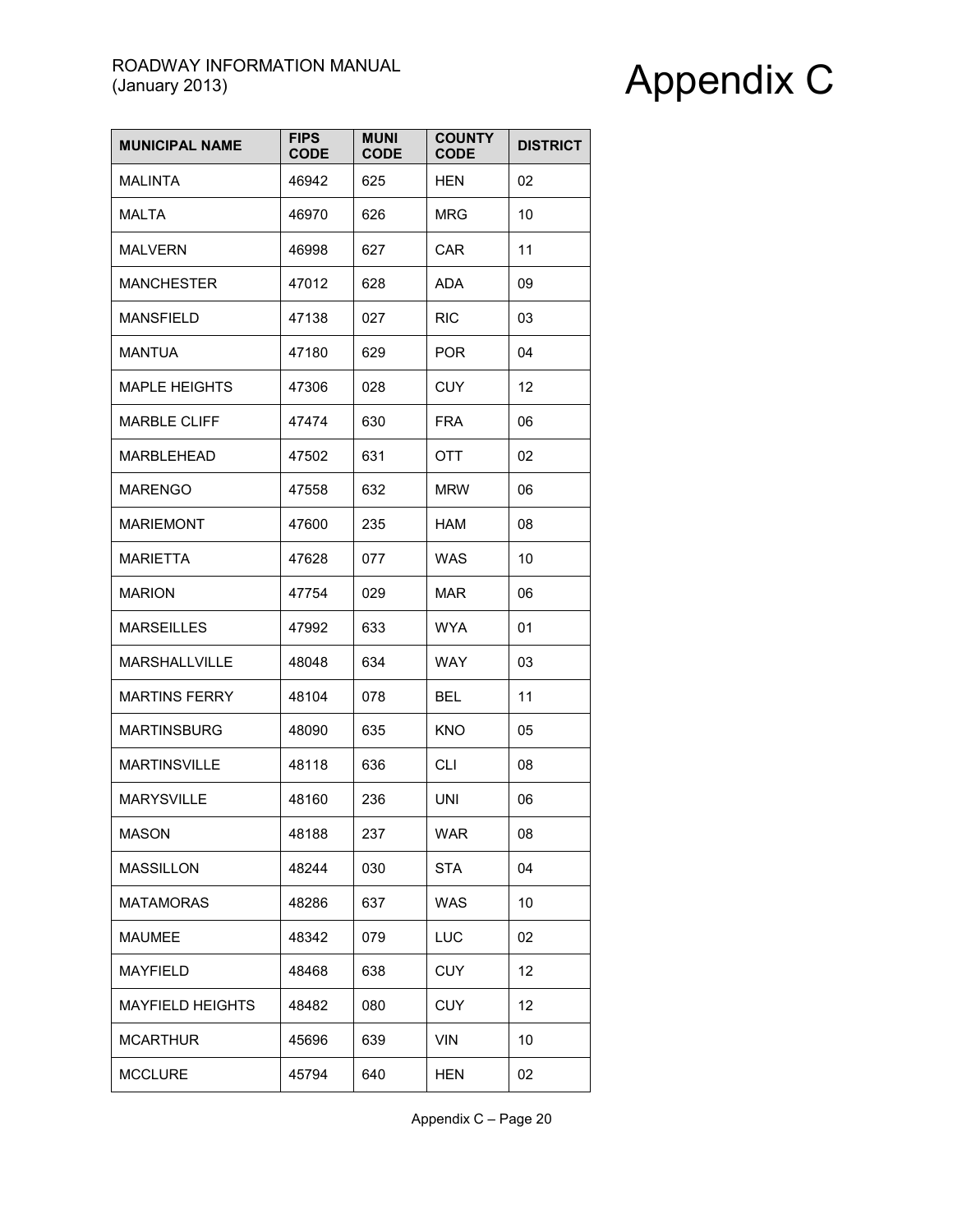| <b>MUNICIPAL NAME</b> | <b>FIPS</b><br><b>CODE</b> | <b>MUNI</b><br><b>CODE</b> | <b>COUNTY</b><br><b>CODE</b> | <b>DISTRICT</b> |
|-----------------------|----------------------------|----------------------------|------------------------------|-----------------|
| <b>MCCOMB</b>         | 45808                      | 641                        | <b>HAN</b>                   | 01              |
| <b>MCCONNELSVILLE</b> | 45822                      | 642                        | <b>MRG</b>                   | 10              |
| <b>MCDONALD</b>       | 45934                      | 238                        | TRU                          | 04              |
| <b>MCGUFFEY</b>       | 46046                      | 643                        | <b>HAR</b>                   | 01              |
| <b>MECHANICSBURG</b>  | 48706                      | 644                        | CHP                          | 07              |
| <b>MEDINA</b>         | 48790                      | 156                        | MED                          | 03              |
| <b>MELROSE</b>        | 49000                      | 645                        | PAU                          | 01              |
| <b>MENDON</b>         | 49042                      | 646                        | MER                          | 07              |
| <b>MENTOR</b>         | 49056                      | 239                        | LAK.                         | 12              |
| <b>MENTOR ON LAKE</b> | 49098                      | 240                        | LAK.                         | 12              |
| <b>METAMORA</b>       | 49238                      | 647                        | <b>FUL</b>                   | 02              |
| <b>MEYERS LAKE</b>    | 49294                      | 648                        | <b>STA</b>                   | 04              |
| <b>MIAMISBURG</b>     | 49434                      | 157                        | MOT                          | 07              |
| <b>MIDDLE POINT</b>   | 49728                      | 650                        | VAN                          | 01              |
| MIDDLEBURG HTS        | 49644                      | 158                        | <b>CUY</b>                   | 12              |
| <b>MIDDLEFIELD</b>    | 49700                      | 649                        | GEA                          | 12              |
| <b>MIDDLEPORT</b>     | 49756                      | 241                        | <b>MEG</b>                   | 10              |
| <b>MIDDLETOWN</b>     | 49840                      | 031                        | <b>BUT</b>                   | 08              |
| <b>MIDDLETOWN</b>     | 49840                      | 031                        | WAR                          | 08              |
| <b>MIDLAND</b>        | 49896                      | 651                        | <b>CLI</b>                   | 08              |
| <b>MIDVALE</b>        | 49966                      | 652                        | <b>TUS</b>                   | 11              |
| <b>MIDWAY</b>         | 50008                      | 653                        | <b>MAD</b>                   | 06              |
| <b>MIFFLIN</b>        | 50036                      | 654                        | <b>ASD</b>                   | 03              |
| <b>MILAN</b>          | 50134                      | 655                        | ERI                          | 03              |
| <b>MILAN</b>          | 50134                      | 655                        | <b>HUR</b>                   | 03              |
| <b>MILFORD</b>        | 50176                      | 242                        | <b>CLE</b>                   | 08              |
| <b>MILFORD</b>        | 50176                      | 242                        | HAM                          | 08              |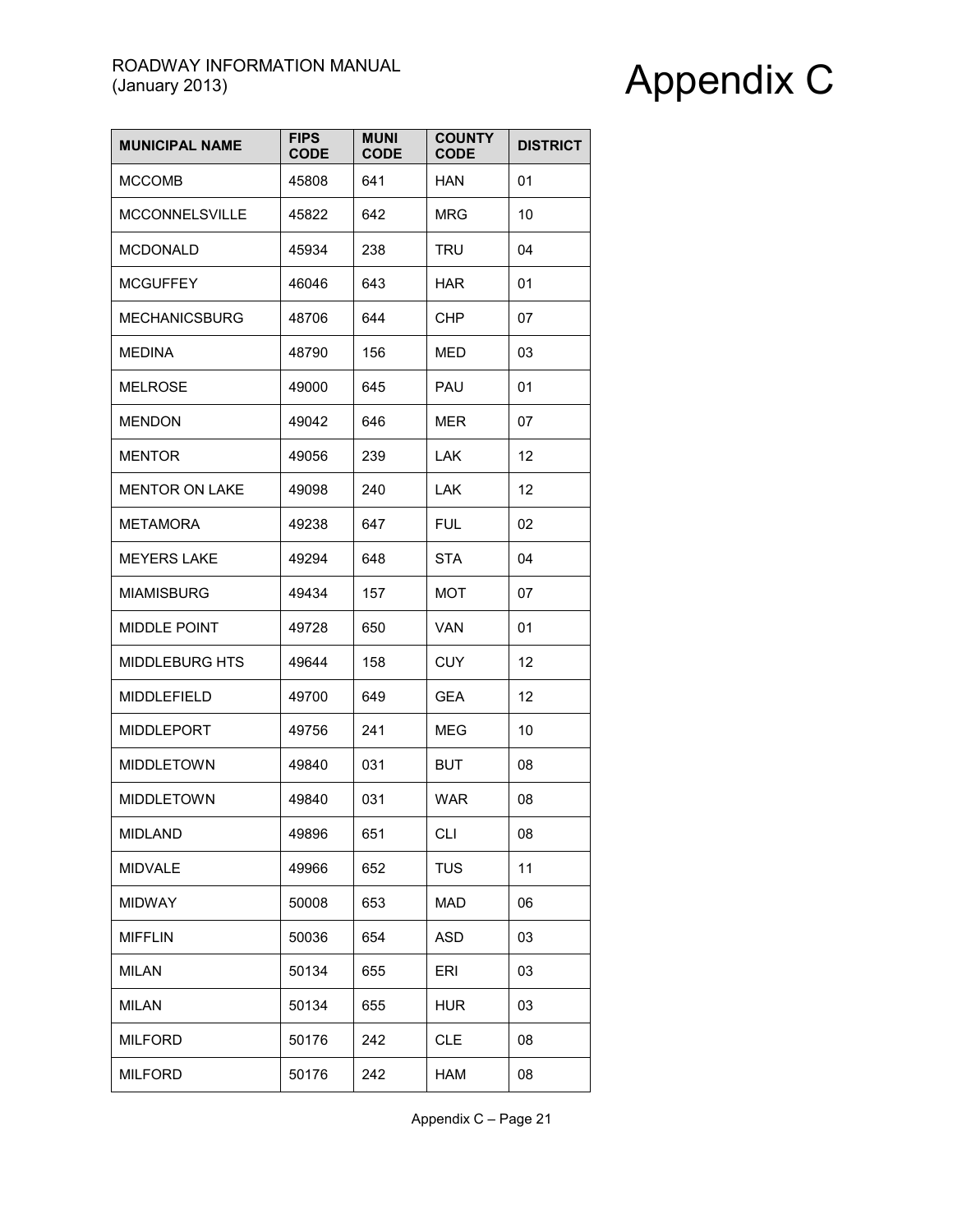| <b>MUNICIPAL NAME</b> | <b>FIPS</b><br><b>CODE</b> | <b>MUNI</b><br><b>CODE</b> | <b>COUNTY</b><br><b>CODE</b> | <b>DISTRICT</b> |
|-----------------------|----------------------------|----------------------------|------------------------------|-----------------|
| MILFORD CENTER        | 50218                      | 656                        | <b>UNI</b>                   | 06              |
| <b>MILLBURY</b>       | 50260                      | 657                        | <b>WOO</b>                   | 02              |
| <b>MILLEDGEVILLE</b>  | 50316                      | 658                        | <b>FAY</b>                   | 06              |
| <b>MILLER CITY</b>    | 50358                      | 659                        | <b>PUT</b>                   | 01              |
| <b>MILLERSBURG</b>    | 50372                      | 243                        | HOL                          | 11              |
| <b>MILLERSPORT</b>    | 50400                      | 660                        | FAI                          | 05              |
| MILLVILLE             | 50540                      | 661                        | <b>BUT</b>                   | 08              |
| <b>MILTON CENTER</b>  | 50708                      | 662                        | <b>WOO</b>                   | 02              |
| <b>MILTONSBURG</b>    | 50722                      | 663                        | MOE                          | 10              |
| <b>MINERAL CITY</b>   | 50764                      | 664                        | <b>TUS</b>                   | 11              |
| <b>MINERVA</b>        | 50834                      | 244                        | <b>CAR</b>                   | 11              |
| <b>MINERVA</b>        | 50834                      | 244                        | <b>COL</b>                   | 11              |
| <b>MINERVA</b>        | 50834                      | 244                        | STA                          | 04              |
| <b>MINERVA PARK</b>   | 50862                      | 665                        | <b>FRA</b>                   | 06              |
| MINGO JUNCTION        | 50904                      | 245                        | <b>JEF</b>                   | 11              |
| <b>MINSTER</b>        | 50918                      | 666                        | AUG                          | 07              |
| <b>MOGADORE</b>       | 51058                      | 246                        | <b>POR</b>                   | 04              |
| <b>MOGADORE</b>       | 51058                      | 246                        | <b>SUM</b>                   | 04              |
| <b>MONROE</b>         | 51310                      | 667                        | <b>BUT</b>                   | 08              |
| <b>MONROE</b>         | 51310                      | 667                        | <b>WAR</b>                   | 08              |
| <b>MONROEVILLE</b>    | 51618                      | 668                        | <b>HUR</b>                   | 03              |
| <b>MONTEZUMA</b>      | 51674                      | 669                        | MER                          | 07              |
| <b>MONTGOMERY</b>     | 51716                      | 247                        | HAM                          | 08              |
| <b>MONTPELIER</b>     | 51772                      | 248                        | <b>WIL</b>                   | 02              |
| <b>MORAINE</b>        | 52010                      | 670                        | <b>MOT</b>                   | 07              |
| <b>MORELAND HILLS</b> | 52052                      | 671                        | <b>CUY</b>                   | 12              |
| <b>MORRAL</b>         | 52276                      | 672                        | <b>MAR</b>                   | 06              |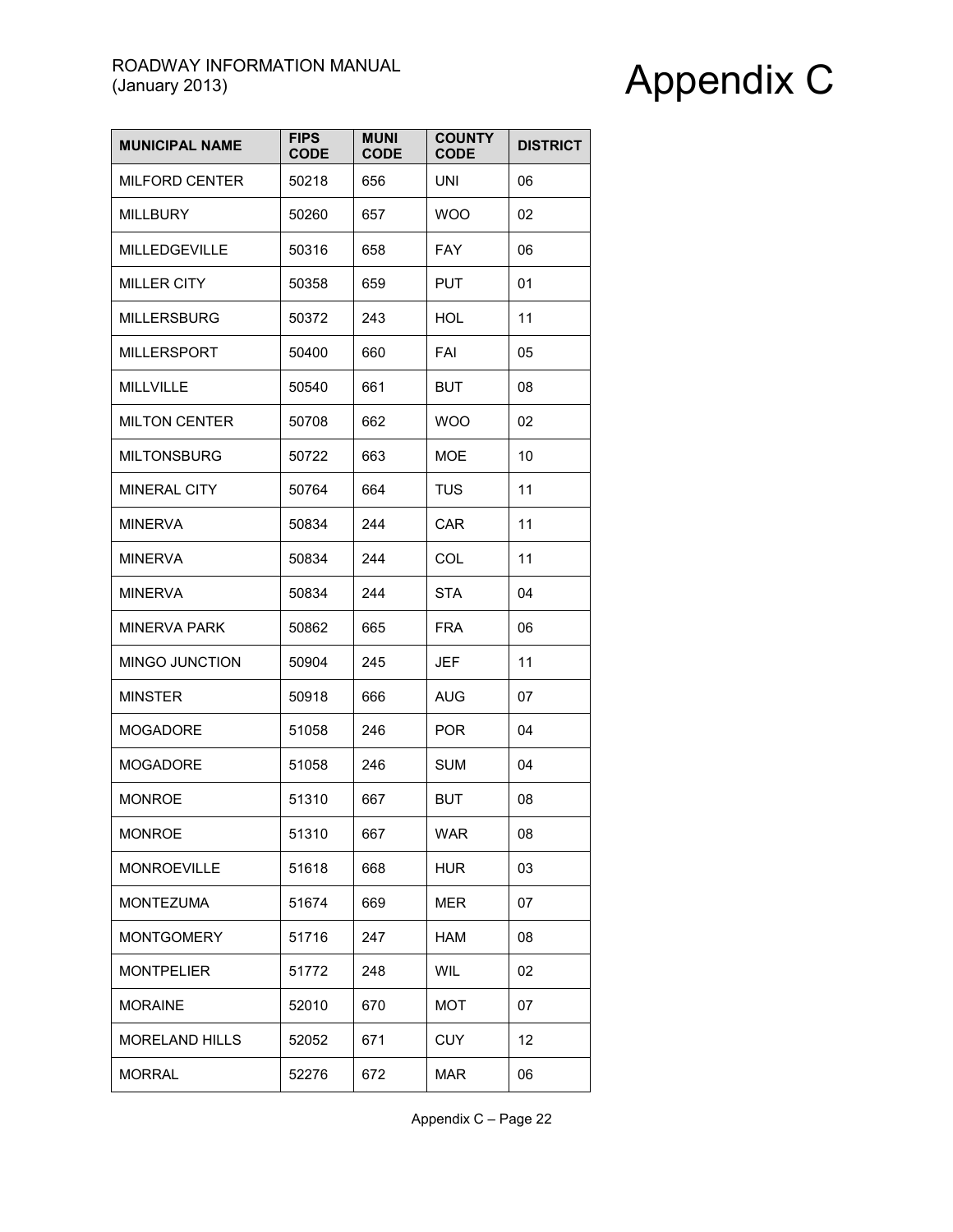| <b>MUNICIPAL NAME</b> | <b>FIPS</b><br><b>CODE</b> | <b>MUNI</b><br><b>CODE</b> | <b>COUNTY</b><br><b>CODE</b> | <b>DISTRICT</b> |
|-----------------------|----------------------------|----------------------------|------------------------------|-----------------|
| <b>MORRISTOWN</b>     | 52346                      | 673                        | <b>BEL</b>                   | 11              |
| <b>MORROW</b>         | 52374                      | 674                        | <b>WAR</b>                   | 08              |
| <b>MOSCOW</b>         | 52416                      | 675                        | CLE                          | 08              |
| <b>MOWRYSTOWN</b>     | 53186                      | 676                        | HIG                          | 09              |
| <b>MT BLANCHARD</b>   | 52598                      | 677                        | HAN                          | 01              |
| <b>MT CORY</b>        | 52668                      | 678                        | <b>HAN</b>                   | 01              |
| <b>MT EATON</b>       | 52682                      | 679                        | <b>WAY</b>                   | 03              |
| <b>MT GILEAD</b>      | 52738                      | 249                        | <b>MRW</b>                   | 06              |
| MT HEALTHY            | 52752                      | 159                        | <b>HAM</b>                   | 08              |
| <b>MT ORAB</b>        | 52906                      | 680                        | <b>BRO</b>                   | 09              |
| MT PLEASANT           | 52976                      | 681                        | JEF                          | 11              |
| <b>MT STERLING</b>    | 53046                      | 682                        | MAD                          | 06              |
| <b>MT VERNON</b>      | 53102                      | 081                        | KNO                          | 05              |
| <b>MT VICTORY</b>     | 53144                      | 683                        | <b>HAR</b>                   | 01              |
| <b>MUNROE FALLS</b>   | 53312                      | 684                        | <b>SUM</b>                   | 04              |
| <b>MURRAY CITY</b>    | 53410                      | 685                        | <b>HOC</b>                   | 10              |
| <b>MUTUAL</b>         | 53480                      | 686                        | <b>CHP</b>                   | 07              |
| N BALTIMORE           | 56154                      | 255                        | <b>WOO</b>                   | 02              |
| N COLLEGE HILL        | 56322                      | 084                        | <b>HAM</b>                   | 08              |
| N FAIRFIELD           | 56420                      | 719                        | <b>HUR</b>                   | 03              |
| N HAMPTON             | 56588                      | 720                        | <b>CLA</b>                   | 07              |
| N RIDGEVILLE          | 56966                      | 165                        | LOR                          | 03              |
| N ROBINSON            | 56994                      | 725                        | <b>CRA</b>                   | 03              |
| <b>NAPOLEON</b>       | 53550                      | 160                        | <b>HEN</b>                   | 02              |
| <b>NASHVILLE</b>      | 53634                      | 687                        | <b>HOL</b>                   | 11              |
| <b>NAVARRE</b>        | 53690                      | 688                        | <b>STA</b>                   | 04              |
| <b>NELLIE</b>         | 53816                      | 689                        | COS                          | 05              |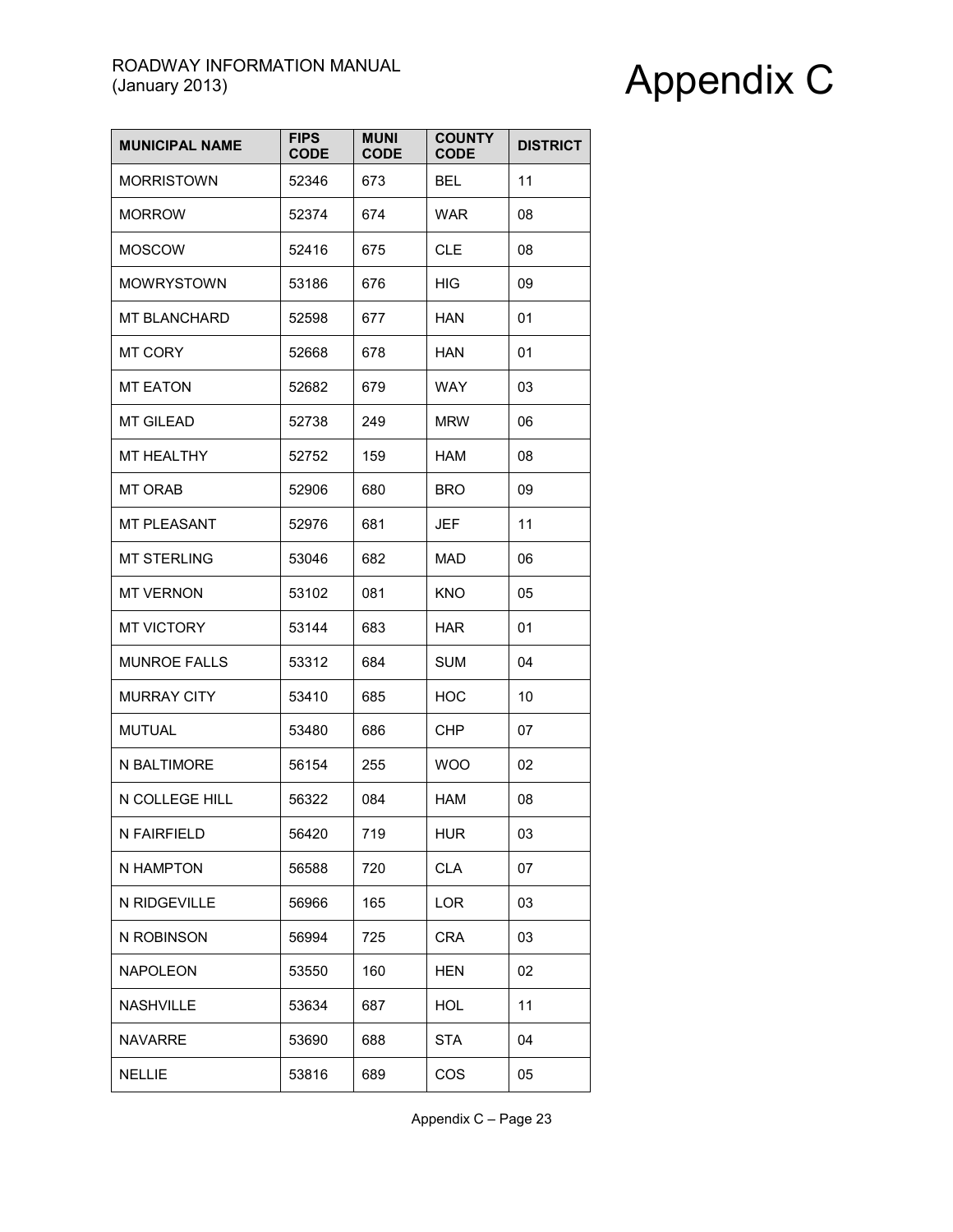| <b>MUNICIPAL NAME</b>  | <b>FIPS</b><br><b>CODE</b> | <b>MUNI</b><br><b>CODE</b> | <b>COUNTY</b><br><b>CODE</b> | <b>DISTRICT</b> |
|------------------------|----------------------------|----------------------------|------------------------------|-----------------|
| <b>NELSONVILLE</b>     | 53886                      | 161                        | ATH                          | 10              |
| <b>NEVADA</b>          | 53942                      | 690                        | <b>WYA</b>                   | 01              |
| <b>NEVILLE</b>         | 53956                      | 691                        | CLE                          | 08              |
| <b>NEW ALBANY</b>      | 53970                      | 692                        | <b>FRA</b>                   | 06              |
| <b>NEW ALBANY</b>      | 53970                      | 692                        | LIC                          | 05              |
| NEW ALEXANDRIA         | 54012                      | 693                        | JEF                          | 11              |
| <b>NEW ATHENS</b>      | 54068                      | 694                        | HAS                          | 11              |
| NEW BAVARIA            | 54110                      | 695                        | HEN                          | 02              |
| <b>NEW BLOOMINGTON</b> | 54152                      | 696                        | MAR                          | 06              |
| <b>NEW BOSTON</b>      | 54166                      | 162                        | SCI                          | 09              |
| <b>NEW BREMEN</b>      | 54194                      | 697                        | <b>AUG</b>                   | 07              |
| <b>NEW CARLISLE</b>    | 54334                      | 250                        | <b>CLA</b>                   | 07              |
| <b>NEW CONCORD</b>     | 54446                      | 698                        | MUS                          | 05              |
| <b>NEW FRANKLIN</b>    | 54562                      | 959                        | <b>SUM</b>                   | 04              |
| <b>NEW HOLLAND</b>     | 54726                      | 699                        | <b>FAY</b>                   | 06              |
| <b>NEW HOLLAND</b>     | 54726                      | 699                        | <b>PIC</b>                   | 06              |
| <b>NEW KNOXVILLE</b>   | 54838                      | 700                        | AUG                          | 07              |
| <b>NEW LEBANON</b>     | 54852                      | 702                        | MOT                          | 07              |
| <b>NEW LEXINGTON</b>   | 54866                      | 251                        | <b>PER</b>                   | 05              |
| <b>NEW LONDON</b>      | 54908                      | 703                        | <b>HUR</b>                   | 03              |
| <b>NEW MADISON</b>     | 54978                      | 704                        | <b>DAR</b>                   | 07              |
| <b>NEW MIAMI</b>       | 55104                      | 705                        | <b>BUT</b>                   | 08              |
| NEW MIDDLETOWN         | 55118                      | 706                        | MAH                          | 04              |
| <b>NEW PARIS</b>       | 55188                      | 707                        | PRE                          | 08              |
| NEW PHILADELPHIA       | 55216                      | 082                        | <b>TUS</b>                   | 11              |
| <b>NEW RICHMOND</b>    | 55384                      | 252                        | <b>CLE</b>                   | 08              |
| <b>NEW RIEGEL</b>      | 55398                      | 708                        | <b>SEN</b>                   | 02              |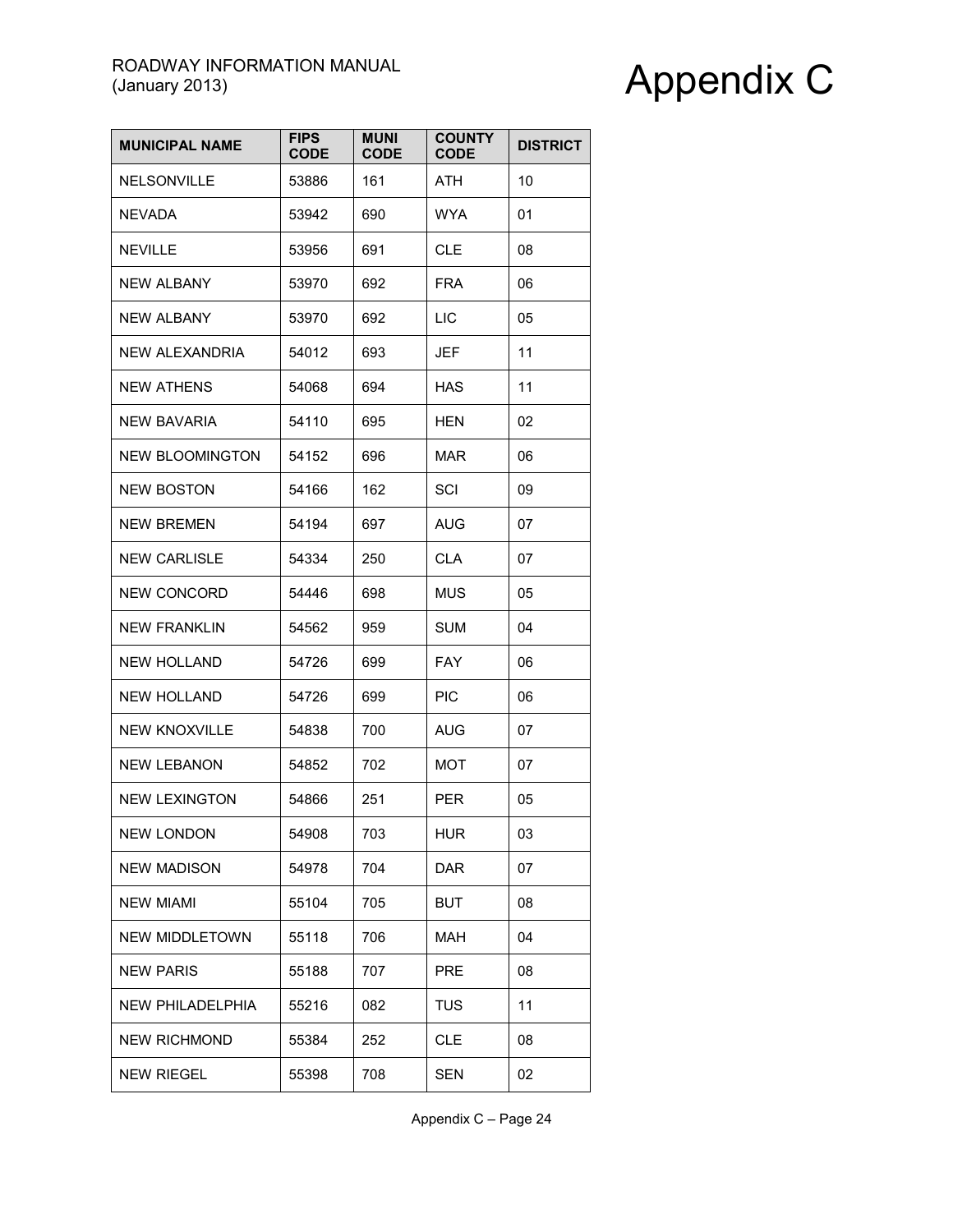| <b>MUNICIPAL NAME</b>   | <b>FIPS</b><br><b>CODE</b> | <b>MUNI</b><br><b>CODE</b> | <b>COUNTY</b><br><b>CODE</b> | <b>DISTRICT</b> |
|-------------------------|----------------------------|----------------------------|------------------------------|-----------------|
| <b>NEW ROME</b>         | 55426                      | 709                        | <b>FRA</b>                   | 06              |
| <b>NEW STRAITSVILLE</b> | 55552                      | 710                        | <b>PER</b>                   | 05              |
| <b>NEW VIENNA</b>       | 55748                      | 711                        | <b>CLI</b>                   | 08              |
| <b>NEW WASHINGTON</b>   | 55776                      | 712                        | <b>CRA</b>                   | 03              |
| NEW WATERFORD           | 55790                      | 713                        | COL                          | 11              |
| <b>NEW WESTON</b>       | 55818                      | 714                        | <b>DAR</b>                   | 07              |
| <b>NEWARK</b>           | 54040                      | 032                        | LIC                          | 05              |
| NEWBURGH HEIGHTS        | 54250                      | 253                        | CUY                          | 12              |
| NEWCOMERSTOWN           | 54432                      | 254                        | <b>TUS</b>                   | 11              |
| <b>NEWTON FALLS</b>     | 55650                      | 163                        | <b>TRU</b>                   | 04              |
| <b>NEWTONSVILLE</b>     | 55664                      | 715                        | <b>CLE</b>                   | 08              |
| <b>NEWTOWN</b>          | 55678                      | 716                        | <b>HAM</b>                   | 08              |
| <b>NEY</b>              | 55874                      | 717                        | DEF                          | 01              |
| NILES                   | 55916                      | 083                        | TRU                          | 04              |
| NORTH BEND              | 56182                      | 718                        | HAM                          | 08              |
| NORTH CANTON            | 56294                      | 164                        | STA                          | 04              |
| <b>NORTH KINGSVILLE</b> | 56700                      | 721                        | ATB                          | 04              |
| <b>NORTH LEWISBURG</b>  | 56770                      | 722                        | <b>CHP</b>                   | 07              |
| <b>NORTH OLMSTED</b>    | 56882                      | 085                        | CUY                          | 12              |
| <b>NORTH PERRY</b>      | 56910                      | 723                        | LAK                          | 12              |
| <b>NORTH RANDALL</b>    | 56924                      | 724                        | <b>CUY</b>                   | 12              |
| NORTH ROYALTON          | 57008                      | 166                        | <b>CUY</b>                   | 12              |
| <b>NORTH STAR</b>       | 57064                      | 726                        | <b>DAR</b>                   | 07              |
| <b>NORTHFIELD</b>       | 56448                      | 727                        | <b>SUM</b>                   | 04              |
| NORTHWOOD               | 57190                      | 942                        | <b>WOO</b>                   | 02              |
| <b>NORTON</b>           | 57260                      | 086                        | <b>SUM</b>                   | 04              |
| <b>NORTON</b>           | 57260                      | 086                        | <b>WAY</b>                   | 03              |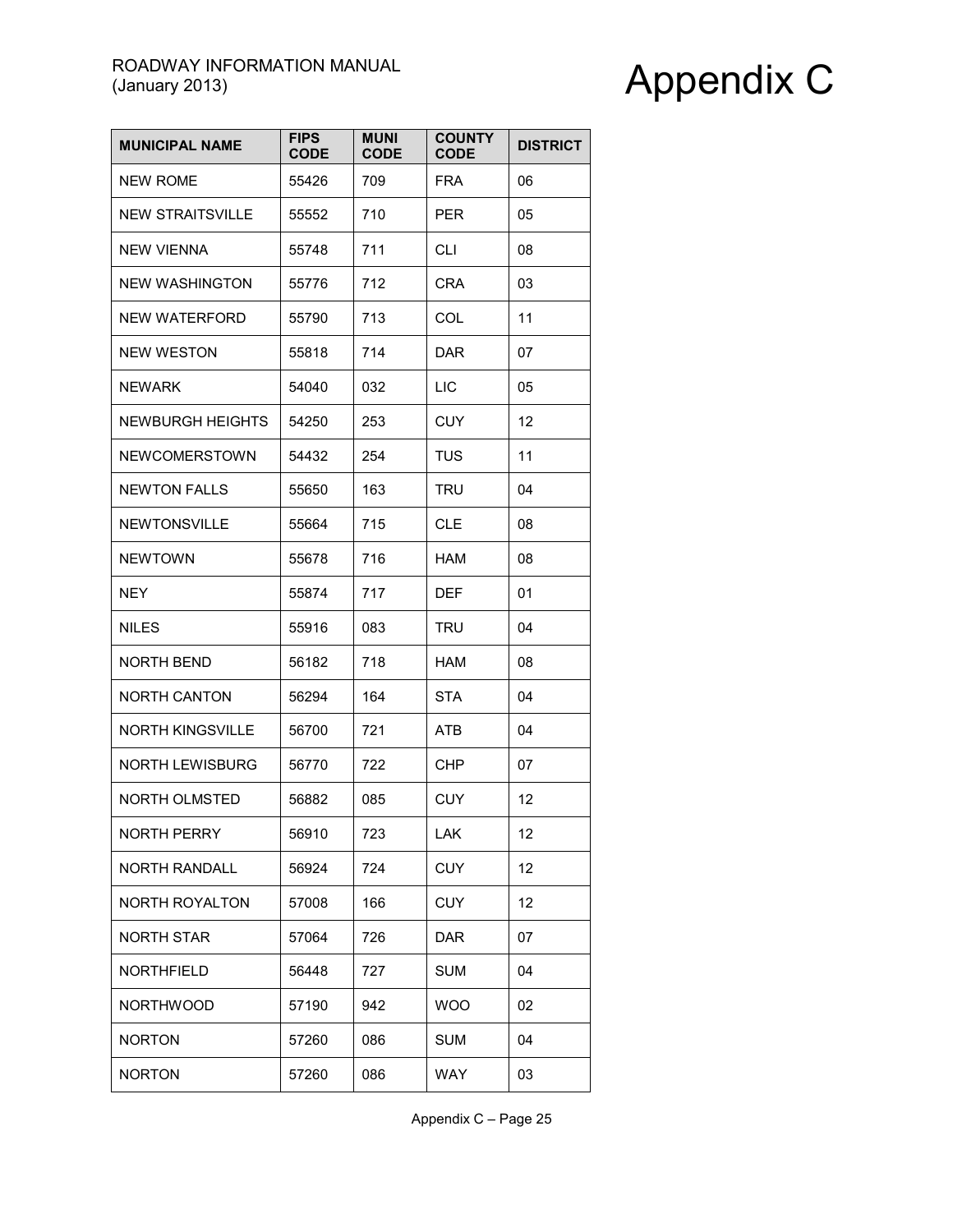| <b>MUNICIPAL NAME</b> | <b>FIPS</b><br><b>CODE</b> | <b>MUNI</b><br><b>CODE</b> | <b>COUNTY</b><br><b>CODE</b> | <b>DISTRICT</b> |
|-----------------------|----------------------------|----------------------------|------------------------------|-----------------|
| <b>NORWALK</b>        | 57302                      | 087                        | <b>HUR</b>                   | 03              |
| <b>NORWICH</b>        | 57372                      | 728                        | <b>MUS</b>                   | 05              |
| <b>NORWOOD</b>        | 57386                      | 033                        | <b>HAM</b>                   | 08              |
| <b>OAK HARBOR</b>     | 57582                      | 256                        | OTT                          | 02              |
| OAK HILL              | 57596                      | 729                        | <b>JAC</b>                   | 09              |
| <b>OAKWOOD</b>        | 57750                      | 257                        | <b>CUY</b>                   | 12              |
| <b>OAKWOOD</b>        | 57764                      | 088                        | MOT                          | 07              |
| <b>OAKWOOD</b>        | 57792                      | 730                        | PAU                          | 01              |
| <b>OBERLIN</b>        | 57834                      | 167                        | <b>LOR</b>                   | 03              |
| <b>OBETZ</b>          | 57862                      | 731                        | <b>FRA</b>                   | 06              |
| <b>OCTA</b>           | 57918                      | 732                        | <b>FAY</b>                   | 06              |
| OHIO CITY             | 58002                      | 733                        | <b>VAN</b>                   | 01              |
| <b>OLD WASHINGTON</b> | 58226                      | 901                        | <b>GUE</b>                   | 05              |
| <b>OLMSTED FALLS</b>  | 58422                      | 734                        | <b>CUY</b>                   | 12              |
| <b>ONTARIO</b>        | 58520                      | 258                        | <b>RIC</b>                   | 03              |
| <b>ORANGE</b>         | 58604                      | 735                        | <b>CUY</b>                   | 12              |
| <b>ORANGEVILLE</b>    | 58674                      | 736                        | <b>TRU</b>                   | 04              |
| <b>OREGON</b>         | 58730                      | 089                        | LUC                          | 02              |
| <b>ORIENT</b>         | 58800                      | 737                        | <b>PIC</b>                   | 06              |
| <b>ORRVILLE</b>       | 58828                      | 168                        | WAY                          | 03              |
| <b>ORWELL</b>         | 58856                      | 738                        | ATB                          | 04              |
| <b>OSGOOD</b>         | 58912                      | 739                        | <b>DAR</b>                   | 07              |
| <b>OSTRANDER</b>      | 58940                      | 740                        | <b>DEL</b>                   | 06              |
| <b>OTTAWA</b>         | 58982                      | 259                        | <b>PUT</b>                   | 01              |
| OTTAWA HILLS          | 59010                      | 260                        | LUC                          | 02              |
| <b>OTTOVILLE</b>      | 59052                      | 741                        | <b>PUT</b>                   | 01              |
| <b>OTWAY</b>          | 59066                      | 742                        | SCI                          | 09              |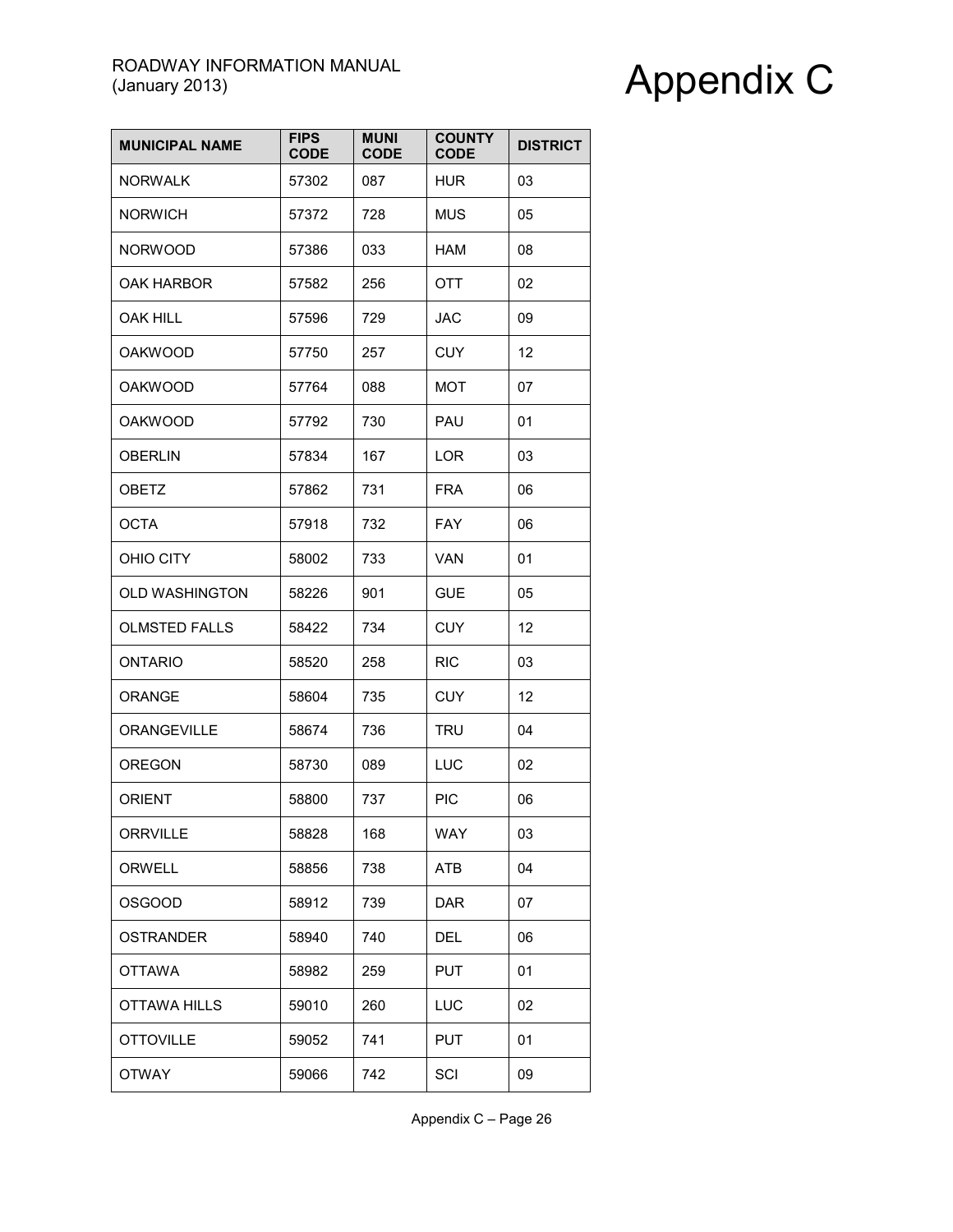| <b>MUNICIPAL NAME</b> | <b>FIPS</b><br><b>CODE</b> | <b>MUNI</b><br><b>CODE</b> | <b>COUNTY</b><br><b>CODE</b> | <b>DISTRICT</b> |
|-----------------------|----------------------------|----------------------------|------------------------------|-----------------|
| <b>OWENSVILLE</b>     | 59220                      | 743                        | <b>CLE</b>                   | 08              |
| OXFORD                | 59234                      | 261                        | <b>BUT</b>                   | 08              |
| <b>PAINESVILLE</b>    | 59416                      | 090                        | LAK.                         | 12              |
| <b>PALESTINE</b>      | 59598                      | 744                        | <b>DAR</b>                   | 07              |
| <b>PANDORA</b>        | 59738                      | 745                        | <b>PUT</b>                   | 01              |
| <b>PARMA</b>          | 61000                      | 014                        | <b>CUY</b>                   | 12              |
| <b>PARMA HEIGHTS</b>  | 61028                      | 091                        | <b>CUY</b>                   | 12              |
| PARRAL                | 61056                      | 747                        | <b>TUS</b>                   | 11              |
| <b>PATASKALA</b>      | 61112                      | 748                        | LIC                          | 05              |
| <b>PATTERSON</b>      | 61182                      | 749                        | <b>HAR</b>                   | 01              |
| <b>PAULDING</b>       | 61252                      | 262                        | PAU                          | 01              |
| <b>PAYNE</b>          | 61322                      | 750                        | PAU                          | 01              |
| <b>PEEBLES</b>        | 61420                      | 751                        | ADA                          | 09              |
| <b>PEMBERVILLE</b>    | 61504                      | 752                        | <b>WOO</b>                   | 02              |
| <b>PENINSULA</b>      | 61574                      | 753                        | SUM                          | 04              |
| PEPPER PIKE           | 61686                      | 263                        | <b>CUY</b>                   | 12              |
| <b>PERRY</b>          | 61882                      | 754                        | LAK.                         | 12              |
| <b>PERRYSBURG</b>     | 62148                      | 169                        | <b>WOO</b>                   | 02              |
| PERRYSVILLE           | 62190                      | 755                        | <b>ASD</b>                   | 03              |
| PHILLIPSBURG          | 62414                      | 756                        | <b>MOT</b>                   | 07              |
| PHILO                 | 62442                      | 757                        | <b>MUS</b>                   | 05              |
| <b>PICKERINGTON</b>   | 62498                      | 758                        | FAI                          | 05              |
| <b>PICKERINGTON</b>   | 62498                      | 758                        | <b>FRA</b>                   | 06              |
| <b>PIKETON</b>        | 62708                      | 759                        | <b>PIK</b>                   | 09              |
| <b>PIONEER</b>        | 62834                      | 760                        | WIL                          | 02              |
| <b>PIQUA</b>          | 62848                      | 092                        | MIA                          | 07              |
| <b>PITSBURG</b>       | 62890                      | 761                        | <b>DAR</b>                   | 07              |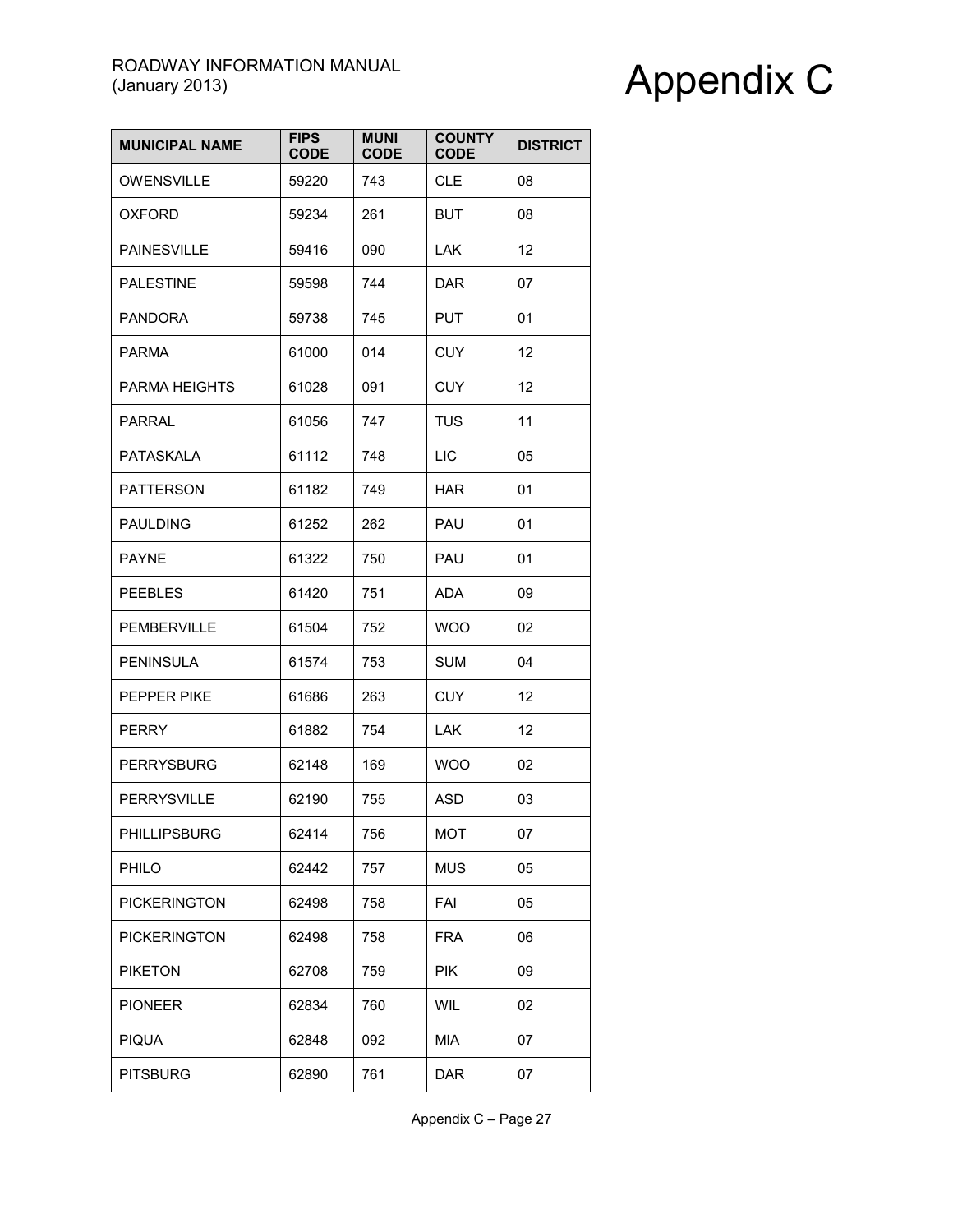| <b>MUNICIPAL NAME</b> | <b>FIPS</b><br><b>CODE</b> | <b>MUNI</b><br><b>CODE</b> | <b>COUNTY</b><br><b>CODE</b> | <b>DISTRICT</b> |
|-----------------------|----------------------------|----------------------------|------------------------------|-----------------|
| <b>PLAIN CITY</b>     | 63030                      | 762                        | MAD                          | 06              |
| <b>PLAIN CITY</b>     | 63030                      | 762                        | <b>UNI</b>                   | 06              |
| <b>PLAINFIELD</b>     | 63044                      | 763                        | COS                          | 05              |
| PLEASANT CITY         | 63436                      | 764                        | <b>GUE</b>                   | 05              |
| PLEASANT HILL         | 63534                      | 765                        | <b>MIA</b>                   | 07              |
| PLEASANT PLAIN        | 63576                      | 766                        | <b>WAR</b>                   | 08              |
| PLEASANTVILLE         | 63716                      | 767                        | FAI                          | 05              |
| <b>PLYMOUTH</b>       | 63800                      | 768                        | <b>HUR</b>                   | 03              |
| <b>PLYMOUTH</b>       | 63800                      | 768                        | <b>RIC</b>                   | 03              |
| <b>POLAND</b>         | 63954                      | 264                        | <b>MAH</b>                   | 04              |
| <b>POLK</b>           | 63996                      | 769                        | <b>ASD</b>                   | 03              |
| <b>POMEROY</b>        | 64024                      | 265                        | <b>MEG</b>                   | 10              |
| PORT CLINTON          | 64150                      | 170                        | OTT                          | 02              |
| PORT JEFFERSON        | 64262                      | 770                        | <b>SHE</b>                   | 07              |
| PORT WASHINGTON       | 64346                      | 771                        | <b>TUS</b>                   | 11              |
| PORT WILLIAM          | 64360                      | 772                        | CLI                          | 08              |
| <b>PORTAGE</b>        | 64108                      | 773                        | <b>WOO</b>                   | 02              |
| PORTSMOUTH            | 64304                      | 034                        | SCI                          | 09              |
| <b>POTSDAM</b>        | 64430                      | 701                        | <b>MIA</b>                   | 07              |
| <b>POWELL</b>         | 64486                      | 774                        | DEL                          | 06              |
| POWHATAN POINT        | 64542                      | 775                        | <b>BEL</b>                   | 11              |
| <b>PROCTORVILLE</b>   | 64766                      | 776                        | LAW                          | 09              |
| <b>PROSPECT</b>       | 64780                      | 777                        | <b>MAR</b>                   | 06              |
| PUT IN BAY            | 65032                      | 778                        | OTT                          | 02              |
| <b>QUAKER CITY</b>    | 65116                      | 779                        | <b>GUE</b>                   | 05              |
| <b>QUINCY</b>         | 65200                      | 780                        | LOG                          | 07              |
| <b>RACINE</b>         | 65256                      | 781                        | <b>MEG</b>                   | 10              |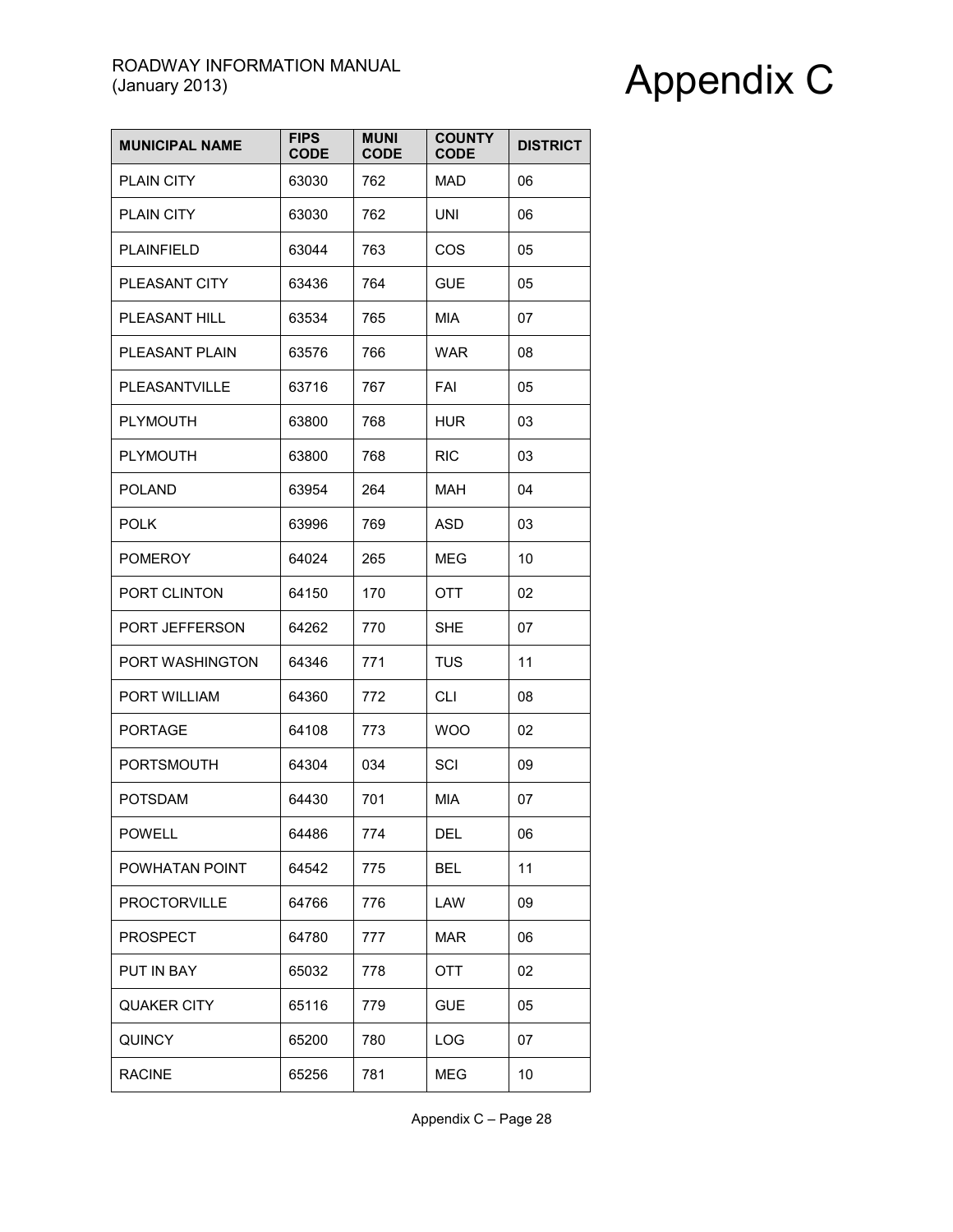| <b>MUNICIPAL NAME</b> | <b>FIPS</b><br><b>CODE</b> | <b>MUNI</b><br><b>CODE</b> | <b>COUNTY</b><br><b>CODE</b> | <b>DISTRICT</b> |
|-----------------------|----------------------------|----------------------------|------------------------------|-----------------|
| <b>RARDEN</b>         | 65508                      | 782                        | SCI                          | 09              |
| <b>RAVENNA</b>        | 65592                      | 093                        | <b>POR</b>                   | 04              |
| <b>RAWSON</b>         | 65634                      | 783                        | HAN                          | 01              |
| <b>RAYLAND</b>        | 65662                      | 784                        | <b>JEF</b>                   | 11              |
| <b>READING</b>        | 65732                      | 094                        | <b>HAM</b>                   | 08              |
| <b>REMINDERVILLE</b>  | 66152                      | 785                        | <b>SUM</b>                   | 04              |
| <b>RENDVILLE</b>      | 66222                      | 786                        | <b>PER</b>                   | 05              |
| <b>REPUBLIC</b>       | 66320                      | 787                        | <b>SEN</b>                   | 02              |
| <b>REYNOLDSBURG</b>   | 66390                      | 171                        | FAI                          | 05              |
| <b>REYNOLDSBURG</b>   | 66390                      | 171                        | <b>FRA</b>                   | 06              |
| <b>REYNOLDSBURG</b>   | 66390                      | 171                        | LIC                          | 05              |
| <b>RICHFIELD</b>      | 66530                      | 944                        | <b>SUM</b>                   | 04              |
| <b>RICHMOND</b>       | 66824                      | 788                        | <b>JEF</b>                   | 11              |
| RICHMOND HEIGHTS      | 66894                      | 172                        | <b>CUY</b>                   | 12              |
| <b>RICHWOOD</b>       | 66936                      | 789                        | <b>UNI</b>                   | 06              |
| <b>RIDGEWAY</b>       | 67118                      | 790                        | <b>HAR</b>                   | 01              |
| <b>RIDGEWAY</b>       | 67118                      | 790                        | LOG                          | 07              |
| <b>RIO GRANDE</b>     | 67258                      | 791                        | GAL                          | 10              |
| <b>RIPLEY</b>         | 67272                      | 792                        | <b>BRO</b>                   | 09              |
| <b>RISING SUN</b>     | 67314                      | 793                        | <b>WOO</b>                   | 02              |
| <b>RITTMAN</b>        | 67356                      | 173                        | <b>MED</b>                   | 03              |
| <b>RITTMAN</b>        | 67356                      | 173                        | <b>WAY</b>                   | 03              |
| <b>RIVERLEA</b>       | 67440                      | 794                        | <b>FRA</b>                   | 06              |
| <b>RIVERSIDE</b>      | 67468                      | 795                        | MOT                          | 07              |
| ROAMING SHORES        | 67600                      | 292                        | ATB                          | 04              |
| <b>ROCHESTER</b>      | 67762                      | 796                        | <b>LOR</b>                   | 03              |
| <b>ROCK CREEK</b>     | 67846                      | 797                        | ATB                          | 04              |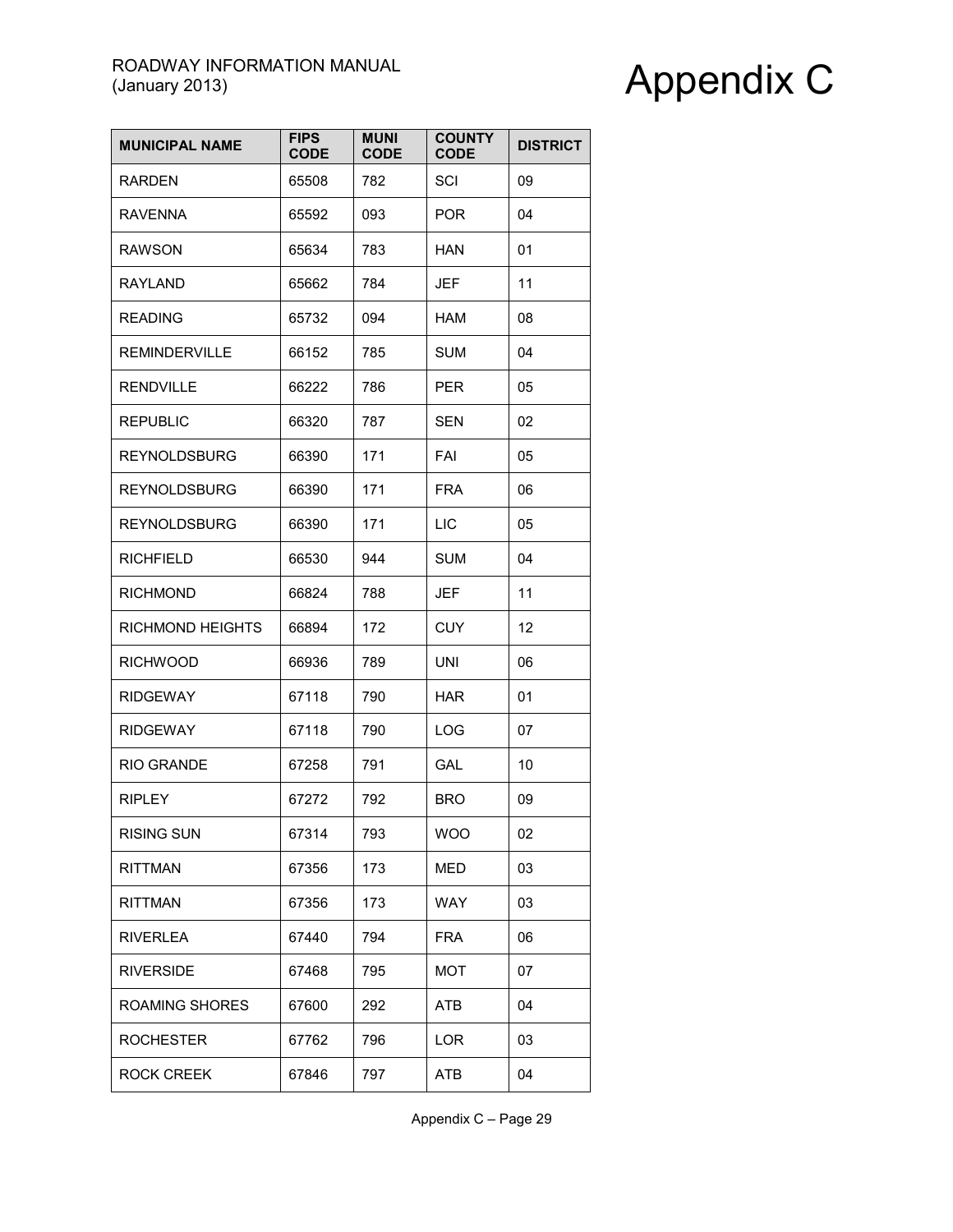| <b>MUNICIPAL NAME</b> | <b>FIPS</b><br><b>CODE</b> | <b>MUNI</b><br><b>CODE</b> | <b>COUNTY</b><br><b>CODE</b> | <b>DISTRICT</b> |
|-----------------------|----------------------------|----------------------------|------------------------------|-----------------|
| <b>ROCKFORD</b>       | 67874                      | 798                        | MER                          | 07              |
| <b>ROCKY RIDGE</b>    | 68042                      | 799                        | <b>OTT</b>                   | 02              |
| <b>ROCKY RIVER</b>    | 68056                      | 095                        | <b>CUY</b>                   | 12              |
| <b>ROGERS</b>         | 68084                      | 800                        | <b>COL</b>                   | 11              |
| <b>ROME</b>           | 68196                      | 801                        | ADA                          | 09              |
| <b>ROSEVILLE</b>      | 68560                      | 802                        | <b>MUS</b>                   | 05              |
| <b>ROSEVILLE</b>      | 68560                      | 802                        | <b>PER</b>                   | 05              |
| <b>ROSSBURG</b>       | 68672                      | 803                        | <b>DAR</b>                   | 07              |
| <b>ROSSFORD</b>       | 68686                      | 266                        | <b>WOO</b>                   | 02              |
| <b>ROSWELL</b>        | 68742                      | 804                        | <b>TUS</b>                   | 11              |
| <b>RUSHSYLVANIA</b>   | 69176                      | 805                        | LOG                          | 07              |
| <b>RUSHVILLE</b>      | 69204                      | 806                        | <b>FAI</b>                   | 05              |
| <b>RUSSELLS POINT</b> | 69302                      | 807                        | LOG                          | 07              |
| <b>RUSSELLVILLE</b>   | 69316                      | 808                        | <b>BRO</b>                   | 09              |
| <b>RUSSIA</b>         | 69344                      | 947                        | <b>SHE</b>                   | 07              |
| <b>RUTLAND</b>        | 69358                      | 809                        | MEG                          | 10              |
| <b>S AMHERST</b>      | 73040                      | 836                        | <b>LOR</b>                   | 03              |
| S CHARLESTON          | 73124                      | 838                        | <b>CLA</b>                   | 07              |
| <b>S RUSSELL</b>      | 73684                      | 840                        | <b>GEA</b>                   | 12              |
| S VIENNA              | 73796                      | 893                        | <b>CLA</b>                   | 07              |
| S WEBSTER             | 73824                      | 843                        | SCI                          | 09              |
| S ZANESVILLE          | 73894                      | 844                        | <b>MUS</b>                   | 05              |
| <b>SABINA</b>         | 69400                      | 810                        | <b>CLI</b>                   | 08              |
| SALEM                 | 69834                      | 096                        | COL                          | 11              |
| <b>SALEM</b>          | 69834                      | 096                        | <b>MAH</b>                   | 04              |
| SALESVILLE            | 70072                      | 812                        | <b>GUE</b>                   | 05              |
| SALINEVILLE           | 70100                      | 813                        | COL                          | 05              |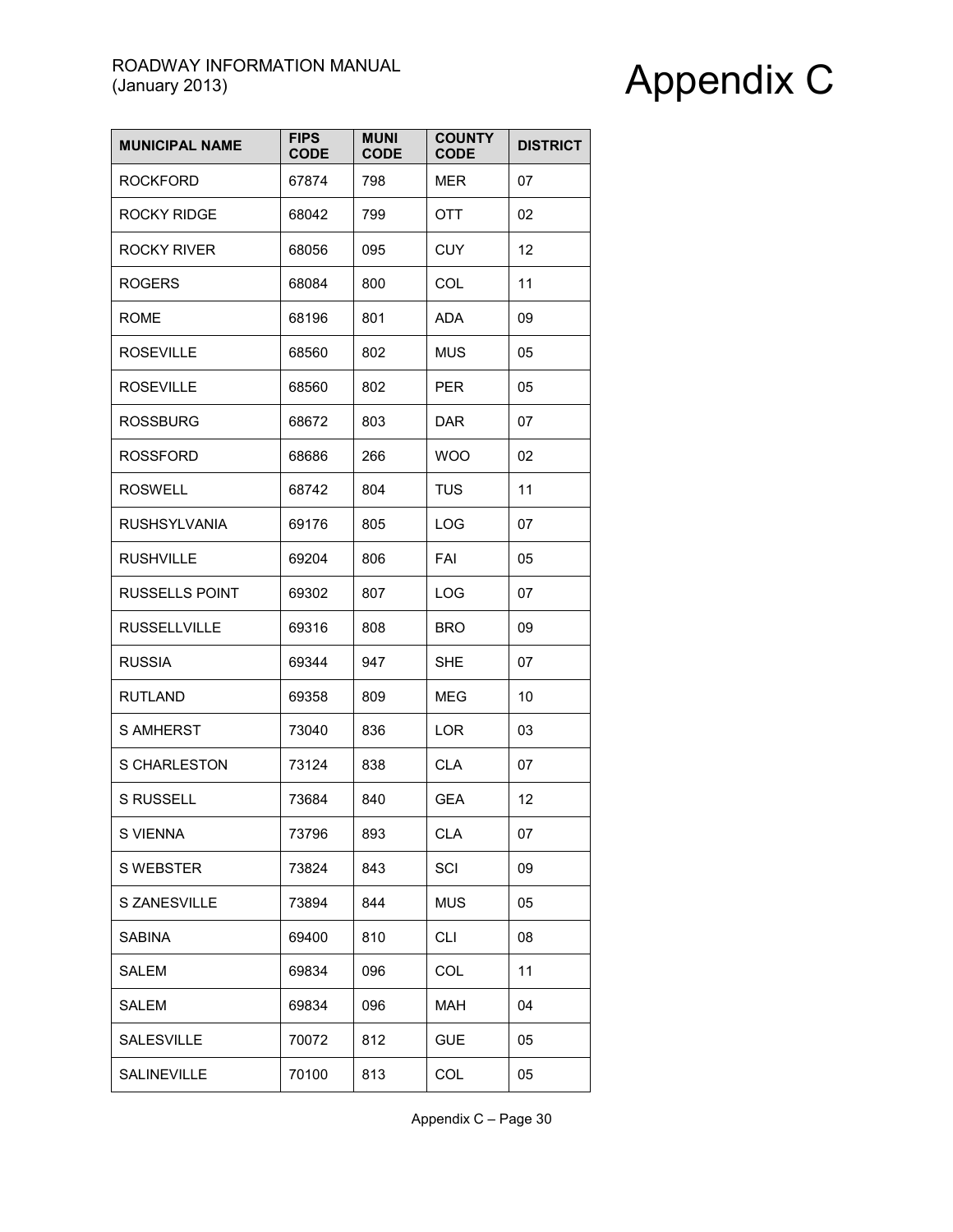| <b>MUNICIPAL NAME</b> | <b>FIPS</b><br><b>CODE</b> | <b>MUNI</b><br><b>CODE</b> | <b>COUNTY</b><br><b>CODE</b> | <b>DISTRICT</b> |
|-----------------------|----------------------------|----------------------------|------------------------------|-----------------|
| <b>SALINEVILLE</b>    | 70100                      | 813                        | <b>JEF</b>                   | 05              |
| <b>SANDUSKY</b>       | 70380                      | 035                        | ERI                          | 03              |
| <b>SARAHSVILLE</b>    | 70520                      | 814                        | <b>NOB</b>                   | 10              |
| <b>SARDINIA</b>       | 70534                      | 815                        | <b>BRO</b>                   | 09              |
| <b>SARDINIA</b>       | 70534                      | 815                        | <b>HIG</b>                   | 09              |
| SAVANNAH              | 70576                      | 816                        | <b>ASD</b>                   | 03              |
| <b>SCIO</b>           | 70814                      | 817                        | <b>HAS</b>                   | 11              |
| <b>SCOTT</b>          | 71080                      | 818                        | PAU                          | 01              |
| <b>SCOTT</b>          | 71080                      | 818                        | <b>VAN</b>                   | 01              |
| <b>SEAMAN</b>         | 71206                      | 819                        | <b>ADA</b>                   | 09              |
| <b>SEBRING</b>        | 71220                      | 267                        | COL                          | 11              |
| <b>SEBRING</b>        | 71220                      | 267                        | <b>MAH</b>                   | 04              |
| SENECAVILLE           | 71360                      | 820                        | <b>GUE</b>                   | 05              |
| <b>SEVEN HILLS</b>    | 71416                      | 174                        | <b>CUY</b>                   | 12              |
| <b>SEVEN MILE</b>     | 71444                      | 821                        | <b>BUT</b>                   | 08              |
| <b>SEVILLE</b>        | 71486                      | 822                        | <b>MED</b>                   | 03              |
| <b>SHADYSIDE</b>      | 71640                      | 268                        | <b>BEL</b>                   | 11              |
| <b>SHAKER HEIGHTS</b> | 71682                      | 036                        | <b>CUY</b>                   | 12              |
| SHARONVILLE           | 71892                      | 269                        | BUT                          | 08              |
| SHARONVILLE           | 71892                      | 269                        | HAM                          | 08              |
| <b>SHAWNEE</b>        | 71962                      | 824                        | <b>PER</b>                   | 05              |
| <b>SHAWNEE HILLS</b>  | 71976                      | 825                        | DEL                          | 06              |
| <b>SHEFFIELD</b>      | 72060                      | 826                        | LOR                          | 03              |
| SHEFFIELD LAKE        | 72088                      | 175                        | LOR                          | 03              |
| <b>SHELBY</b>         | 72102                      | 176                        | <b>RIC</b>                   | 03              |
| <b>SHERRODSVILLE</b>  | 72242                      | 827                        | CAR                          | 11              |
| <b>SHERWOOD</b>       | 72256                      | 828                        | <b>DEF</b>                   | 01              |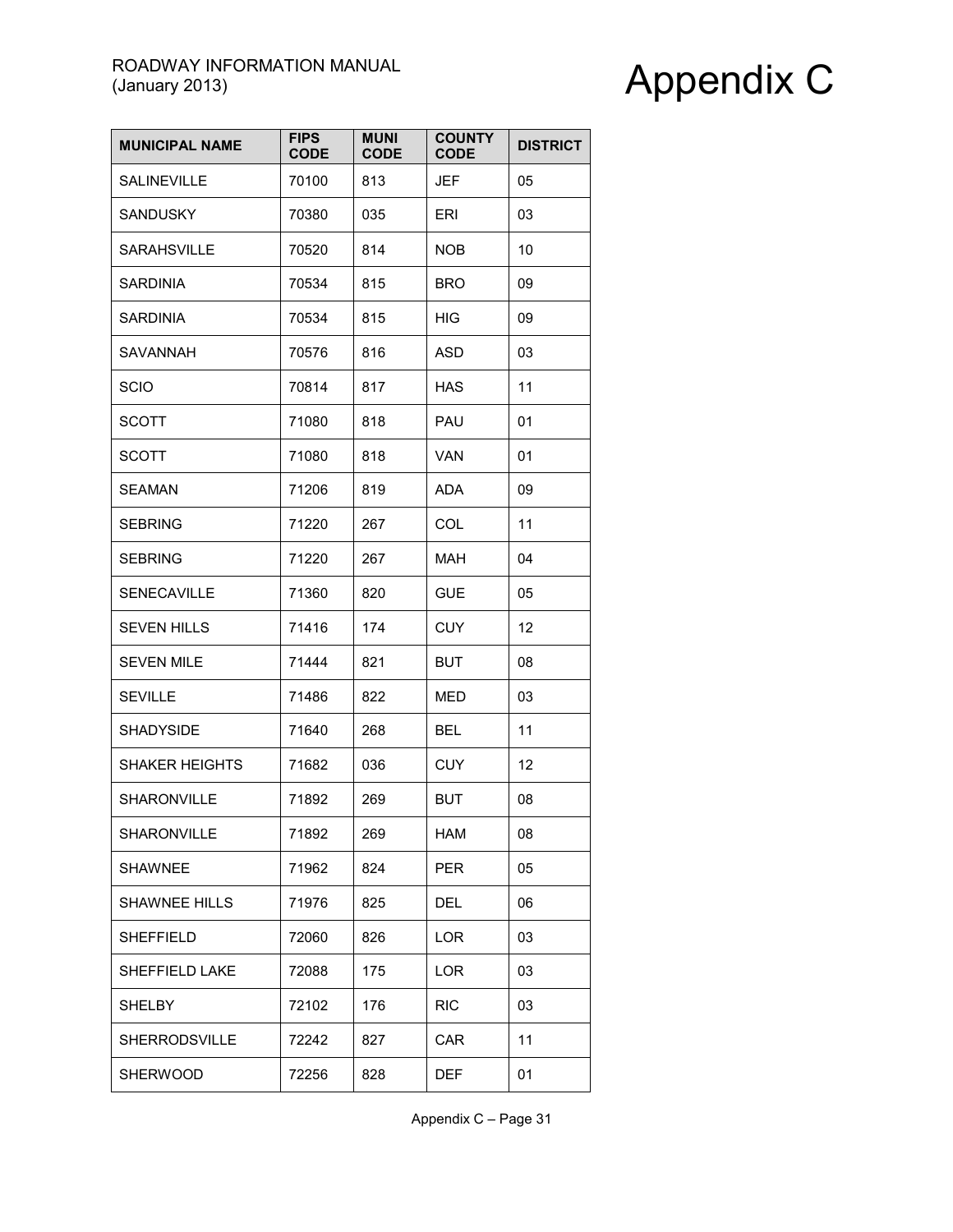| <b>MUNICIPAL NAME</b> | <b>FIPS</b><br><b>CODE</b> | <b>MUNI</b><br><b>CODE</b> | <b>COUNTY</b><br><b>CODE</b> | <b>DISTRICT</b> |
|-----------------------|----------------------------|----------------------------|------------------------------|-----------------|
| <b>SHILOH</b>         | 72298                      | 829                        | <b>RIC</b>                   | 03              |
| <b>SHREVE</b>         | 72396                      | 830                        | <b>WAY</b>                   | 03              |
| <b>SIDNEY</b>         | 72424                      | 097                        | <b>SHE</b>                   | 07              |
| <b>SILVER LAKE</b>    | 72494                      | 270                        | <b>SUM</b>                   | 04              |
| <b>SILVERTON</b>      | 72522                      | 177                        | <b>HAM</b>                   | 08              |
| <b>SINKING SPRING</b> | 72578                      | 831                        | <b>HIG</b>                   | 09              |
| <b>SMITHFIELD</b>     | 72760                      | 832                        | JEF                          | 11              |
| <b>SMITHVILLE</b>     | 72788                      | 833                        | WAY                          | 03              |
| <b>SOLON</b>          | 72928                      | 178                        | <b>CUY</b>                   | 12              |
| <b>SOMERSET</b>       | 72977                      | 834                        | <b>PER</b>                   | 05              |
| <b>SOMERVILLE</b>     | 72998                      | 835                        | <b>BUT</b>                   | 08              |
| SOUTH BLOOMFIELD      | 73068                      | 837                        | <b>PIC</b>                   | 06              |
| <b>SOUTH EUCLID</b>   | 73264                      | 037                        | <b>CUY</b>                   | 12              |
| SOUTH LEBANON         | 73446                      | 271                        | <b>WAR</b>                   | 08              |
| SOUTH POINT           | 73670                      | 839                        | LAW                          | 09              |
| <b>SOUTH SALEM</b>    | 73698                      | 841                        | <b>ROS</b>                   | 09              |
| SOUTH SOLON           | 73768                      | 842                        | <b>MAD</b>                   | 06              |
| <b>SPARTA</b>         | 73950                      | 845                        | <b>MRW</b>                   | 06              |
| <b>SPENCER</b>        | 73992                      | 846                        | MED                          | 03              |
| SPENCERVILLE          | 74034                      | 847                        | ALL                          | 01              |
| <b>SPRING VALLEY</b>  | 74216                      | 848                        | <b>GRE</b>                   | 08              |
| <b>SPRINGBORO</b>     | 74076                      | 849                        | MOT                          | 07              |
| <b>SPRINGBORO</b>     | 74076                      | 849                        | WAR                          | 08              |
| SPRINGDALE            | 74104                      | 272                        | HAM                          | 08              |
| <b>SPRINGFIELD</b>    | 74118                      | 015                        | <b>CLA</b>                   | 07              |
| ST BERNARD            | 69470                      | 179                        | HAM                          | 08              |
| <b>ST CLAIRSVILLE</b> | 69526                      | 273                        | <b>BEL</b>                   | 11              |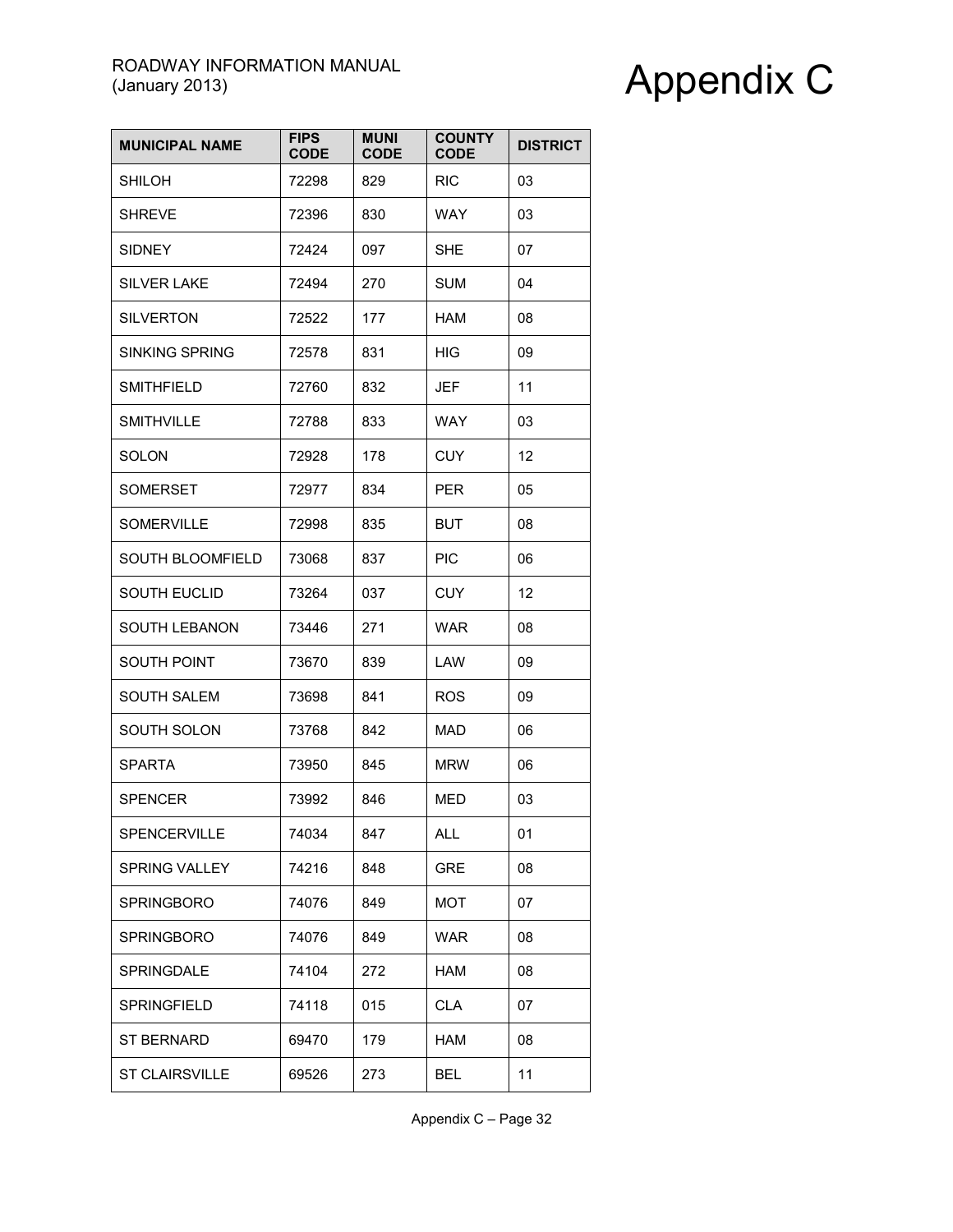| <b>MUNICIPAL NAME</b> | <b>FIPS</b><br><b>CODE</b> | <b>MUNI</b><br><b>CODE</b> | <b>COUNTY</b><br><b>CODE</b> | <b>DISTRICT</b> |
|-----------------------|----------------------------|----------------------------|------------------------------|-----------------|
| <b>ST HENRY</b>       | 69540                      | 850                        | MER                          | 07              |
| <b>ST LOUISVILLE</b>  | 69652                      | 851                        | <b>LIC</b>                   | 05              |
| <b>ST MARTIN</b>      | 69666                      | 852                        | <b>BRO</b>                   | 09              |
| <b>ST MARYS</b>       | 69680                      | 180                        | AUG                          | 07              |
| <b>ST PARIS</b>       | 69708                      | 853                        | CHP                          | 07              |
| <b>STAFFORD</b>       | 74300                      | 854                        | <b>MOE</b>                   | 10              |
| <b>STEUBENVILLE</b>   | 74608                      | 038                        | <b>JEF</b>                   | 11              |
| <b>STOCKPORT</b>      | 74748                      | 855                        | MRG                          | 10              |
| <b>STONE CREEK</b>    | 74804                      | 856                        | <b>TUS</b>                   | 11              |
| <b>STOUTSVILLE</b>    | 74916                      | 948                        | FAI                          | 05              |
| <b>STOW</b>           | 74944                      | 098                        | <b>SUM</b>                   | 04              |
| <b>STRASBURG</b>      | 74958                      | 857                        | <b>TUS</b>                   | 11              |
| <b>STRATTON</b>       | 75000                      | 858                        | JEF                          | 11              |
| <b>STREETSBORO</b>    | 75014                      | 946                        | <b>POR</b>                   | 04              |
| <b>STRONGSVILLE</b>   | 75098                      | 181                        | <b>CUY</b>                   | 12              |
| <b>STRUTHERS</b>      | 75126                      | 099                        | MAH                          | 04              |
| <b>STRYKER</b>        | 75140                      | 859                        | <b>WIL</b>                   | 02              |
| SUGAR BUSH KNOLL      | 75196                      | 949                        | <b>POR</b>                   | 04              |
| <b>SUGAR CREEK</b>    | 75210                      | 860                        | TUS                          | 11              |
| SUGAR GROVE           | 75252                      | 861                        | FAI                          | 05              |
| <b>SUMMERFIELD</b>    | 75406                      | 862                        | <b>NOB</b>                   | 10              |
| <b>SUMMITVILLE</b>    | 75574                      | 863                        | COL                          | 11              |
| <b>SUNBURY</b>        | 75602                      | 864                        | DEL                          | 06              |
| <b>SWANTON</b>        | 75896                      | 865                        | <b>FUL</b>                   | 02              |
| <b>SWANTON</b>        | 75896                      | 865                        | LUC                          | 02              |
| <b>SYCAMORE</b>       | 75980                      | 866                        | <b>WYA</b>                   | 01              |
| SYLVANIA              | 76022                      | 182                        | LUC                          | 02              |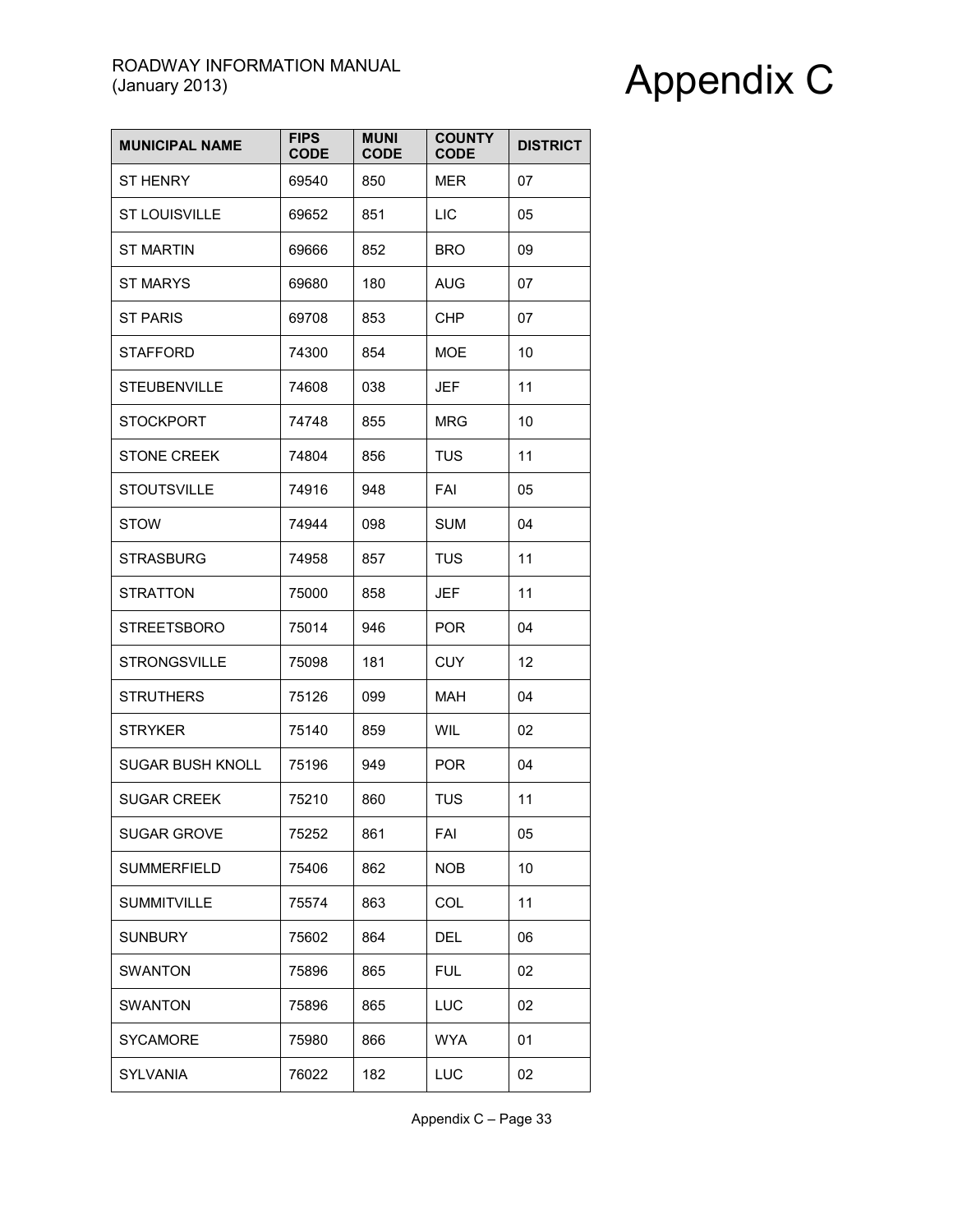| <b>MUNICIPAL NAME</b> | <b>FIPS</b><br><b>CODE</b> | <b>MUNI</b><br><b>CODE</b> | <b>COUNTY</b><br><b>CODE</b> | <b>DISTRICT</b> |
|-----------------------|----------------------------|----------------------------|------------------------------|-----------------|
| <b>SYRACUSE</b>       | 76050                      | 867                        | MEG                          | 10              |
| <b>TALLMADGE</b>      | 76106                      | 100                        | <b>POR</b>                   | 04              |
| <b>TALLMADGE</b>      | 76106                      | 100                        | <b>SUM</b>                   | 04              |
| <b>TARLTON</b>        | 76148                      | 868                        | <b>PIC</b>                   | 06              |
| <b>TERRACE PARK</b>   | 76428                      | 869                        | <b>HAM</b>                   | 08              |
| <b>THORNVILLE</b>     | 76680                      | 870                        | <b>PER</b>                   | 05              |
| <b>THURSTON</b>       | 76764                      | 871                        | FAI                          | 05              |
| <b>TIFFIN</b>         | 76778                      | 101                        | <b>SEN</b>                   | 02              |
| <b>TILTONSVILLE</b>   | 76806                      | 872                        | <b>JEF</b>                   | 11              |
| <b>TIMBERLAKE</b>     | 76834                      | 873                        | <b>LAK</b>                   | 12              |
| <b>TIPP CITY</b>      | 76876                      | 274                        | MIA                          | 07              |
| <b>TIRO</b>           | 76932                      | 874                        | <b>CRA</b>                   | 03              |
| <b>TOLEDO</b>         | 77000                      | 016                        | LUC                          | 02              |
| <b>TONTOGANY</b>      | 77070                      | 875                        | <b>WOO</b>                   | 02              |
| <b>TORONTO</b>        | 77112                      | 183                        | <b>JEF</b>                   | 11              |
| <b>TREMONT CITY</b>   | 77308                      | 876                        | CLA                          | 07              |
| <b>TRENTON</b>        | 77322                      | 275                        | <b>BUT</b>                   | 08              |
| <b>TRIMBLE</b>        | 77406                      | 877                        | ATH                          | 10              |
| <b>TROTWOOD</b>       | 77504                      | 276                        | <b>MOT</b>                   | 07              |
| <b>TROY</b>           | 77588                      | 102                        | MIA                          | 07              |
| <b>TUSCARAWAS</b>     | 77924                      | 878                        | <b>TUS</b>                   | 11              |
| <b>TWINSBURG</b>      | 78050                      | 277                        | <b>SUM</b>                   | 04              |
| <b>UHRICHSVILLE</b>   | 78176                      | 184                        | <b>TUS</b>                   | 11              |
| <b>UNION</b>          | 78470                      | 879                        | MIA                          | 07              |
| <b>UNION</b>          | 78470                      | 879                        | <b>MOT</b>                   | 07              |
| <b>UNION CITY</b>     | 78624                      | 880                        | <b>DAR</b>                   | 07              |
| UNIONVILLE CTR        | 78834                      | 881                        | <b>UNI</b>                   | 06              |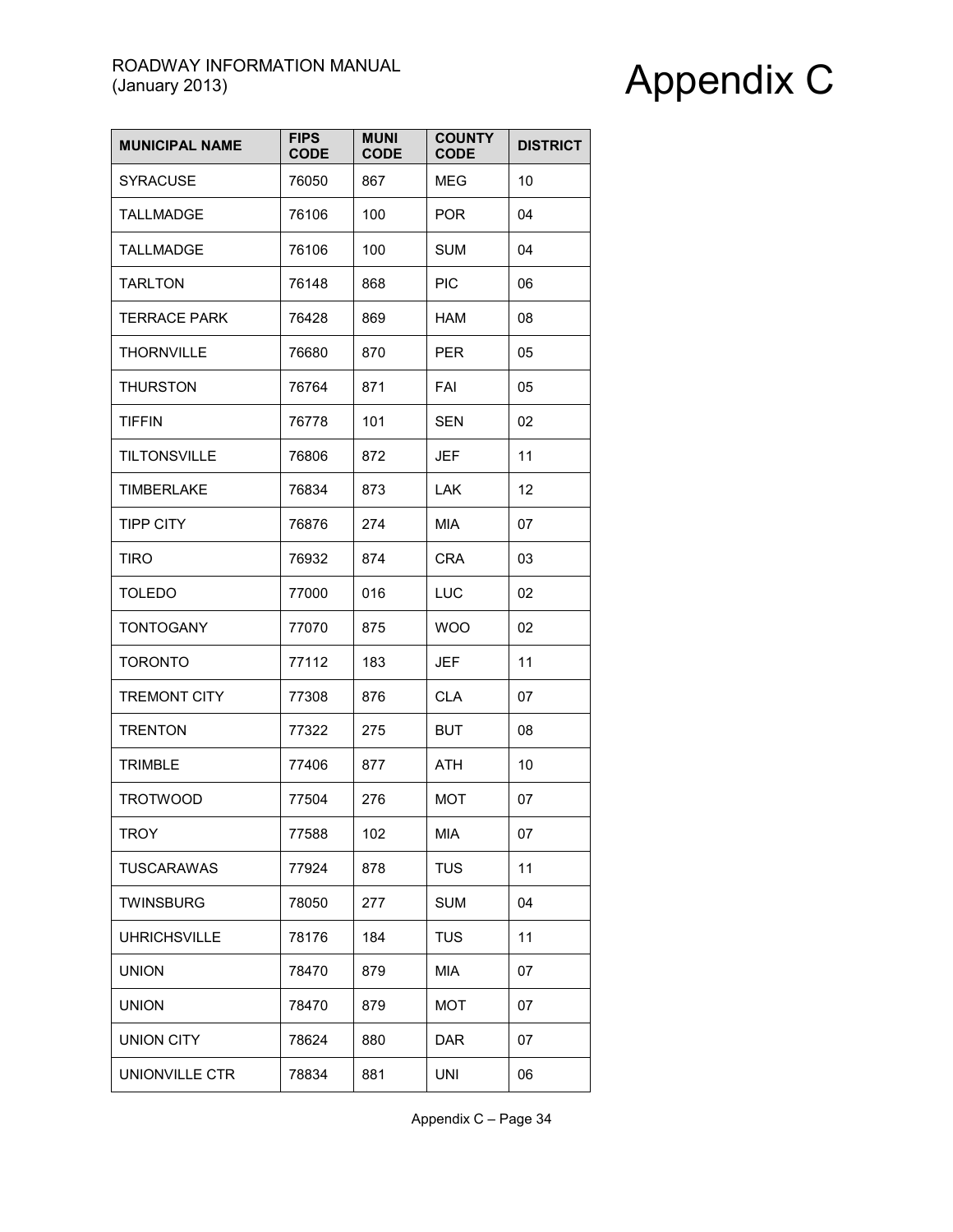| <b>MUNICIPAL NAME</b>  | <b>FIPS</b><br><b>CODE</b> | <b>MUNI</b><br><b>CODE</b> | <b>COUNTY</b><br><b>CODE</b> | <b>DISTRICT</b> |
|------------------------|----------------------------|----------------------------|------------------------------|-----------------|
| <b>UNIOPOLIS</b>       | 78848                      | 882                        | <b>AUG</b>                   | 07              |
| UNIVERSITY HTS         | 78932                      | 103                        | <b>CUY</b>                   | 12              |
| <b>UPPER ARLINGTON</b> | 79002                      | 039                        | <b>FRA</b>                   | 06              |
| <b>UPPER SANDUSKY</b>  | 79044                      | 278                        | WYA                          | 01              |
| <b>URBANA</b>          | 79072                      | 104                        | <b>CHP</b>                   | 07              |
| <b>URBANCREST</b>      | 79100                      | 883                        | <b>FRA</b>                   | 06              |
| <b>UTICA</b>           | 79114                      | 884                        | <b>KNO</b>                   | 05              |
| <b>UTICA</b>           | 79114                      | 884                        | <b>LIC</b>                   | 05              |
| VALLEY HI              | 79226                      | 956                        | <b>LOG</b>                   | 07              |
| <b>VALLEY VIEW</b>     | 79268                      | 885                        | <b>CUY</b>                   | 12              |
| VALLEYVIEW             | 79282                      | 886                        | <b>FRA</b>                   | 06              |
| <b>VAN BUREN</b>       | 79394                      | 887                        | HAN                          | 01              |
| <b>VAN WERT</b>        | 79562                      | 105                        | VAN                          | 01              |
| VANDALIA               | 79492                      | 185                        | MOT                          | 07              |
| VANLUE                 | 79534                      | 888                        | HAN                          | 01              |
| <b>VENEDOCIA</b>       | 79632                      | 889                        | VAN                          | 01              |
| <b>VERMILION</b>       | 79716                      | 279                        | ERI                          | 03              |
| <b>VERMILION</b>       | 79716                      | 279                        | <b>LOR</b>                   | 03              |
| <b>VERONA</b>          | 79898                      | 891                        | МОТ                          | 07              |
| <b>VERONA</b>          | 79898                      | 891                        | <b>PRE</b>                   | 08              |
| <b>VERSAILLES</b>      | 79912                      | 892                        | <b>DAR</b>                   | 07              |
| <b>VINTON</b>          | 80178                      | 894                        | GAL                          | 10              |
| W ALEXANDRIA           | 82880                      | 908                        | <b>PRE</b>                   | 08              |
| W CARROLLTON           | 83111                      | 283                        | MOT                          | 07              |
| <b>W ELKTON</b>        | 83216                      | 909                        | PRE                          | 08              |
| W FARMINGTON           | 83384                      | 910                        | <b>TRU</b>                   | 04              |
| W LIBERTY              | 83734                      | 913                        | LOG                          | 07              |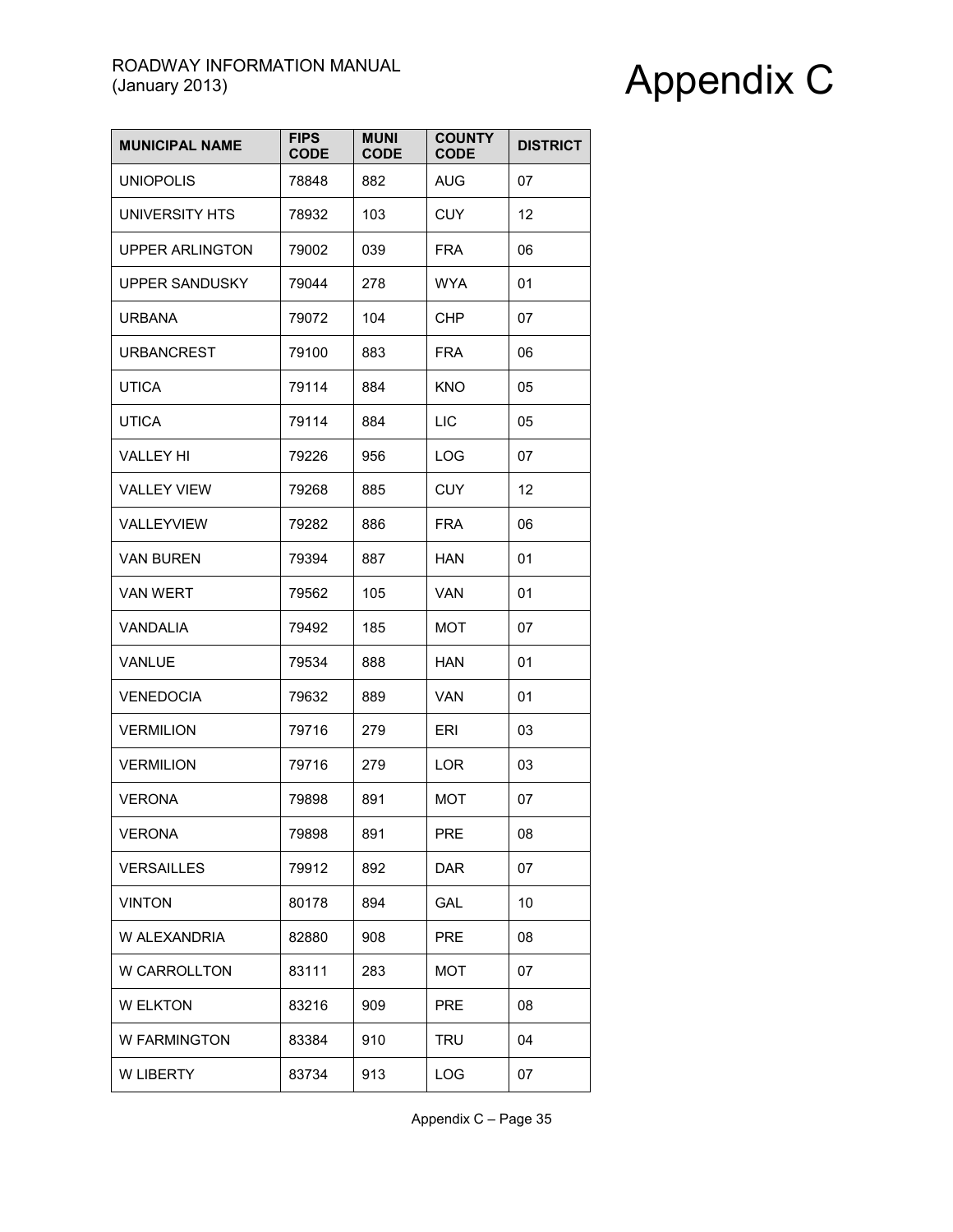| <b>MUNICIPAL NAME</b>   | <b>FIPS</b><br><b>CODE</b> | <b>MUNI</b><br><b>CODE</b> | <b>COUNTY</b><br><b>CODE</b> | <b>DISTRICT</b> |
|-------------------------|----------------------------|----------------------------|------------------------------|-----------------|
| <b>W MANCHESTER</b>     | 83804                      | 914                        | <b>PRE</b>                   | 08              |
| W MANSFIELD             | 83818                      | 915                        | <b>LOG</b>                   | 07              |
| W MILLGROVE             | 83888                      | 916                        | <b>WOO</b>                   | 02              |
| W UNITY                 | 84308                      | 920                        | WIL                          | 02              |
| WADSWORTH               | 80304                      | 106                        | MED                          | 03              |
| <b>WAITE HILL</b>       | 80402                      | 895                        | <b>LAK</b>                   | 12              |
| <b>WAKEMAN</b>          | 80458                      | 896                        | <b>HUR</b>                   | 03              |
| WALBRIDGE               | 80486                      | 897                        | <b>WOO</b>                   | 02              |
| WALDO                   | 80500                      | 898                        | MAR                          | 06              |
| <b>WALTON HILLS</b>     | 80738                      | 899                        | <b>CUY</b>                   | 12              |
| <b>WAPAKONETA</b>       | 80766                      | 186                        | AUG                          | 07              |
| <b>WARREN</b>           | 80892                      | 017                        | <b>TRU</b>                   | 04              |
| <b>WARRENSVILLE HTS</b> | 80990                      | 107                        | CUY                          | 12              |
| <b>WARSAW</b>           | 81032                      | 900                        | COS                          | 05              |
| <b>WASHINGTON CH</b>    | 81214                      | 108                        | <b>FAY</b>                   | 06              |
| WASHINGTONVILLE         | 81732                      | 902                        | COL                          | 11              |
| WASHINGTONVILLE         | 81732                      | 902                        | <b>MAH</b>                   | 04              |
| <b>WATERVILLE</b>       | 81858                      | 903                        | LUC                          | 02              |
| WAUSEON                 | 81928                      | 280                        | FUL                          | 02              |
| <b>WAVERLY</b>          | 81942                      | 281                        | <b>PIK</b>                   | 09              |
| <b>WAYNE</b>            | 82334                      | 904                        | <b>WOO</b>                   | 02              |
| <b>WAYNE LAKES</b>      | 82348                      | 953                        | <b>DAR</b>                   | 07              |
| WAYNESBURG              | 82376                      | 905                        | <b>STA</b>                   | 04              |
| WAYNESFIELD             | 82390                      | 906                        | AUG                          | 07              |
| WAYNESVILLE             | 82418                      | 907                        | <b>WAR</b>                   | 08              |
| <b>WELLINGTON</b>       | 82642                      | 282                        | <b>LOR</b>                   | 03              |
| <b>WELLSTON</b>         | 82712                      | 187                        | <b>JAC</b>                   | 09              |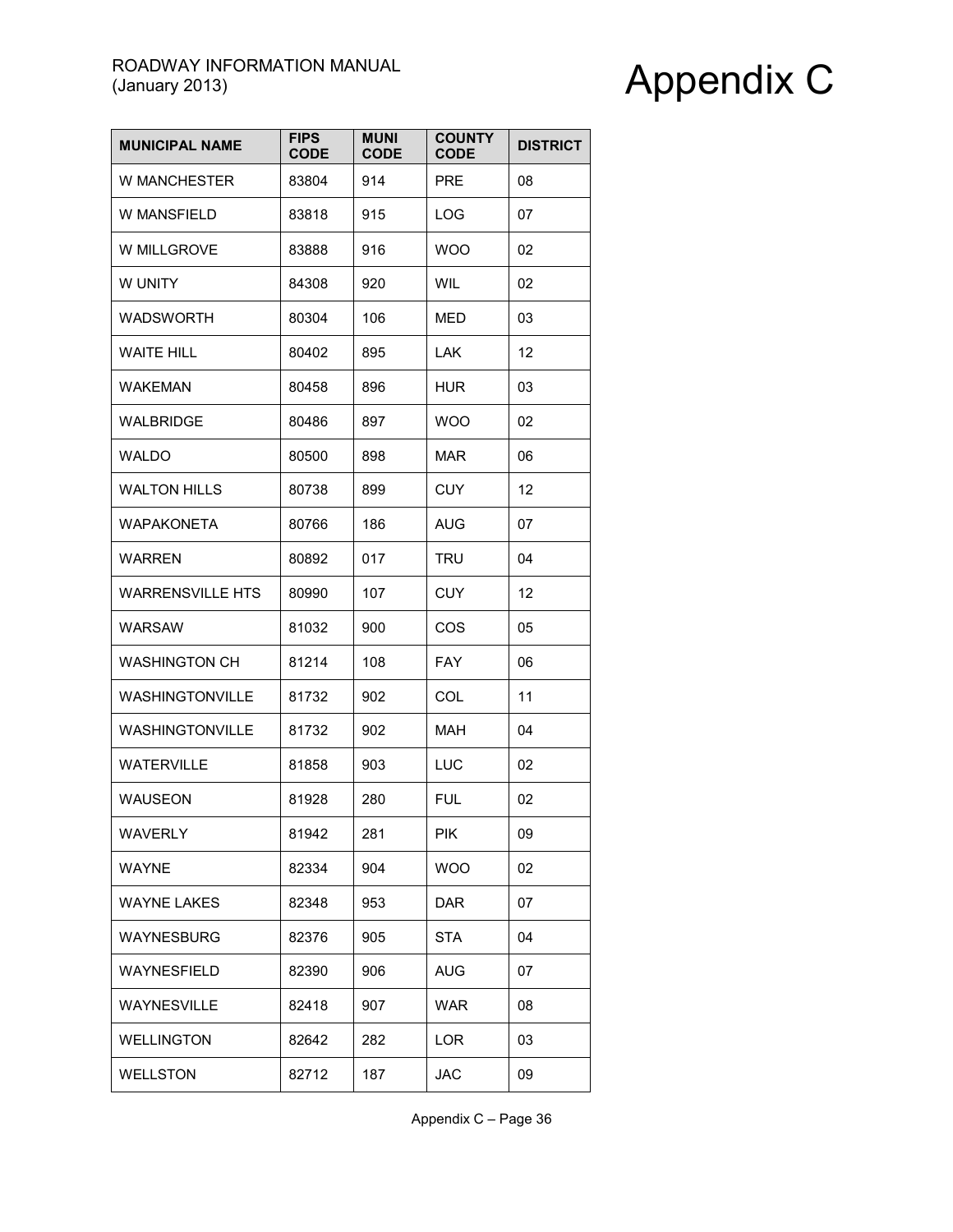| <b>MUNICIPAL NAME</b>   | <b>FIPS</b><br><b>CODE</b> | <b>MUNI</b><br><b>CODE</b> | <b>COUNTY</b><br><b>CODE</b> | <b>DISTRICT</b> |
|-------------------------|----------------------------|----------------------------|------------------------------|-----------------|
| <b>WELLSVILLE</b>       | 82740                      | 188                        | <b>COL</b>                   | 11              |
| <b>WEST JEFFERSON</b>   | 83580                      | 228                        | <b>MAD</b>                   | 06              |
| <b>WEST LAFAYETTE</b>   | 83608                      | 911                        | COS                          | 05              |
| <b>WEST LEIPSIC</b>     | 83706                      | 912                        | <b>PUT</b>                   | 01              |
| <b>WEST MILTON</b>      | 83902                      | 284                        | MIA                          | 07              |
| <b>WEST RUSHVILLE</b>   | 84182                      | 917                        | FAI                          | 05              |
| <b>WEST SALEM</b>       | 84196                      | 918                        | WAY                          | 03              |
| WEST UNION              | 84294                      | 919                        | ADA                          | 09              |
| <b>WESTERVILLE</b>      | 83342                      | 189                        | <b>DEL</b>                   | 06              |
| <b>WESTERVILLE</b>      | 83342                      | 189                        | <b>FRA</b>                   | 06              |
| <b>WESTFIELD CENTER</b> | 83468                      | 950                        | MED                          | 03              |
| <b>WESTLAKE</b>         | 83622                      | 109                        | <b>CUY</b>                   | 12              |
| <b>WESTON</b>           | 83972                      | 921                        | <b>WOO</b>                   | 02              |
| <b>WHARTON</b>          | 84574                      | 923                        | <b>WYA</b>                   | 01              |
| <b>WHITEHALL</b>        | 84742                      | 110                        | <b>FRA</b>                   | 06              |
| <b>WHITEHOUSE</b>       | 84770                      | 924                        | LUC                          | 02              |
| <b>WICKLIFFE</b>        | 85036                      | 111                        | <b>LAK</b>                   | 12              |
| <b>WILKESVILLE</b>      | 85190                      | 925                        | <b>VIN</b>                   | 10              |
| <b>WILLARD</b>          | 85232                      | 190                        | <b>HUR</b>                   | 03              |
| WILLIAMSBURG            | 85288                      | 926                        | <b>CLE</b>                   | 08              |
| WILLIAMSPORT            | 85414                      | 927                        | <b>PIC</b>                   | 06              |
| <b>WILLOUGHBY</b>       | 85484                      | 112                        | <b>LAK</b>                   | 12              |
| <b>WILLOUGHBY HILLS</b> | 85512                      | 285                        | <b>LAK</b>                   | 12              |
| <b>WILLOWICK</b>        | 85638                      | 113                        | <b>LAK</b>                   | 12              |
| <b>WILLSHIRE</b>        | 85736                      | 928                        | <b>VAN</b>                   | 01              |
| <b>WILMINGTON</b>       | 85792                      | 191                        | <b>CLI</b>                   | 08              |
| <b>WILMOT</b>           | 85806                      | 929                        | <b>STA</b>                   | 04              |